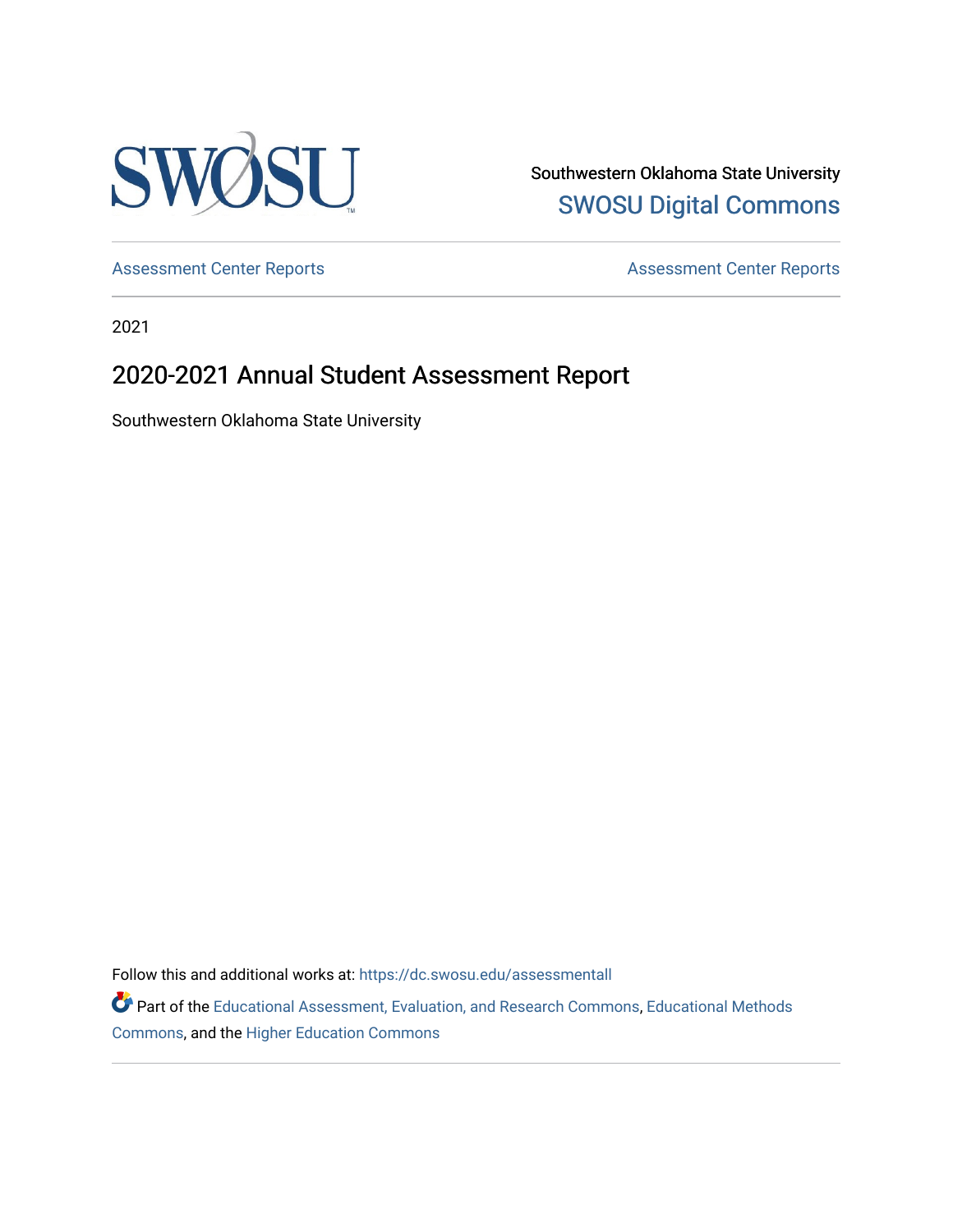**ANNUAL STUDENT ASSESSMENT REPORT 2020-2021** 

*Southwestern Oklahoma State University*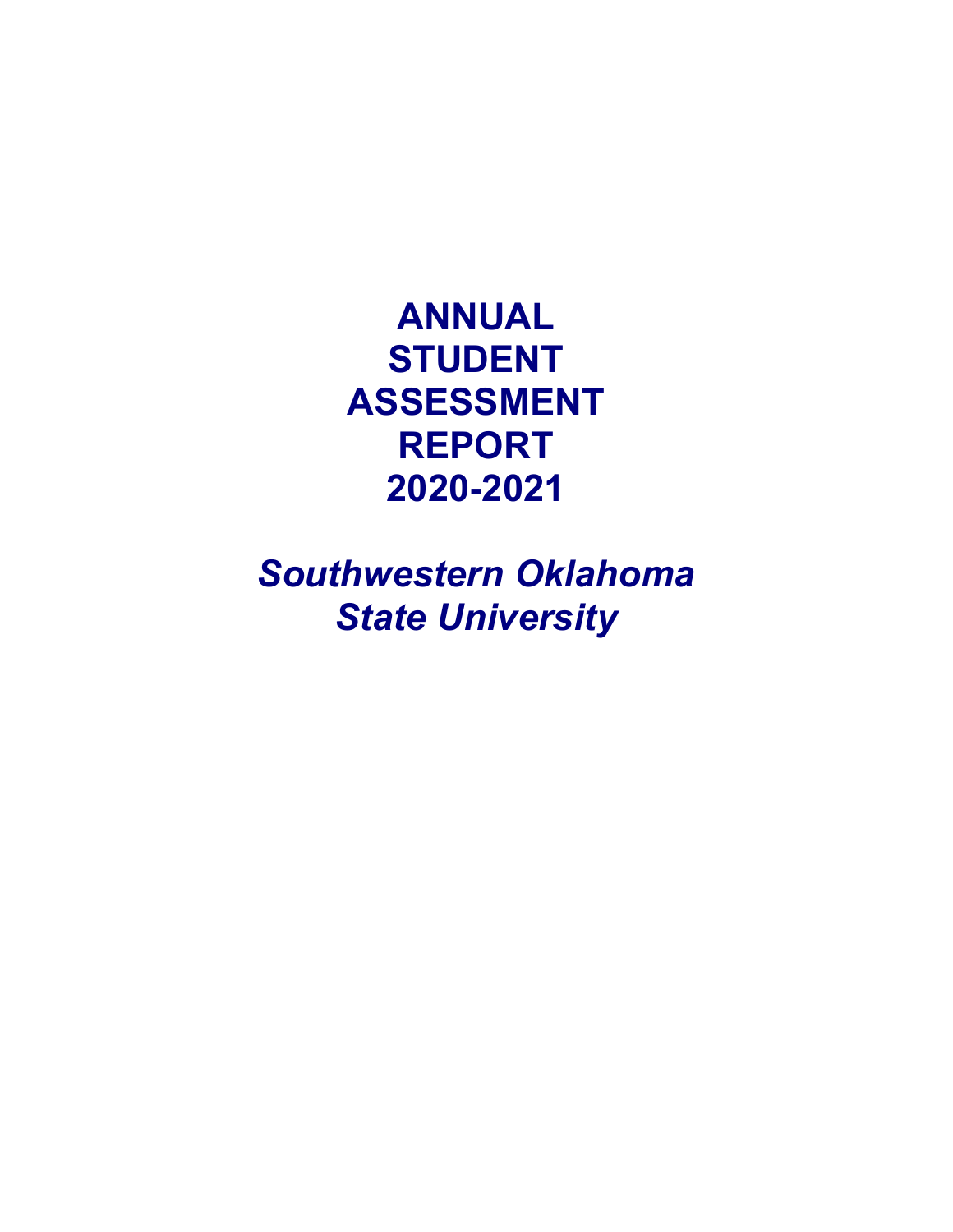# Annual Student Assessment Report of 2020-2021 **Activity**

for

Oklahoma State Regents For Higher Education

# *SOUTHWESTERN OKLAHOMA STATE UNIVERSITY*

# Weatherford and Sayre Campuses

Contact person: Jan Kliewer, Director of Assessment & Testing 580-774-3084 [jan.kliewer@swosu.edu](mailto:jan.kliewer@swosu.edu)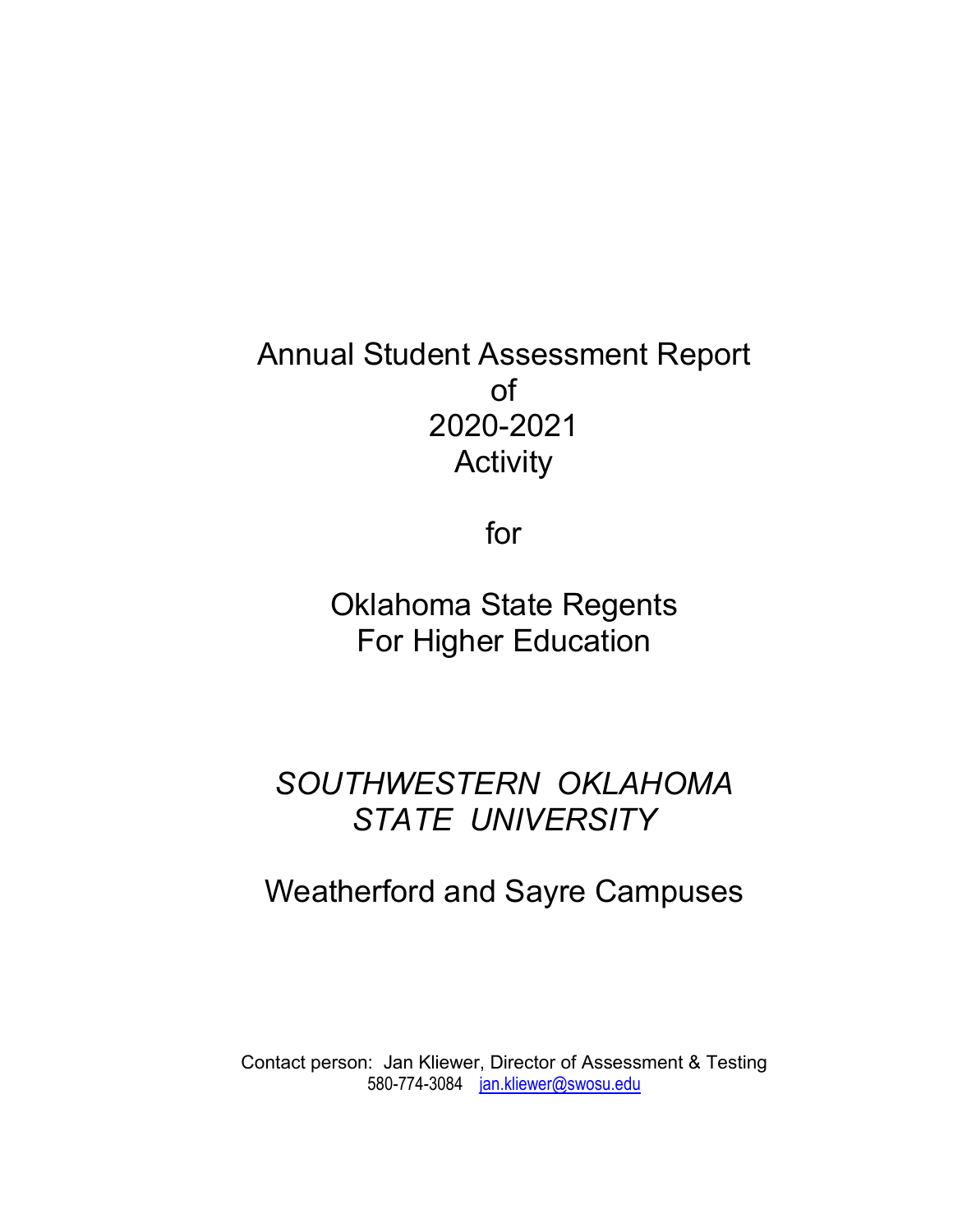## *ACTIVITIES*

*I-1. What information was used to determine college-level course placement? Please report the specific multiple measures your institution used for FY 2020-2021 (e.g., high school GPA and CPT cut scores).*

College-level course placement was primarily based on a cut score of 19 on the ACT sub-tests of English, Math, and Reading. Accuplacer Course Placement Tests (CPT) were utilized as secondary assessments for deficiencies. The following Accuplacer tests were used:

| Writing | Quantitative Reasoning, Algebra, and Statistics (QRAS) |
|---------|--------------------------------------------------------|
| Reading | Arithmetic                                             |

Southwestern starts a test-optional pilot program study for the Oklahoma State Regents for Higher Education beginning Fall 2021. This study analyzes how to best place incoming students into developmental and support courses based on high school GPA.

- 1. Students will be encouraged to take An ACT and/or CPT exam before enrollment if possible. The student will have the option of taking the CPT exam on campus free of charge or remotely using Proctortrack or Examity. The remote test will have a fee. Scores from this placement test will be used as normal.
- 2. Without an ACT, SAT, or CPT exam score, placement will be based on the following:
	- 1. Mathematics
		- 1. Tier 1: Students with a 3.25 GPA or higher cumulative high-school GPA will clear all deficiencies.
		- 2. Tier 2: Students with a 2.75-3.24 cumulative high-school GPA will be placed in the core mathematics course with co-requisite support course.
		- 3. Tier 3: Students with below a 2.75 GPA cumulative high-school GPA will be placed in the developmental mathematics support course.
	- 2. English
		- 1. Tier 1: Students with a 3.25 GPA or higher cumulative high-school GPA will clear all deficiencies.
		- 2. Tier 2: Students with a 2.75-3.24 cumulative high-school GPA will be placed in the core English Composition I course with co-requisite support course.
		- 3. Tier 3: Students with below a 2.75 GPA cumulative high-school GPA will be placed in the developmental English Composition I support course.
	- 3. Reading
		- 1. Tier 3: Students with below a 2.75 GPA cumulative high-school GPA will be placed in the developmental-reading support course.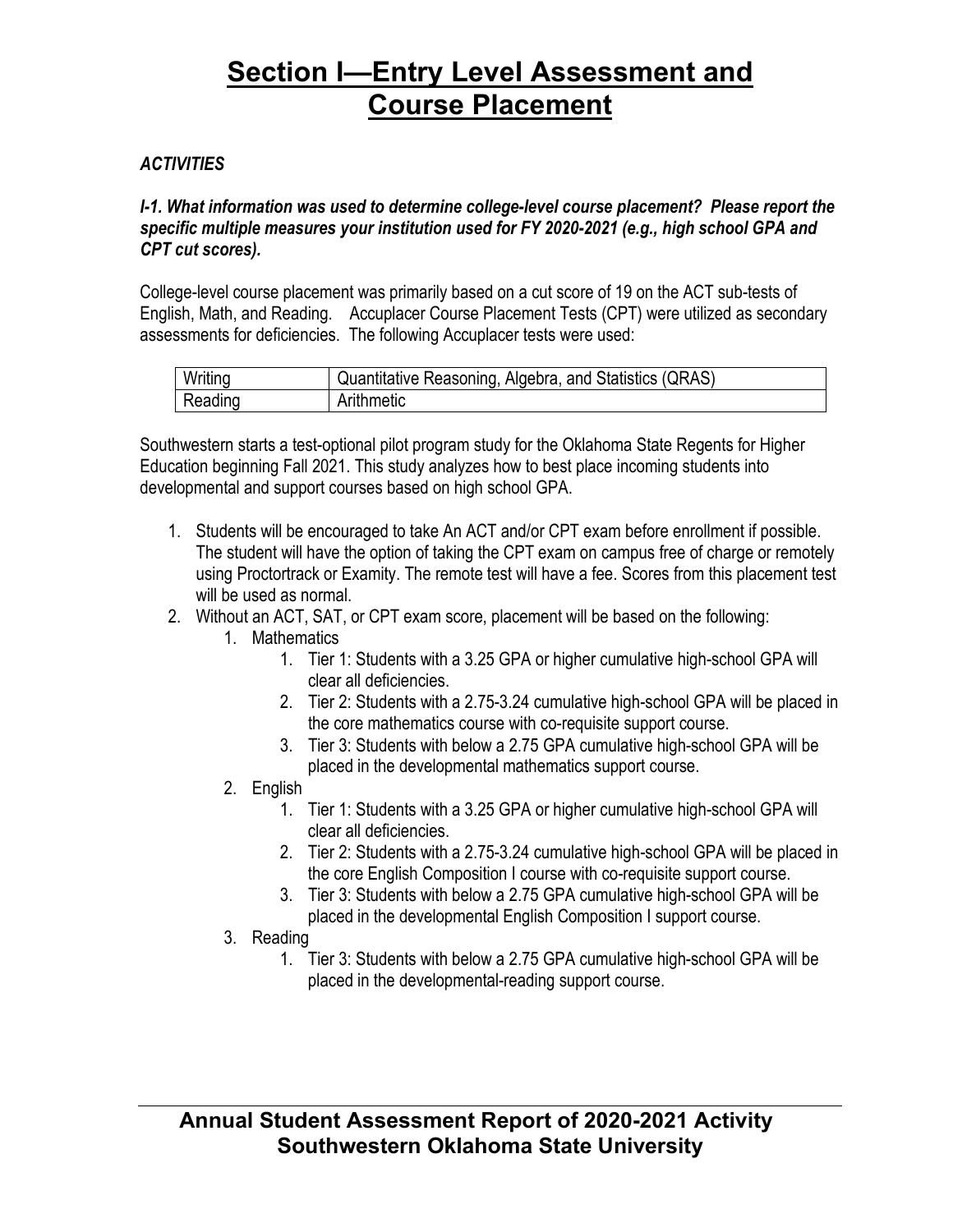### *I-2. How were students determined to need remediation (e.g., CPT cut scores or advising process)?*

For Fall 2020, students were determined to need remediation based on the following ACT and CPT cut scores as well as High School GPA:

| <b>TEST BATTERY</b>   | <b>TEST</b>                                                          | <b>SCORE</b> | <b>COURSE PLACEMENT</b>                                                        |
|-----------------------|----------------------------------------------------------------------|--------------|--------------------------------------------------------------------------------|
| English:              |                                                                      |              |                                                                                |
| <b>ACT</b>            | English                                                              | $1 - 15$     |                                                                                |
| <b>Accuplacer CPT</b> | Writing                                                              | 200-239      | 0123 Fundamentals of English                                                   |
| HS GPA                |                                                                      | $0 - 3.24$   |                                                                                |
|                       | Math, if College Algebra is required for major:                      |              |                                                                                |
| <b>ACT</b>            | Math                                                                 | $1 - 15$     | 0174 Prep for College Math followed by                                         |
|                       |                                                                      |              | 0124 Basic Algebra (recommended) followed by                                   |
| <b>Accuplacer CPT</b> | QRAS                                                                 | 200-245      | 1513 College Algebra with                                                      |
| HS GPA                |                                                                      | $0 - 3.24$   | 0162 College Algebra Support                                                   |
|                       | Math, if Math Applications and Math Concepts are approved for major: |              |                                                                                |
| ACT                   | Math                                                                 | $1 - 15$     | 0174 Prep for College Math followed by                                         |
| <b>Accuplacer CPT</b> | Arithmetic                                                           | 200-245      | 1143 Math Concepts with                                                        |
| <b>Accuplacer CPT</b> | QRAS                                                                 | 200-235      | 0182 Math Concepts Support OR                                                  |
|                       |                                                                      |              | 1153 Math Applications with                                                    |
| <b>HS GPA</b>         |                                                                      | $0 - 3.24$   | 0192 Math Applications Support                                                 |
| Reading:              |                                                                      |              |                                                                                |
| <b>ACT</b>            | Reading                                                              | $1 - 18$     |                                                                                |
| <b>Accuplacer CPT</b> | Reading                                                              | 200-249      | 0122 Improvement of Reading                                                    |
| HS GPA                |                                                                      | $0 - 3.24$   |                                                                                |
| <b>Accuplacer CPT</b> | Reading                                                              | 240-249      | 0122 Improvement of Reading is waived when<br>enrolled in 0132 Comp. I Support |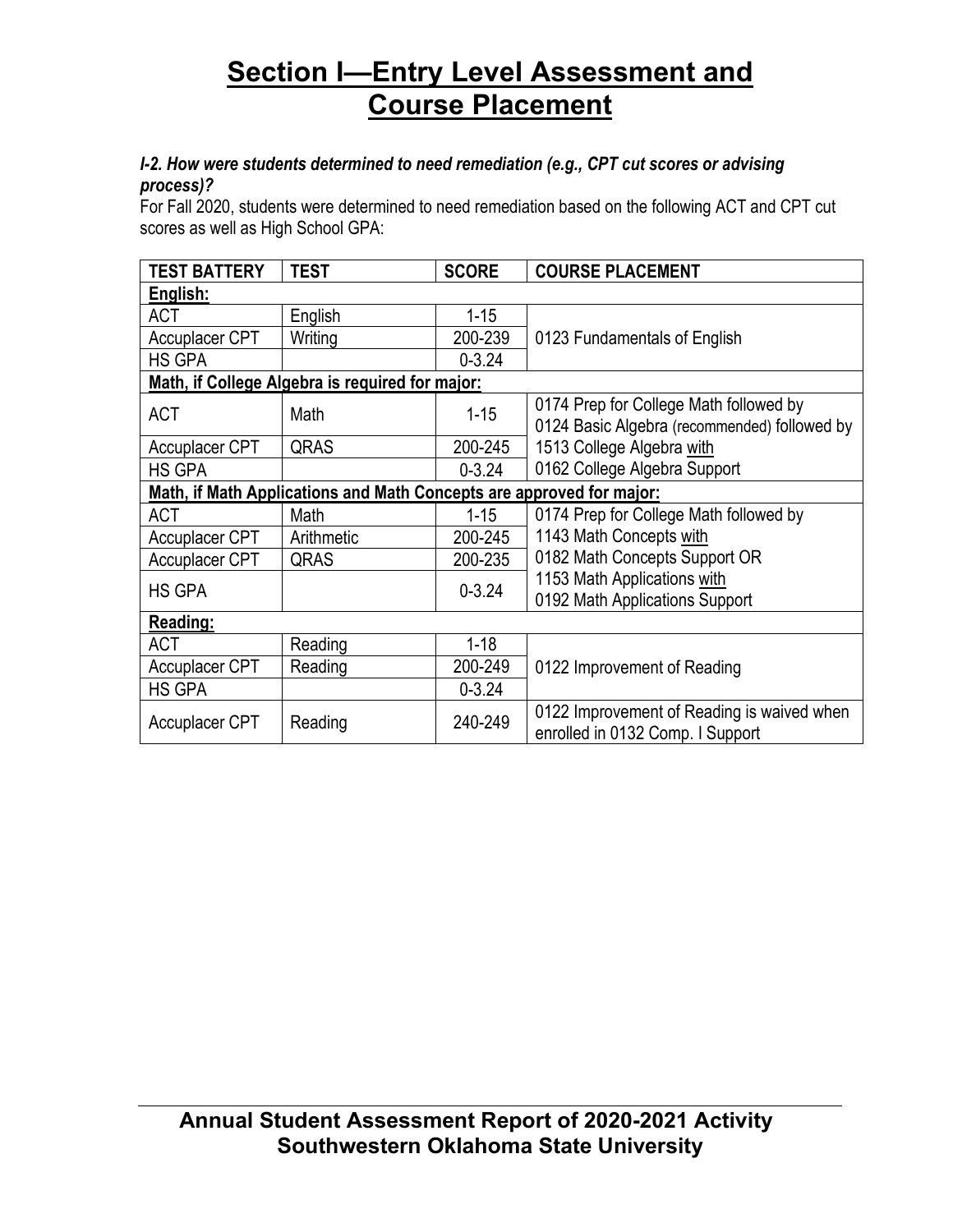### *I-3. What options were available for identified students to complete developmental education within the first year of 24 college-level credit hours?*

High school students with a test score that placed him/her in a remedial course were encouraged to begin skill development as soon as possible using any of the tools that are readily available before beginning his/her first year of college:

- 1. ACT online free sample questions
- 2. CPT free sample questions
- 3. SAT online free sample questions and tests
- 4. SWOSU free Departmental Tutoring
- 5. SWOSU online free Upswing Tutoring
- 6. Khan Academy online free instruction and practice
- 7. Varsity Tutors online free sample questions
- 8. MyFoundationsLab.com (10 weeks for an estimated \$37).
- 9. Other

All SWOSU Remedial/Developmental courses were available during the Fall 2020 and Spring 2021 semesters.

### *I-4. What information was used to determine co-requisite course placement? Please report the specific multiple measures your institution used for FY 2020-2021 (e.g., high school GPA and CPT cut scores).*

Expanded use of high school GPA is being considered for course placement. Students were determined to need co-requisite course placement based on the following ACT and CPT cut scores:

| <b>TEST BATTERY</b>                                                  | <b>TEST</b>                                     | <b>SCORE</b> | <b>COURSE PLACEMENT</b>                    |  |  |  |  |  |  |  |  |
|----------------------------------------------------------------------|-------------------------------------------------|--------------|--------------------------------------------|--|--|--|--|--|--|--|--|
| English:                                                             |                                                 |              |                                            |  |  |  |  |  |  |  |  |
| <b>ACT</b>                                                           | English                                         | $16 - 18$    | 1113 English Composition I with            |  |  |  |  |  |  |  |  |
| Accuplacer CPT                                                       | Writing                                         | 240-249      | 0132 Comp. I Support                       |  |  |  |  |  |  |  |  |
|                                                                      | Math, if College Algebra is required for major: |              |                                            |  |  |  |  |  |  |  |  |
| <b>ACT</b>                                                           | Math                                            | $16 - 18$    | 1513 College Algebra with                  |  |  |  |  |  |  |  |  |
| <b>Accuplacer CPT</b>                                                | QRAS                                            | 246-259      | 0162 College Algebra Support               |  |  |  |  |  |  |  |  |
| Math, if Math Applications and Math Concepts are approved for major: |                                                 |              |                                            |  |  |  |  |  |  |  |  |
| <b>ACT</b>                                                           | Math                                            | $16 - 18$    | 1143 Math Concepts with                    |  |  |  |  |  |  |  |  |
| <b>Accuplacer CPT</b>                                                | Arithmetic                                      | 246-255      | 0182 Math Concepts Support OR              |  |  |  |  |  |  |  |  |
| <b>Accuplacer CPT</b>                                                | QRAS                                            | 236-245      | 1153 Math Applications with                |  |  |  |  |  |  |  |  |
|                                                                      |                                                 |              | 0192 Math Applications Support             |  |  |  |  |  |  |  |  |
| Reading:                                                             |                                                 |              |                                            |  |  |  |  |  |  |  |  |
| <b>Accuplacer CPT</b>                                                | Reading                                         | 240-249      | 0122 Improvement of Reading is waived when |  |  |  |  |  |  |  |  |
|                                                                      |                                                 |              | enrolled in 0132 Comp. I Support           |  |  |  |  |  |  |  |  |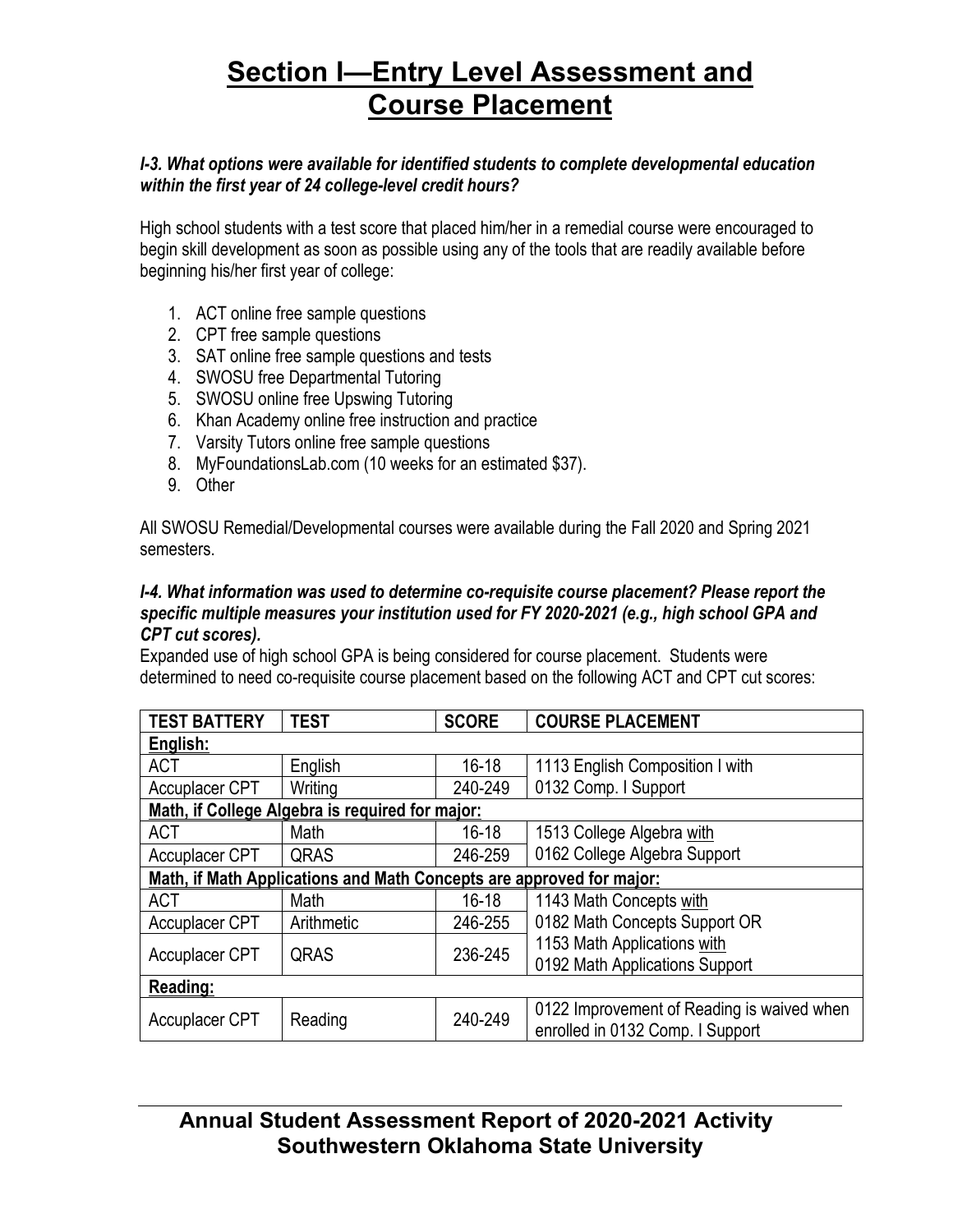## *I-5. Describe the method used to place "adult" students who do not have ACT/SAT scores.*

Students above the age of 20 without ACT/SAT scores were encouraged to take Accuplacer CPT tests to determine placement and to try to test out of remediation. Cut scores for adult students were the same as cut scores for traditional students.

## *ANALYSES AND FINDINGS*

 *I-6. Describe analyses and findings of student success in both developmental and collegelevel courses, effectiveness of the placement decisions, evaluation of multiple measures, and changes in the entry-level assessment process or approaches to teaching as a result of findings.*

|                                                               | 2020-2021 |     |     |    |    |    |        |   |              |    |              |              |              |              |
|---------------------------------------------------------------|-----------|-----|-----|----|----|----|--------|---|--------------|----|--------------|--------------|--------------|--------------|
| <b>ENGLISH</b>                                                | #         | A   | В   | C  | D  |    | е<br>o | U | Pass<br>Rate | W  | Pass<br>Rate | Pass<br>Rate | Pass<br>Rate | Pass<br>Rate |
| Developmental/Support                                         | 139       | 34  | 20  | 15 | 6  | 54 | 5      | 5 | 53.24%       | 25 | 69%          | 61%          | 71%          | 72%          |
| College Level Eng. Comp. I<br>WITH the Co-Requisite           | 74        | 15  |     | 13 | 6  | 23 |        |   | 68.92%       | 3  | 85%          | 79%          | 78%          | ۰            |
| College Level Eng. Comp. I<br><b>WITHOUT the Co-Requisite</b> | 516       | 199 | 135 | 77 | 29 | 76 |        |   | 85.27%       | 81 | 92%          | 92%          | 88%          | 80%          |

The following tables show success in developmental, co-requisite, and college-level courses:

|                                                                                                                                             |      | 2019-<br>2020 | 2018-<br>2019 | $2017 -$<br>2018 | 2016-<br>2017 |     |                |   |              |     |              |              |              |              |
|---------------------------------------------------------------------------------------------------------------------------------------------|------|---------------|---------------|------------------|---------------|-----|----------------|---|--------------|-----|--------------|--------------|--------------|--------------|
| <b>READING</b>                                                                                                                              | #    | A             | B             | C                | D             | F   | S              | U | Pass<br>Rate | W   | Pass<br>Rate | Pass<br>Rate | Pass<br>Rate | Pass<br>Rate |
| Developmental                                                                                                                               | 91   | 21            | 9             | 11               | 4             | 49  | $\overline{0}$ | 0 | 45.05%       | 8   | 77%          | 64%          | 46%          | 69%          |
| Select College Level<br><b>Courses FOLLOWING OR</b><br>WITH a required<br>Developmental and/or<br>Comp. I Support Co-<br>Requisite          | 163  | 23            | 26            | 41               | 22            | 51  | $\overline{0}$ | 0 | 68.71%       | 29  | 84%          | 68%          |              |              |
| Select College Level<br><b>Courses NOT</b><br><b>FOLLOWING OR</b><br><b>WITHOUT Developmental</b><br>and/or Comp. I Support<br>Co-Requisite | 1708 | 612           | 425           | 339              | 139           | 193 | $\overline{0}$ | 0 | 88.70%       | 181 | 93%          | 90%          | 89%          | 82%          |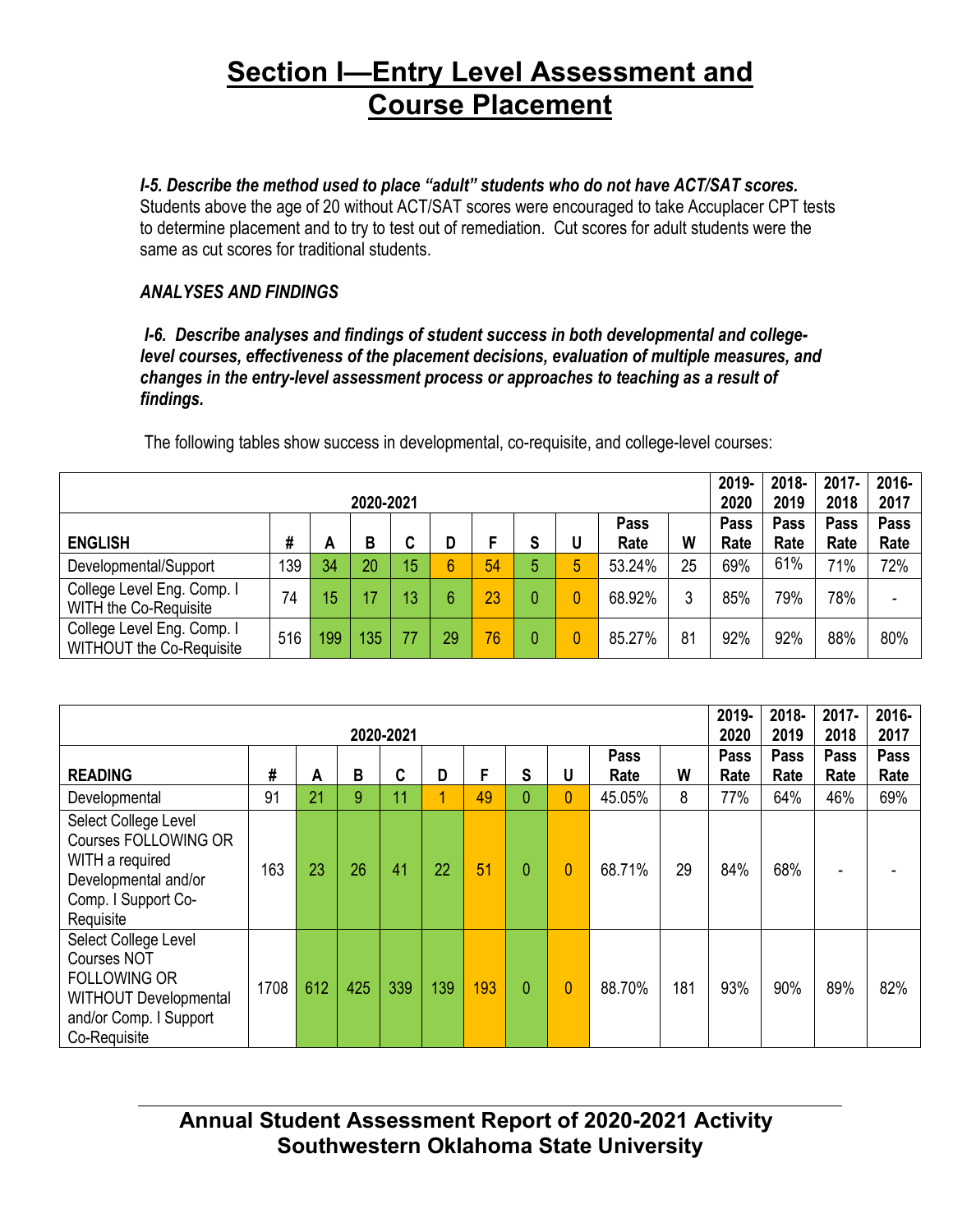|                                                                           | 2019-<br>2020 | 2018-<br>2019 | $2017 -$<br>2018 | 2016-<br>2017 |    |    |    |    |              |     |              |                     |              |                     |
|---------------------------------------------------------------------------|---------------|---------------|------------------|---------------|----|----|----|----|--------------|-----|--------------|---------------------|--------------|---------------------|
| <b>MATH, ALGEBRA</b><br><b>TRACK</b>                                      | #             | А             | В                | C             | D  | F  | S  | U  | Pass<br>Rate | W   | Pass<br>Rate | <b>Pass</b><br>Rate | Pass<br>Rate | <b>Pass</b><br>Rate |
| Developmental/Support                                                     | 128           | 3             | 10               | 10            | 3  | 30 | 31 | 41 | 42.19%       | 16  | 58%          |                     | -            |                     |
| College Algebra WITH<br>Developmental and/or<br>Co-Requisite              | 38            |               | 3                | 11            | 4  | 19 | 0  | 0  | 50.00%       | 27  | 63%          |                     |              |                     |
| College Algebra<br><b>WITHOUT</b><br>Developmental and/or<br>Co-Requisite | 334           | 98            | 94               | 68            | 32 | 42 |    |    | 87.43%       | 102 | 84%          |                     | -            |                     |

|                                                                                    | 2020-2021 |    |   |                |   |                 |    |                |                     |    |                     |              |              |                     |
|------------------------------------------------------------------------------------|-----------|----|---|----------------|---|-----------------|----|----------------|---------------------|----|---------------------|--------------|--------------|---------------------|
| <b>MATH APPLICATIONS</b><br><b>TRACK</b>                                           | #         | A  | В | ⌒<br>u         | D | F               | S  | U              | <b>Pass</b><br>Rate | W  | <b>Pass</b><br>Rate | Pass<br>Rate | Pass<br>Rate | <b>Pass</b><br>Rate |
| Developmental/Support                                                              | 58        |    |   | 0              |   | 1               | 16 | 39             | 31.03%              | 5  | 96%                 | ٠            | -            |                     |
| <b>Math Applications WITH</b><br>Developmental and/or<br>Co-Requisite              | 4         |    | 0 | $\overline{2}$ |   | 1               |    | $\overline{0}$ | 75.00%              |    | 90%                 | ۰            | -            |                     |
| <b>Math Applications</b><br><b>WITHOUT</b><br>Developmental and/or<br>Co-Requisite | 43        | 13 | 8 | 10             | 6 | $6\phantom{1}6$ |    |                | 86.05%              | 16 | 100%                |              | -            |                     |

|                                                                | 2020-2021 |    |    |    |    |    |    |    |        |    |      |      |      | 2016-<br>2017 |
|----------------------------------------------------------------|-----------|----|----|----|----|----|----|----|--------|----|------|------|------|---------------|
| Pass<br><b>Pass</b>                                            |           |    |    |    |    |    |    |    |        |    |      | Pass | Pass | <b>Pass</b>   |
| <b>MATH CONCEPTS TRACK</b>                                     | #         | A  | B  | r  | D  |    | S  |    | Rate   | W  | Rate | Rate | Rate | Rate          |
| Developmental/Support                                          | 136       | 14 | 11 | 8  |    | 36 | 24 | 39 | 41.91% | 17 | 61%  | -    | ۰.   | ۰             |
| Math Concepts WITH<br>Developmental and/or Co-<br>Requisite    | 68        | 5  | 10 | 16 | 8  | 29 |    |    | 57.35% | 22 | 66%  |      | -    |               |
| Math Concepts WITHOUT<br>Developmental and/or Co-<br>Requisite | 208       | 42 | 50 | 47 | 25 | 44 |    |    | 78.85% | 41 | 84%  |      | ۰    |               |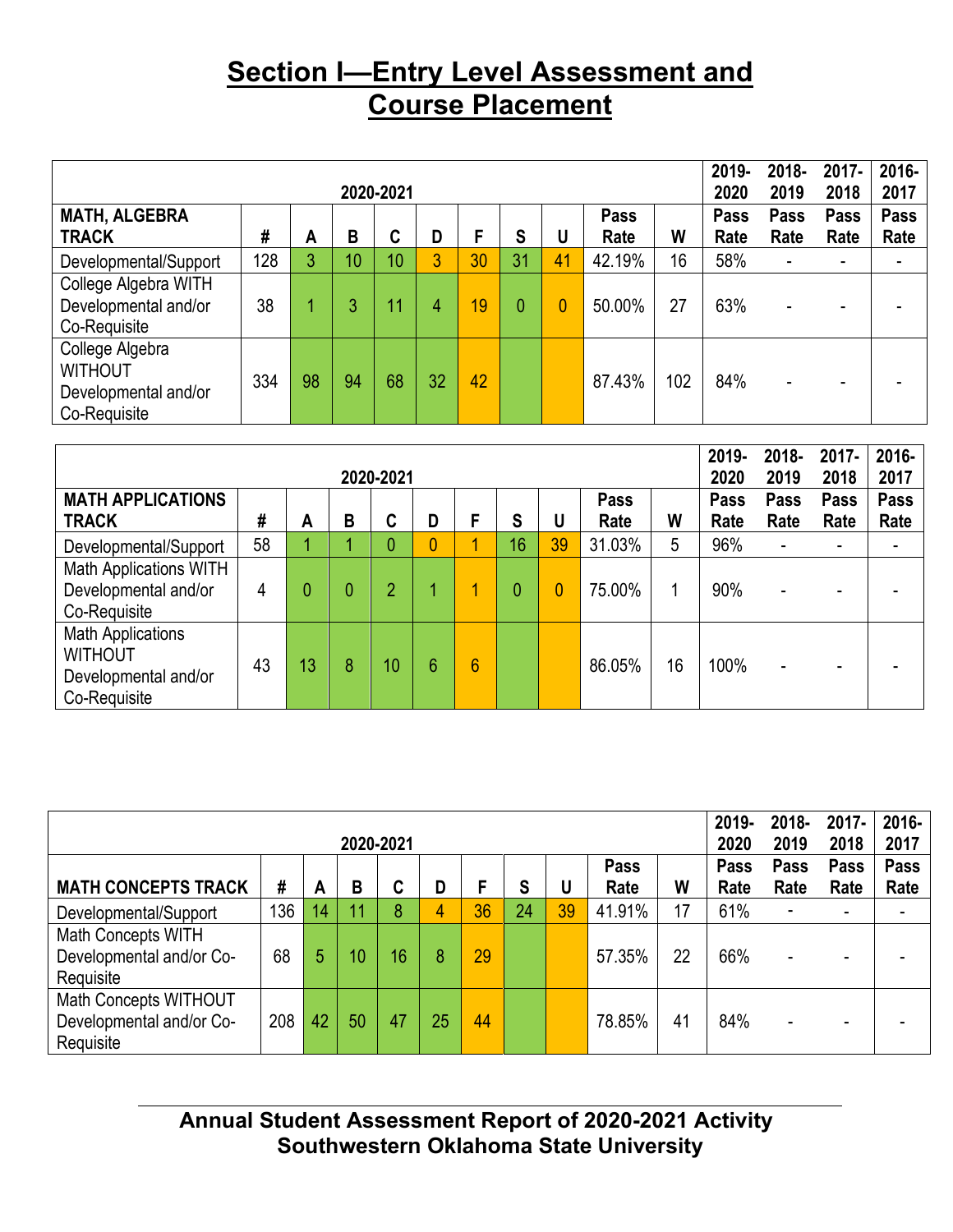|                                                                                           |     |     |           |     |    |    |    |     |        |     |      | 2018-       | $2017 -$ | 2016- |
|-------------------------------------------------------------------------------------------|-----|-----|-----------|-----|----|----|----|-----|--------|-----|------|-------------|----------|-------|
|                                                                                           |     |     | 2020-2021 |     |    |    |    |     |        |     | 2020 | 2019        | 2018     | 2017  |
|                                                                                           |     |     |           |     |    |    |    |     | Pass   |     | Pass | <b>Pass</b> | Pass     | Pass  |
| <b>MATH, ALL</b>                                                                          | #   | A   | B         | C   | D  | F  | S  | U   | Rate   | W   | Rate | Rate        | Rate     | Rate  |
| Prep. for College Math                                                                    | 72  |     |           |     |    |    | 31 | 41  | 43.06% | 4   | 67%  |             |          |       |
| <b>ALL Math Dev./Support</b>                                                              | 322 | 18  | 22        | 18  | ⇁  | 67 | 71 | 119 | 40.06% | 38  | 64%  |             |          |       |
| All College Level Math<br><b>Courses WITH</b><br>Developmental and/or Co-<br>Requisite    | 110 | 6   | 13        | 29  | 13 | 49 |    |     | 55.45% | 66  | 68%  | 63%         | 89%      |       |
| All College Level Math<br><b>Courses WITHOUT</b><br>Developmental and/or Co-<br>Requisite | 585 | 153 | 152       | 125 | 63 | 92 |    |     | 84.27% | 159 | 85%  | 84%         | 86%      | 70%   |

Students with deficiencies have seen a great deal of success in college level courses while also enrolled in (or following) a developmental or support course:

- 69% passed English Comp. I (85% last year).
- 69% passed various college level courses with a great deal of reading content (84% last year).
- 55% passed college level math courses (68% last year.

Despite the impact of COVID-19 and that most, if not all, of classes were temporarily online, there was still a great deal of success in college-level courses. "We are proud of our faculty and staff in using innovative methods to ensure that our students receive quality education," SWOSU President Randy Beutler announced in April 2021. Course placement decisions still seem to be effective. It will be interesting to track continued, and even increased success as we continue to utilize the co-requisite course model.

Revised Accuplacer entry-level placement tests were effective January 2019, along with a new range of cut scores. Success rates will be monitored for any necessary cut score considerations.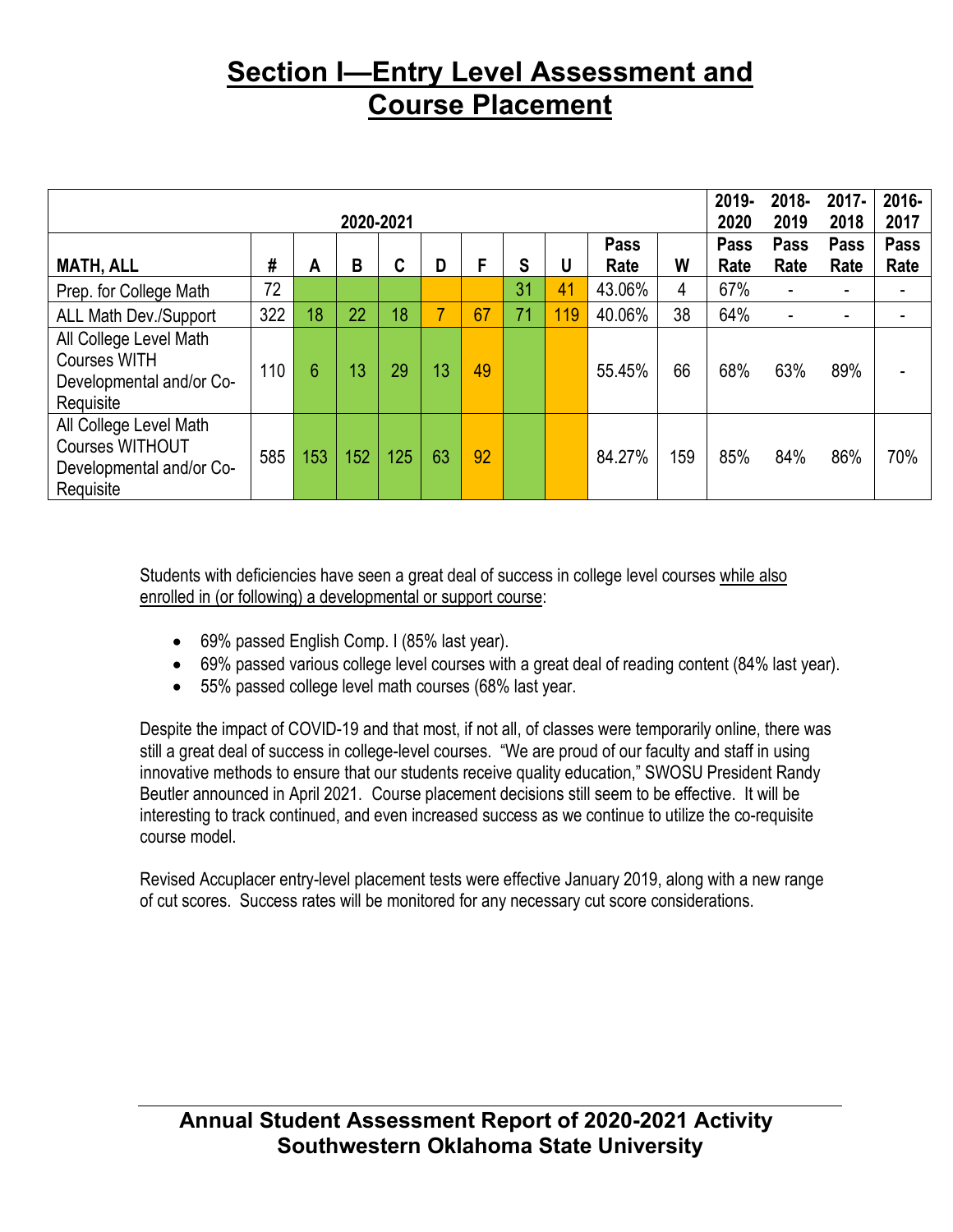## *ADMINISTERING ASSESSMENT*

### *II-1. Describe the institutional general education competencies/outcomes and how they are assessed.*

Southwestern assesses the institutionally recognized general education objectives of communication and computer literacy; scientific and quantitative reasoning; aesthetic experience, history, and humanities; social groups, social issues, cultures, and globalization; and intellectual and professional aptitudes using curriculum-embedded assessments including exams, reports, essays, lab assignments, and standardized tests. Southwestern also utilized the standardized ETS Proficiency Profile, which measures the areas of reading, writing, critical thinking, and math.

### *II-2. Describe how the assessments were administered and how students were selected.*

Faculty employ many methods for course-embedded assessment of student achievement within their general education courses. Special quizzes, exams, reports, papers, presentations, and projects were administered as a part of the curriculum to all students.

Freshmen were not asked to complete the ETS Proficiency Profile test during a Fall 2021 SWOSUConnect course class period because of the COVID-19 pandemic. Seniors, however, were invited to complete the test during a class period of a capstone course or other senior course that was scheduled by their instructor. Unfortunately, COVID-19 interrupted some of the test administration to seniors during the Spring 2020 semester.

### *II-3. Describe strategies used to motivate students to substantively participate in the assessment.*

Students participate willingly in assessments integrated into course requirements.

As a means of incentive with the administration of the ETS Proficiency Profile, Seniors competed for cash prizes awarded for highest scores, the purpose of which to gain increased effort on performance. These achievement prizes were awarded in four different categories based on the current GPA of Seniors.

### *II-4. What instructional changes occurred or are planned in response to general education assessment results?*

Faculty have reported the following samples of changes and plans:

1. Faculty in BIOL 1054 Principles of Biology I & Lab say that writing assignments were developed during enrollment in the SWOSU Instructional Excellence Academy. These provided students with exposure to scientific literature and served as "write to learn" opportunities. Additionally, Learning Catalytics was implemented as a tool for low stakes, formative assessment. Short answer and fillin-the-blank questions were added to lecture exams to provide writing opportunities and promote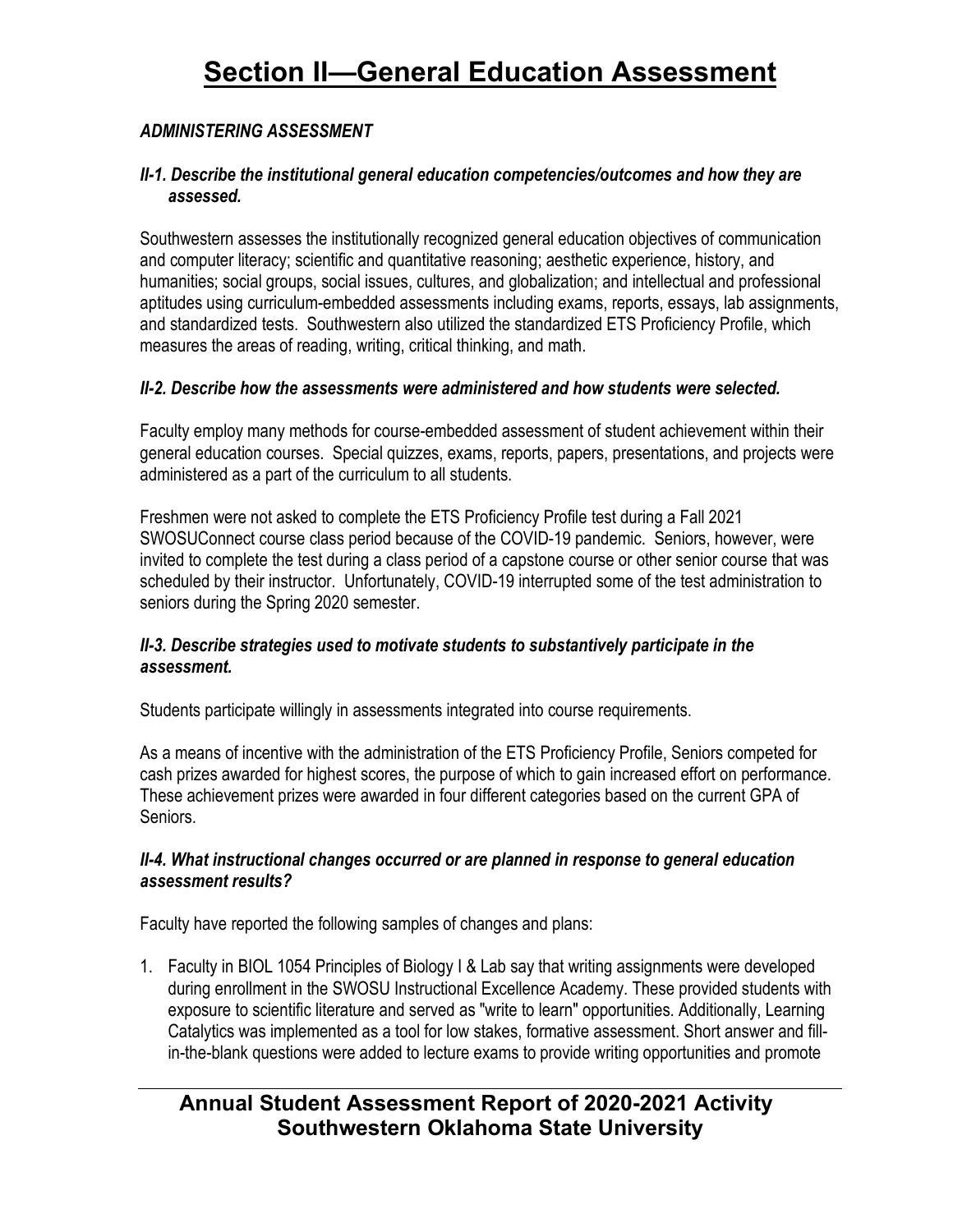critical thinking. The Honors section participated in an independent research project that had not been previously implemented.

2. TECH 1223 Technology & Society faculty find that encouraging students to complete their work makes a big difference in the scores. Some students, especially in online courses, get behind. Reminders of due dates and the importance of completing assignments are more effective in a face-to-face course over an online course.

### *ANALYSES AND FINDINGS*

#### *II-5. Report the results of each assessment by sub-groups of students, as defined in institutional assessment plans.*

Competencies are demonstrated through assignments such as essays, quizzes, defending a stated position, speeches, creative works, research papers, and other customized assessment measures**:**

### **GOAL 1, Demonstrate competency in communication and computer literacy:**

- a) Effectively communicate in writing by using appropriate grammar, clear and cohesive thought formulated for a specific audience.
	- 1. 95% or more students achieved 70% or higher in:
		- KINES 1133 Wellness Conc. & Exercise App.
		- TECH 1223 Technology & Society
	- 2. 75% or more students achieved 70% or higher in:
		- BIOL 1013 Current Issues in Biology
		- BIOL 1054 Principles of Biology I & Lab
		- CHEM 1004 General Chemistry & Lab
		- HIST 1043 U.S. History to 1877
		- GEOL 1934 Physical Geology & Lab
	- 3. Other: 95% of students succeeded in submitting reports on the computer by designated due date. These were graded and the grades are for a different assessment.
		- BIOL 1004 Biological Concepts & Lab
	- 4. Other: 75% or more students achieved 60% or higher on the Gen. Ed. Learning goal as demonstrated by the assessment measure(s)
		- COMSC 1023 Computer & Info. Access
		- Other in ENGL 1113 English Composition I
- b) Effectively communicate by giving an oral presentation that is clear and cohesive in thought and formulated for a specific audience.
	- 95% or more students achieved 70% or higher in BIOL 1054 Principles of Biology I & Lab.
	- 1. 85% or more students achieved 70% or higher in:
		- BIOL 1013 Current Issues in Biology
		- ITAL1004 Elementary Italian I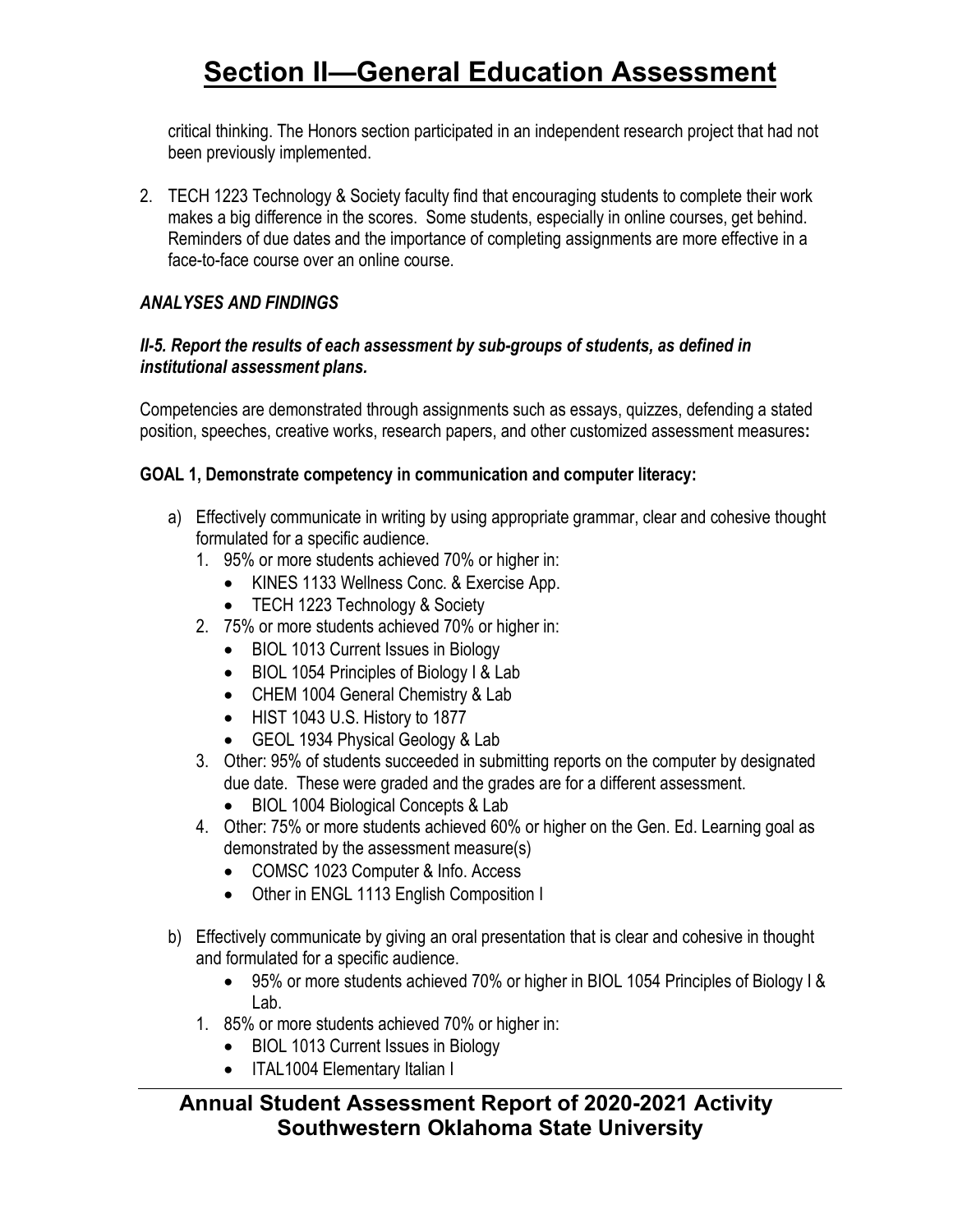- c) Effectively communicate by giving an oral presentation that is clear and cohesive in thought and formulated for a specific audience.
	- 1. 95% or more students achieved 70% or higher in TECH 1223 Technology & Society.
	- 2. 75% or more students achieved 70% or higher in:
		- BIOL 1054 Principles of Biology I & Lab
		- CHEM 1004 General Chemistry & Lab
		- GEOL 1934 Physical Geology & Lab

### **GOAL 2, Demonstrate competency in scientific and quantitative reasoning:**

- a) Apply quantitative concepts, principles, and symbols and draw meaningful conclusions from mathematical or statistical analysis.
	- 1. 95% or more students achieved 70% or higher in KINES 1133 Wellness Conc. & Exercise App.
	- 2. 75% or more students achieved 70% or higher in:
		- BIOL 1013 Current Issues in Biology
		- BIOL 1054 Principles of Biology I & Lab
		- CHEM 1004 General Chemistry & Lab
		- GEOL 1934 Physical Geology & Lab
		- SCI 1513 Concepts of Physical Science
- b) Learn and apply basic laws, methodologies, and concepts of science to solve issues encountered by society.
	- 1. 95% or more students achieved 70% or higher in BIOL 1004 Biological Concepts & Lab.
	- 2. 75% or more students achieved 70% or higher in:
		- BIOL 1013 Current Issues in Biology
		- BIOL 1054 Principles of Biology I & Lab
		- CHEM 1004 General Chemistry & Lab
		- GEOL 1934 Physical Geology & Lab
		- SCI 1513 Concepts of Physical Science
- c) Analyze scientific discoveries, and the advancement of technology with respect to its impact on social change.
	- 1. 95% or more students achieved 70% or higher in TECH 1223 Technology & Society.
	- 2. 85% or more students achieved 70% or higher in BIOL 1013 Current Issues in Biology.
	- 3. 75% or more students achieved 70% or higher in:
		- BIOL 1054 Principles of Biology I & Lab
		- CHEM 1004 General Chemistry & Lab
		- GEOL 1934 Physical Geology & Lab
- d) Develop and design empirical research using the scientific method related to academic content. (Did not apply to a General Education course that was assessed this academic year.)
	- 1. 95% or more students achieved 70% or higher in BIOL 1054 Principles of Biology I & Lab.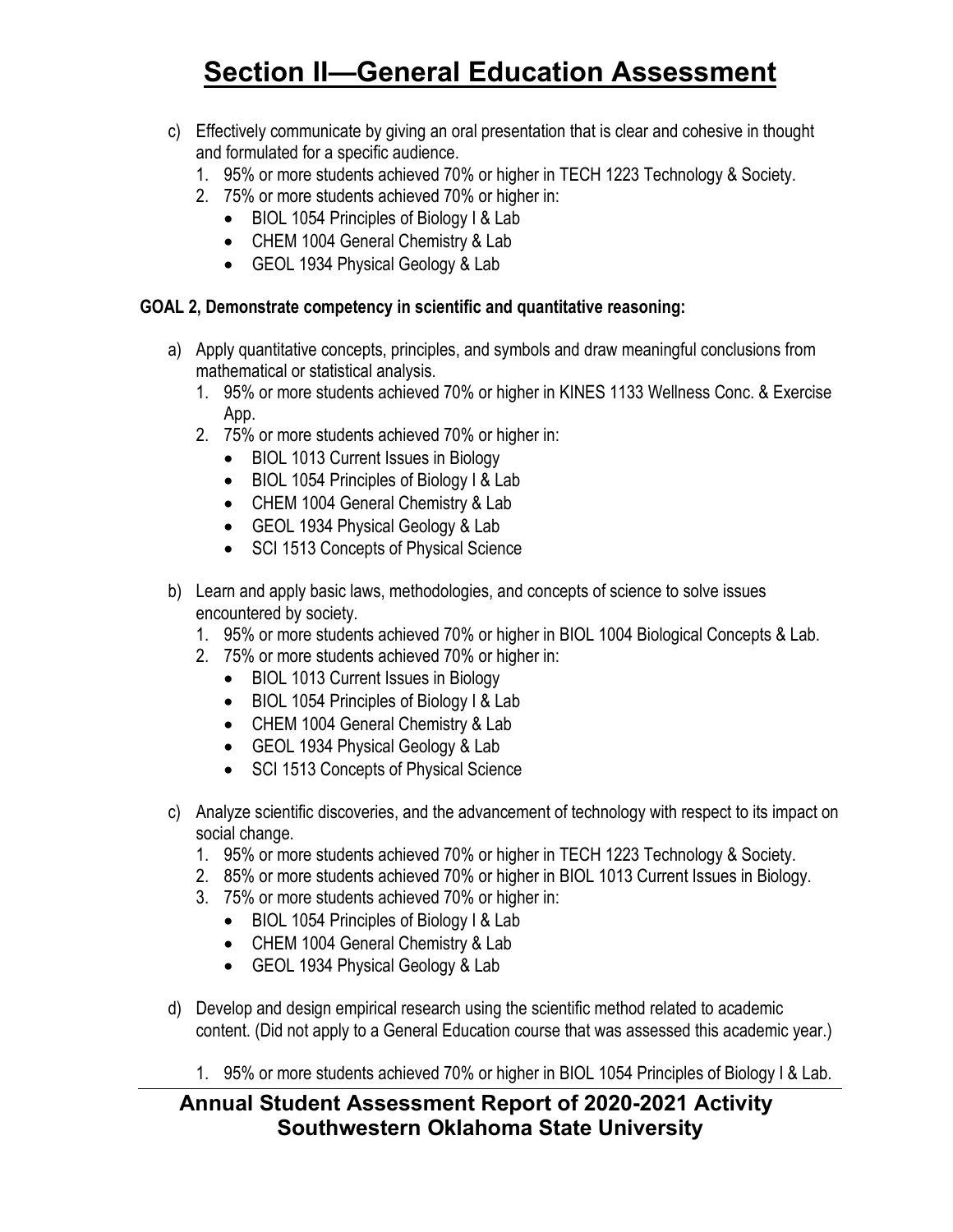- 2. 75% or more students achieved 70% or higher in:
	- BIOL 1013 Current Issues in Biology
	- CHEM 1004 General Chemistry & Lab
	- GEOL 1934 Physical Geology & Lab
	- SCI 1513 Concepts of Physical Science

### **GOAL 3, Demonstrate competency in aesthetic, technical, symbolic, and historic effects of the fine arts, history, and humanities:**

- a) Explain and evaluate conceptual differences of important landmark contributions and creative works.
	- 1. 95% or more students achieved 70% or higher in ITAL 1004 Elementary Italian I.
	- 2. 85% or more students achieved 70% or higher in HIST 1043 U.S. History to 1877.
	- 3. 75% or more students achieved 70% or higher in CHEM 1004 General Chemistry & Lab.
	- 4. Other: ENGL 1113 English Composition I
- b) Analyze the relationship of important historical movements in the arts and humanities and compare the similarities in those movements across the various arts and humanities.
	- 1. 95% or more students achieved 70% or higher in ITAL 1004 Elementary Italian I.
- c) Compare and analyze meanings associated with human culture and their significance in social development.
	- 1. 95% or more students achieved 70% or higher in:
		- KINES 1133 Wellness Conc. & Exercise App.
		- TECH 1223 Technology & Society
	- 2. 75% or more students achieved 70% or higher in GEOL 1934 Physical Geology & Lab.

## **GOAL 4, Demonstrate social and cultural competency in the study of social groups, social issues, cultures, institutions, and globalization:**

- a) Explain and include self-reflection of multicultural issues and the impact on specific populations and general society.
	- 1. 95% or more students achieved 70% or higher in:
		- BIOL 1004 Biological Concepts & Lab
		- ITAL 1004 Elementary Italian I
		- TECH 1223 Technology & Society
	- 2. 85% or more students achieved 70% or higher in BIOL 1013 Current Issues in Biology.
- b) Apply social/cultural theories and perspectives to past and present societies and the impact on real life circumstances.
	- 1. 95% or more students achieved 70% or higher in:
		- ITAL 1004 Elementary Italian I
		- KINES 1133 Wellness Conc. & Exercise App.
	- 2. 75% or more students achieved 70% or higher in GEOG 1103 World Cultural Geography.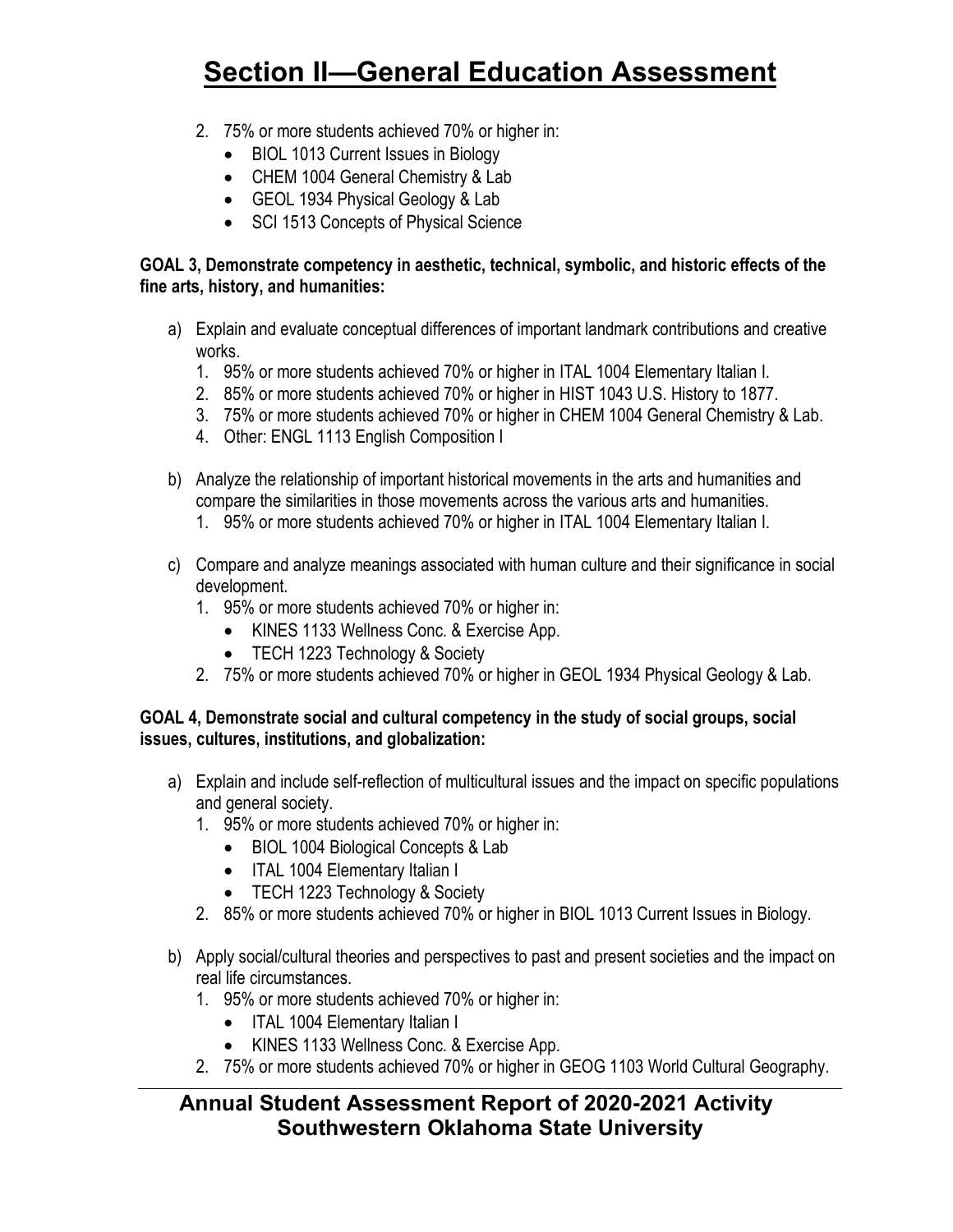- c) Analyze the benefits and challenges of international interaction and strategies to enhance global integration. (Did not apply to a General Education course that was assessed this academic year.)
- d) Communicate public awareness and social responsibility of issues and identify ethical perspectives which guide solutions.
	- 1. 95% or more students achieved 70% or higher in:
		- ITAL 1004 Elementary Italian I
		- TECH 1223 Technology & Society
	- 2. 85% or more students achieved 70% or higher in BIOL 1013 Current Issues in Biology.
	- 3. 75% or more students achieved 70% or higher in:
		- CHEM 1004 General Chemistry & Lab
		- GEOL 1934 Physical Geology & Lab

### **GOAL 5, Demonstrate achievement of intellectual and professional aptitudes:**

- a) Critical Thinking: Construct a systematic investigation of content, theories, and practices and evaluate the application and effects to real life settings.
	- 1. 95% or more students achieved 70% or higher in:
		- ITAL 1004 Elementary Italian I
		- KINES 1133 Wellness Conc. & Exercise App.
		- TECH 1223 Technology & Society
	- 2. 85% or more students achieved 70% or higher in:
		- HIST 1043 U.S. History to 1877
	- 3. 75% or more students achieved 70% or higher in
		- BIOL 1013 Current Issues in Biology
		- BIOL 1054 Principles of Biology I & Lab
		- CHEM 1004 General Chemistry & Lab
		- GEOL 1934 Physical Geology & Lab
		- SCI 1513 Concepts of Physical Science
- b) Creativity: Develop and design an authentic project or creative works related to academic content.
	- 1. 95% or more students achieved 70% or higher in:
		- ITAL 1004 Elementary Italian I
		- TECH 1223 Technology & Society
	- 2. 75% or more students achieved 70% or higher in GEOL 1934 Physical Geology & Lab.

### c) Collaboration: Collectively engage in group activities and contribute information and resources to accomplish group goals.

- 1. 95% or more students achieved 70% or higher in:
	- BIOL 1004 Biological Concepts & Lab
	- BIOL 1013 Current Issues in Biology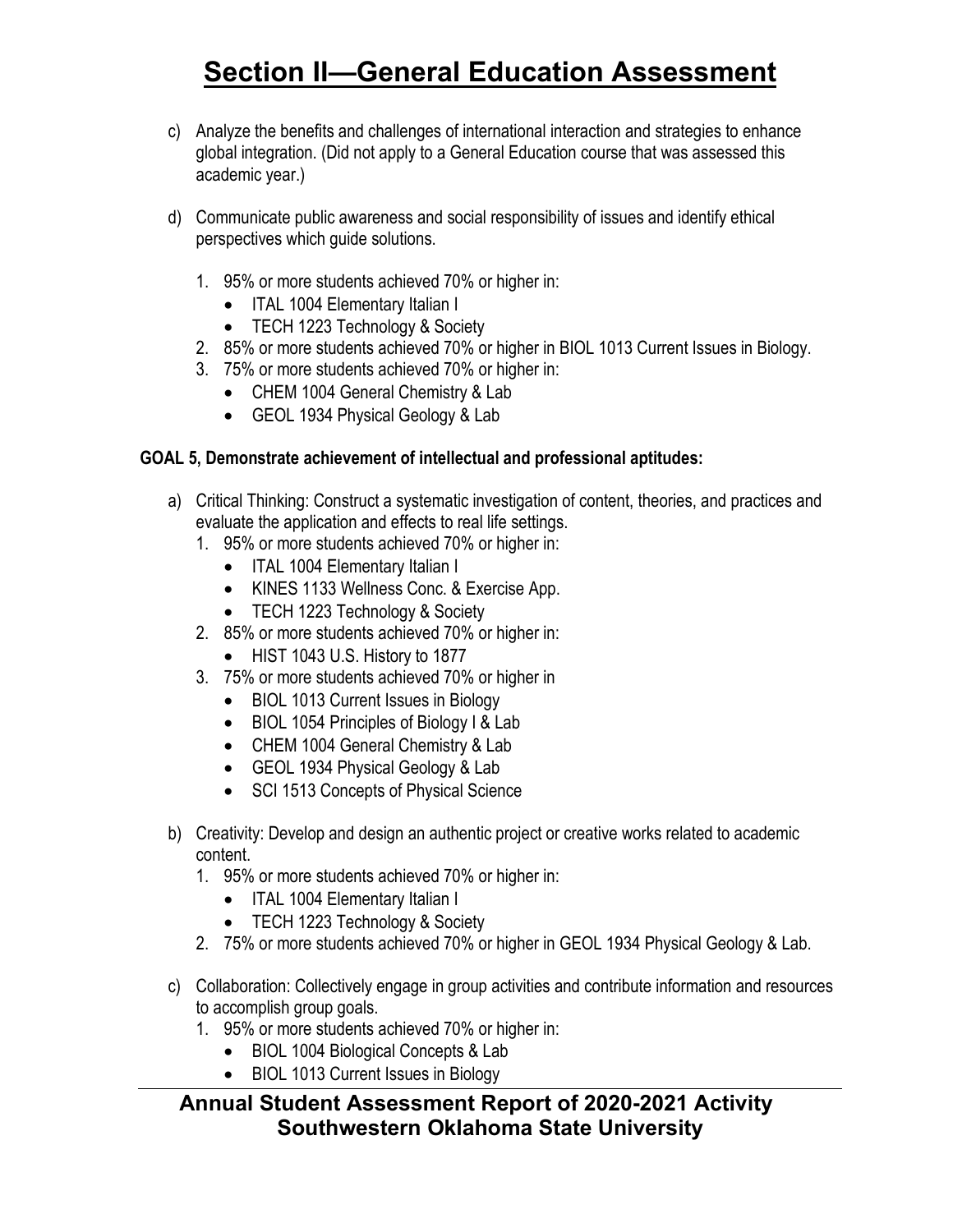- BIOL 1054 Principles of Biology I & Lab
- TECH 1223 Technology & Society
- 2. 85% or more students achieved 70% or higher in:
	- HIST 1043 U.S. History to 1877
	- ITAL 1004 Elementary Italian I
- 3. 75% or more students achieved 70% or higher in:
	- CHEM 1004 General Chemistry & Lab
	- GEOL 1934 Physical Geology & Lab
- d) Connection: Participate in community service activity and through self-reflection and investigation identify individually or collectively solutions to problems experienced by service site.
	- 1. 75% or more students achieved 70% or higher in: GEOL 1934 Physical Geology & Lab
- e) Communication: Communicate collective understanding of diverse views and integrate differing perspectives into a cohesive solution for real life circumstances.
	- 1. 95% or more students achieved 70% or higher in BIOL 1004 Biological Concepts & Lab.
	- 2. 85% or more students achieved 70% or higher in:
		- BIOL 1013 Current Issues in Biology
		- ITAL 1004 Elementary Italian I
	- 3. 75% or more students achieved 70% or higher in:
		- CHEM 1004 General Chemistry & Lab
		- GEOL 1934 Physical Geology & Lab
- f) Relevance: Understand the importance of a liberal arts education in the modern world.
	- 1. 85% or more students achieved 70% or higher in:
		- ITAL 1004 Elementary Italian I
		- SCI 1513 Concepts of Physical Science
	- 2. 75% or more students achieved 70% or higher in CHEM 1004 General Chemistry & Lab.

The ETS Proficiency Profile scores of our freshmen and seniors over the last five years are slightly above the national average in total score and in all sub-scores of Critical Thinking, Reading, Writing, Mathematics, Humanities, Social Sciences, and Natural Sciences. In addition, Southwestern takes pride in the fact that the scores of our seniors exceed the scores of our freshmen by 10-20 points over the past five years. This is an indication of the value-added performance gain that our students achieve while enrolled in our general education program. A table of results is shown: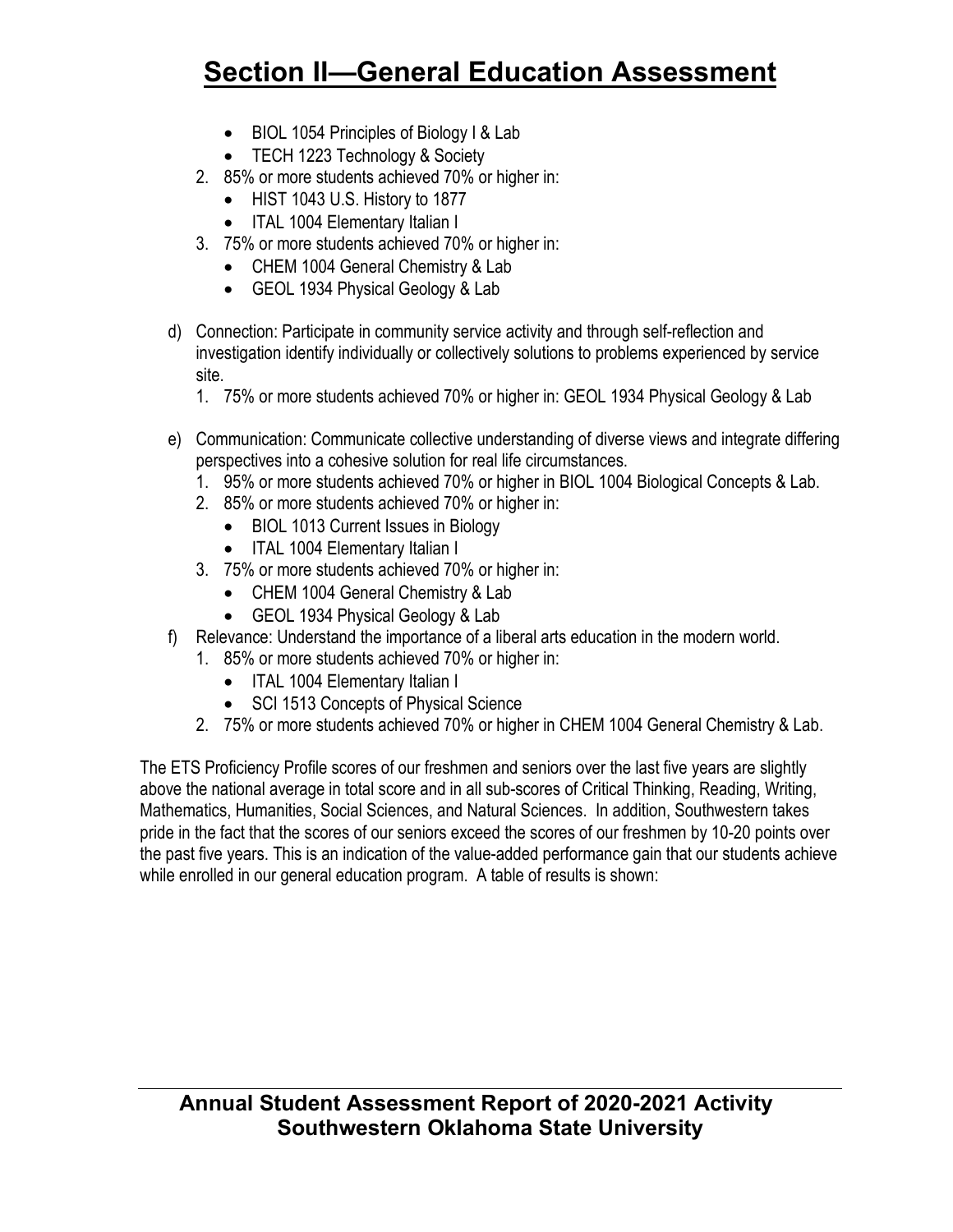### **Southwestern Oklahoma State University ETS® Proficiency Profile Summary of Scaled Scores 2020-2021**

#### **Southwestern Oklahoma State University Abbreviated Number of freshmen tested 2016-2019: 2927 Number of seniors tested: 207**

|                                  |                          |                               |                                                |                                                 | <b>Standard</b>               |                                                              |                                                        |                               |                               |
|----------------------------------|--------------------------|-------------------------------|------------------------------------------------|-------------------------------------------------|-------------------------------|--------------------------------------------------------------|--------------------------------------------------------|-------------------------------|-------------------------------|
|                                  |                          |                               |                                                |                                                 | <b>Mean Score</b>             |                                                              |                                                        | <b>Deviation</b>              |                               |
|                                  | <b>Possible</b><br>Range | <b>SWOSU</b><br>Fr,<br>F16-20 | Nat.<br>Comp.,<br>All<br>Inst.<br>Types,<br>Fr | Nat.<br>Comp.,<br>Bac.<br>Inst.<br>Types,<br>Fr | <b>SWOSU</b><br>Sr, 20-<br>21 | Nat.<br>Comp.,<br><b>All</b><br>Inst.<br>Types,<br><b>Sr</b> | Nat.<br>Comp.,<br>Bac.<br>Inst.<br>Types,<br><b>Sr</b> | <b>SWOSU</b><br>Fr,<br>F16-20 | <b>SWOSU</b><br>Sr, 20-<br>21 |
| <b>Total Score</b>               | 400 to 500               | 440.17                        | 435.10                                         | 433.50                                          | 460.56                        | 444.10                                                       | 444.10                                                 | 18.96                         | 18.55                         |
| <b>Skills Subscores:</b>         |                          |                               |                                                |                                                 |                               |                                                              |                                                        |                               |                               |
| <b>Critical</b>                  |                          |                               |                                                |                                                 |                               |                                                              |                                                        |                               |                               |
| <b>Thinking</b>                  | 100 to 130               | 110.46                        | 109.20                                         | 108.80                                          | 115.58                        | 111.60                                                       | 111.60                                                 | 6.09                          | 5.8                           |
| <b>Reading</b>                   | 100 to 130               | 116.57                        | 114.90                                         | 114.40                                          | 122.24                        | 117.80                                                       | 117.80                                                 | 7.12                          | 5.83                          |
| <b>Writing</b>                   | 100 to 130               | 113.21                        | 112.20                                         | 111.90                                          | 116.61                        | 114.20                                                       | 114.30                                                 | 4.94                          | 4.46                          |
| <b>Mathematics</b>               | 100 to 130               | 112.75                        | 111.70                                         | 111.20                                          | 118.59                        | 113.60                                                       | 113.40                                                 | 5.67                          | 6.04                          |
|                                  |                          |                               |                                                |                                                 |                               |                                                              |                                                        |                               |                               |
| <b>Humanities</b>                | 100 to 130               | 113.70                        | 112.60                                         | 112.30                                          | 118.35                        | 114.90                                                       | 115.00                                                 | 6.36                          | 6.46                          |
| <b>Social</b><br><b>Sciences</b> | 100 to 130               | 111.85                        | 111.10                                         | 110.60                                          | 116.41                        | 113.40                                                       | 113.30                                                 | 6.02                          | 5.65                          |
| <b>Natural</b>                   |                          |                               |                                                |                                                 |                               |                                                              |                                                        |                               |                               |
| <b>Sciences</b>                  | 100 to 130               | 114.27                        | 113.10                                         | 112.50                                          | 118.84                        | 115.30                                                       | 115.20                                                 | 5.78                          | 5.11                          |

### *II-6. How is student performance tracked into subsequent semesters and what were the findings?*

Southwestern's Continuous Improvement Plan calls for the review of General Education courses by participating faculty as well as Continuous Improvement sub-committees, which are overseen by the Assessment Committee. In future years, these faculty and sub-committees plan to re-visit areas of focus, and expand to additional areas of focus, for monitoring efforts toward continuous improvement. Strengths and weaknesses have been reported regarding the stated General Education goals: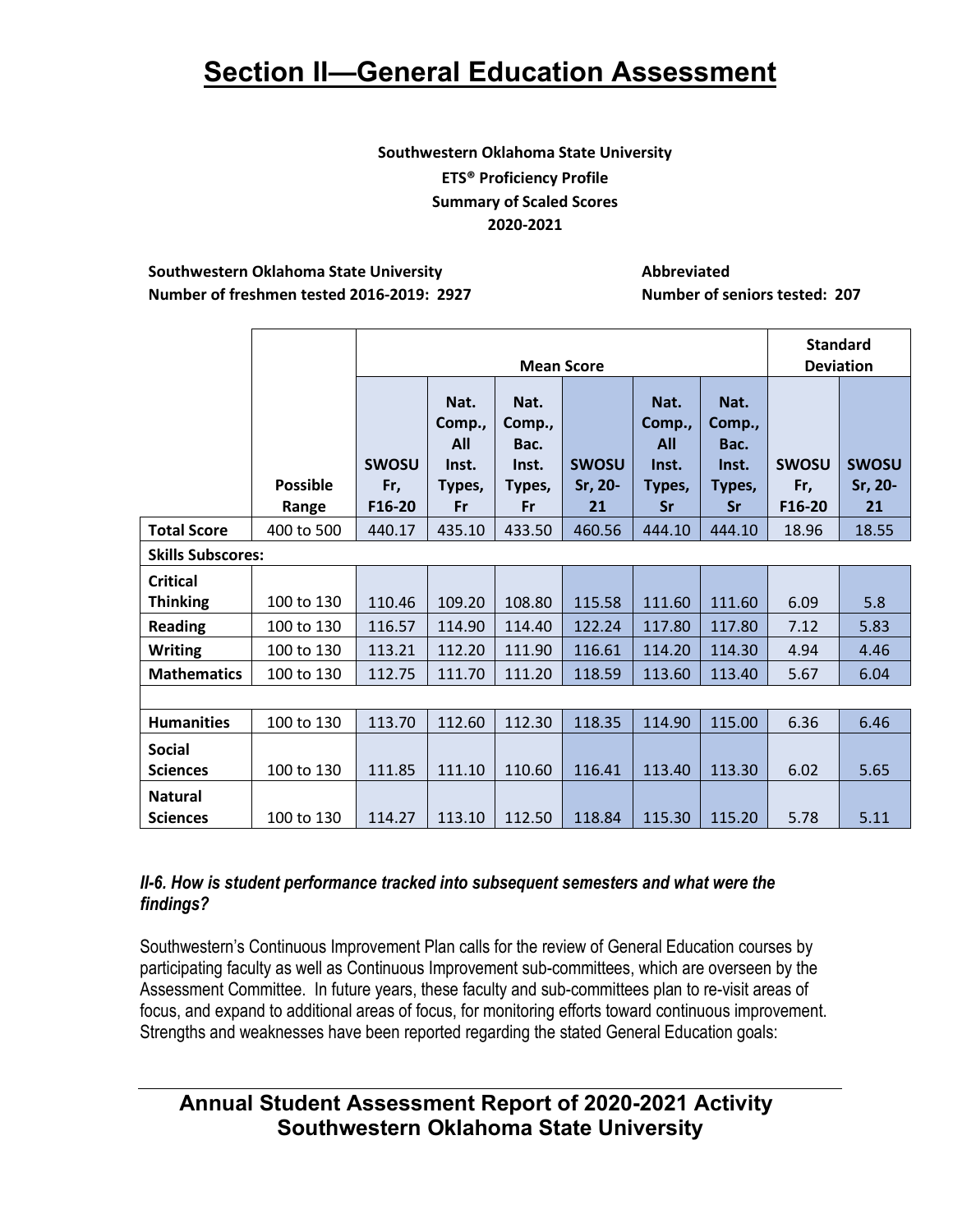## **GOAL 1, Demonstrate competency in communication and computer literacy:**

- a) Effectively communicate in writing by using appropriate grammar, clear and cohesive thought formulated for a specific audience.
	- 1. BIOL 1013 Current Issues in Biology: Students generally had a decent background in using correct grammar and sentence structure but struggled to write objectively about science. When asked to write about their opinions in a scientific discovery student lacked the ability to support their opinions with scientific evidence. Initially students struggled to avoid plagiarism and it took time to train them that using quotations is not appropriate for writing about science.
	- 2. BIOL 1054 Principles of Biology I & Lab: Students did well organizing their ideas and writing clearly. Students had difficulty paraphrasing and using correct grammar/punctuation. The writing center was shared as a resource to improve and comments for improvement were provided on each assignment. Writing quality accounted for only 20% of grades associated with writing assignments. The rest of the assessment focused on content understanding and utilizing correct citations.
	- 3. CHEM 1004 General Chemistry & Lab: Students were able to obtain additional perspectives through the discussion topics, as well as develop their thoughts to strengthen their understanding of the topic through paraphrasing and additional discussion techniques. Laboratory reports were beneficial but were missing some of the additional learning experiences normally available outside of COVID protocols.
	- 4. COMSC 1023 Computer & Info. Access: A vast majority (86%) of those who completed the assignment earned 90% or above. Students who took the effort to participate and complete the discussion questions seemed to do well. The primary weakness involves students not even trying to complete the assignments. Over 80% of the failing grades were a grade of 0 for not doing the assignments.
	- 5. ENGL 1113 English Composition I: Students sometimes struggle with grammar conventions and mechanics, as well as organizing according to academic essay conventions. Conventions and Organization were our student's lowest scoring categories. However, most students demonstrated rhetorical awareness and focus, a clear direction for their writing process in the process document, and reflected honestly and thoughtfully on their writing experiences in the reflective memo.
	- 6. GEOG 1103 World Cultural Geography: Each unit involves computer use many students bring a laptop of tablet to class. This is fine, as long as they stay on task - not always focused on test as they answer email, tweet and visit FriendFace.
	- 7. HIST 1043 U.S. History to 1877: Most of the students could communicate clearly, but often had difficulty formulating a critical idea. There were several students with communication difficulties due to poor English language skills.
	- 8. KINES 1133 Wellness Conc. & Exercise App.: Students were able to see their individual scores and discuss in writing how they could increase their own health moving forward.
	- 9. TECH 1223 Technology & Society: Students did well summarizing; some students struggled with stating their personal opinion.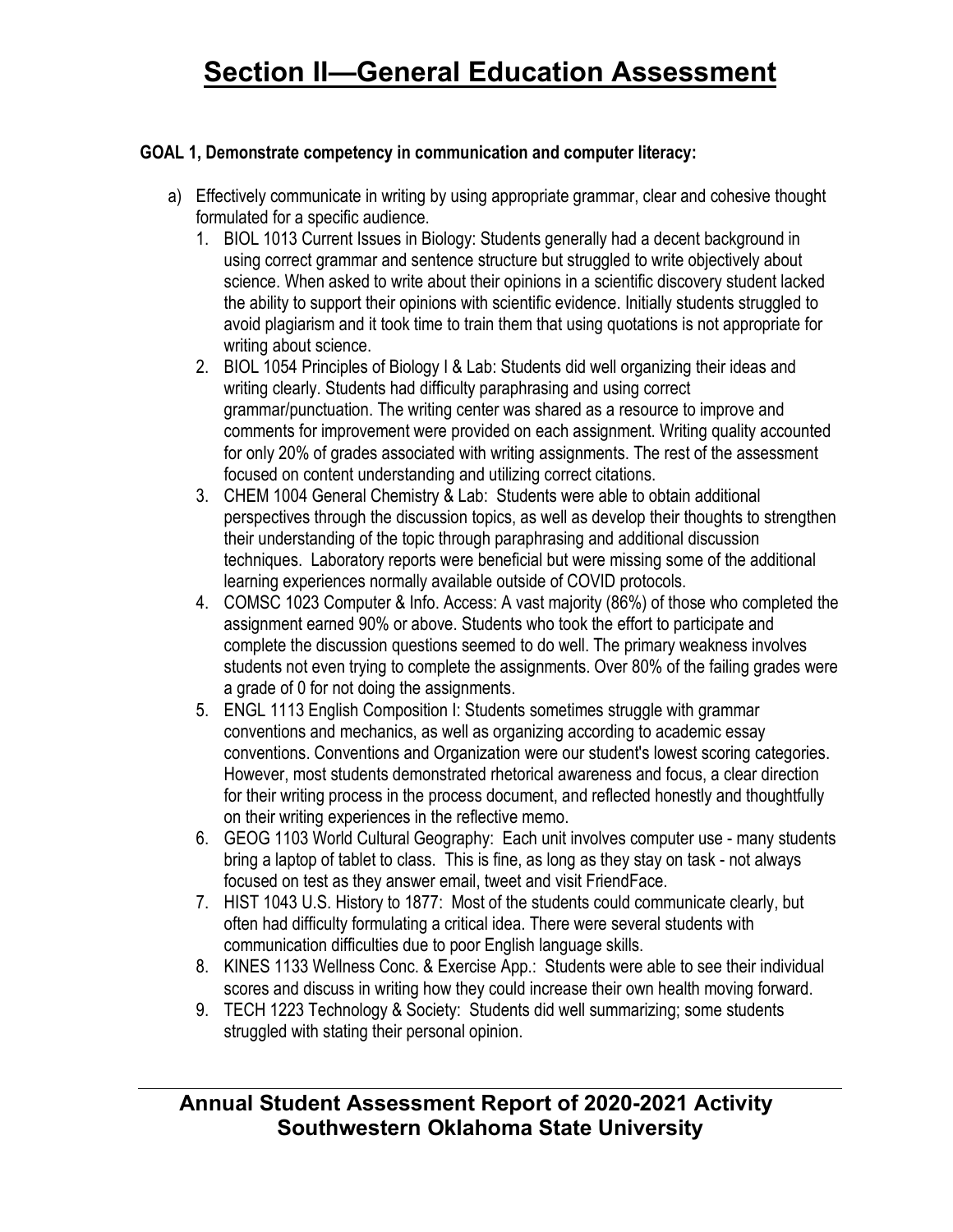- b) Effectively communicate by giving an oral presentation that is clear and cohesive in thought and formulated for a specific audience.
	- 1. BIOL 1013 Current Issues in Biology: Students were generally good at finding relevant literature to cover in their presentations and organizing it in a logical way. Students' nervousness was a large struggle to overcome for the Podcast assignments. Also designing slides to emphasize their points in a visually appealing way took training.
	- 2. BIOL 1054 Principles of Biology I & Lab: Student teams effectively presented a PowerPoint based oral presentation that explained their investigation about yeast fermentation. Generally, slides were well organized, but many students did not spend sufficient time orienting the audience to important pieces of information on their slides or connecting their findings to primary literature. Additionally, some students struggled to explain their work without reading directly from slides/notes.
	- 3. ITAL1004 Elementary Italian I: strength: students challenge themselves by trying to write sentences using the grammar and vocabulary taught in the course. They use the information to communicate with the audience in writing or orally. Weakness: Few students don't understand that reaching the perfect level of speaking and writing of a language occurs after taking several semesters of language courses. For that reason, few students by trying to write perfect sentences in Italian, they make the mistake to translate directly from English.
- c) Effectively communicate by giving an oral presentation that is clear and cohesive in thought and formulated for a specific audience.
	- 1. BIOL 1054 Principles of Biology I & Lab: Students had no trouble using computers for Mastering Biology assignments and learning catalytics. Students seemed to be able to effectively use computers to search internet data bases for published papers relevant to their writing assignments. Students sometimes had trouble distinguishing peer reviewed sources from those that have not undergone peer review. Additionally, students struggled to distinguish review articles from primary literature.
	- 2. CHEM 1004 General Chemistry & Lab: Students were able to gain utilize technology for information and problem solving, however, the weakness in this was the use of additional online methods that normally would not be used outside of COVID conditions. Online exams and quizzes were outside my normal teaching method of this course and would be something that I would not choose to go back to in the future under normal conditions.
	- 3. GEOL 1934 Physical Geology & Lab: Each unit involves computer use many students bring a laptop of tablet to class. This is fine as long as they stay on task - not always focused on test as they answer email, tweet and visit FriendFace.
	- 4. TECH 1223 Technology & Society: Students did well finding an article that meet the requirements. A few failed to meet the date requirement. Extra time was spent on understanding "current" events for next assignment. For this assignment a "current" event is less than 6 months old.

## **GOAL 2, Demonstrate competency in scientific and quantitative reasoning:**

a) Apply quantitative concepts, principles, and symbols and draw meaningful conclusions from mathematical or statistical analysis.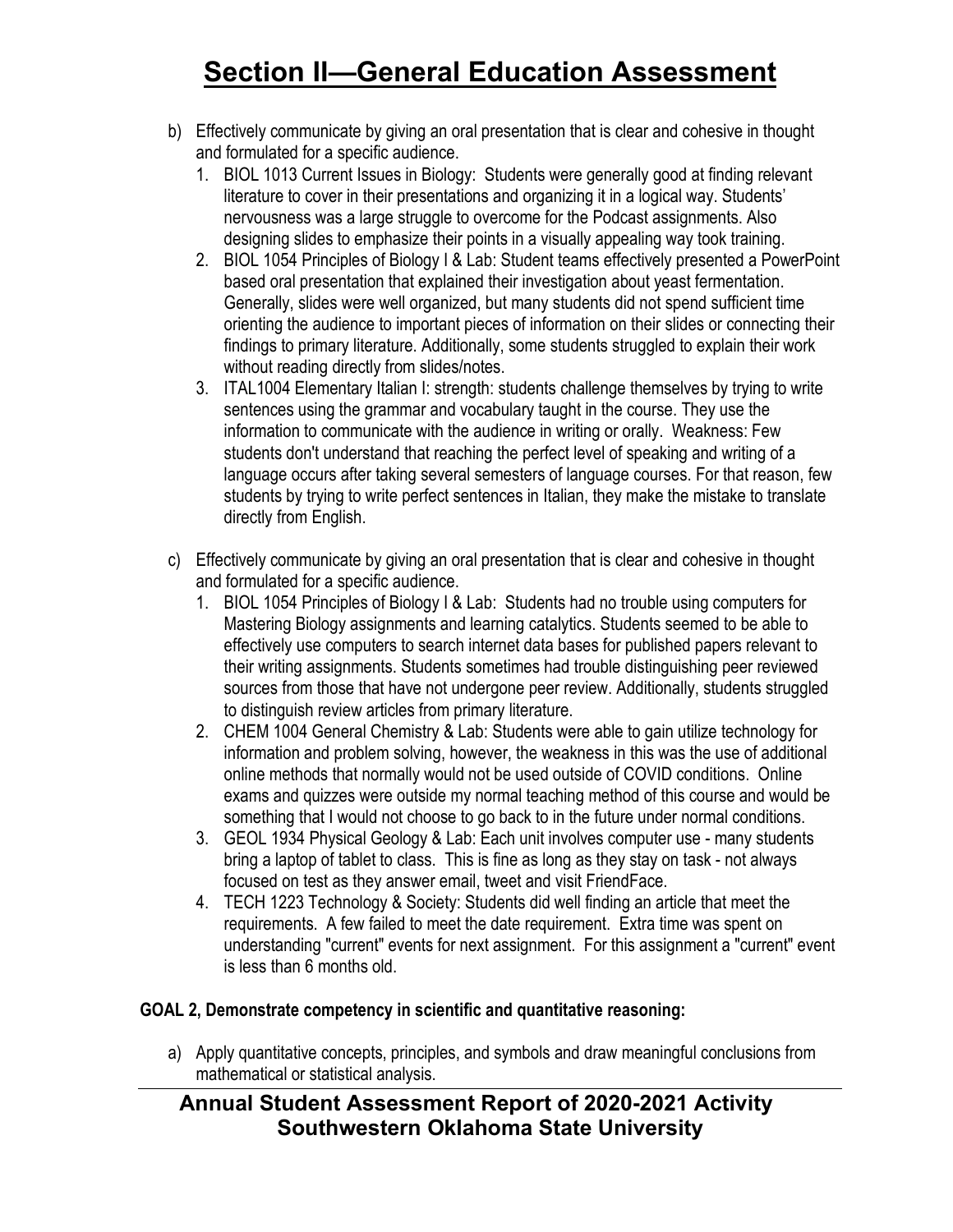- 1. BIOL 1013 Current Issues in Biology: Students were able to describe the results of an experiment but had difficulty making conclusions and interpreting statistics.
- 2. BIOL 1054 Principles of Biology I & Lab: Students were able to calculate averages easily but sometimes had difficulty interpreting the meaning of the graphs they constructed. Students were capable of carrying out the calculations for the statistical test (chi-square) but had a more difficult time understanding the meaning of the probability level (P value) associated with their test and how it can be used as evidence to evaluate their results.
- 3. CHEM 1004 General Chemistry & Lab: Students developed quantitative problem-solving techniques to answer questions on exams, quizzes, homework, and laboratory reports.
- 4. GEOL 1934 Physical Geology & Lab: Math is integral to science one cannot do science without math. However, many students are afraid of math, with some not even trying something simple like  $a/b = c$ . Inability to do math is so frustrating.
- 5. KINES 1133 Wellness Conc. & Exercise App.: Students were able to see that their body weight doesn't have the same degree of health measurement as does the distribution of that weight for fat, muscle, water, bone etc. across the entire weight of the body. BMI is a better gauge for health purposes than basic height and weight.
- 6. SCI 1513 Concepts of Physical Science: To apply quantitative concepts implies an understanding of mathematics. The vast majority of these students are mathematically challenged.
- b) Learn and apply basic laws, methodologies, and concepts of science to solve issues encountered by society.
	- 1. BIOL 1004 Biological Concepts & Lab: Students were able to answer recall questions much easier than application questions in earlier exams. Once students learned how to study for application style questions, responses to those types of questions improved.
	- 2. BIOL 1013 Current Issues in Biology: Students generally did well recognizing and appreciating the potential implications and benefits of technologies discussed to society.
	- 3. BIOL 1054 Principles of Biology I & Lab: Students generally did well recognizing and appreciating the potential implications and benefits of discoveries, methodologies, and technologies discussed to society. Most students find it difficult expressing their thoughts in a scientific style. Questions involving analysis and synthesis were difficult to answer.
	- 4. CHEM 1004 General Chemistry & Lab: Students were exposed to the development of scientific laws and theories through hypothesis driven observations and experiments.
	- 5. GEOL 1934 Physical Geology & Lab: Math is integral to science one cannot do science without math. However, many students are afraid of math, with some not even trying something simple like  $a/b = c$ . Inability to do math is so frustrating. - as noted, some students do not even try to solve math problems. And this is one of the problems with group work - one student will do the work, the other student just sits there. Not right.
	- 6. SCI 1513 Concepts of Physical Science: While many students don't have the mathematical skills to understand, it is good for them to see how science is done.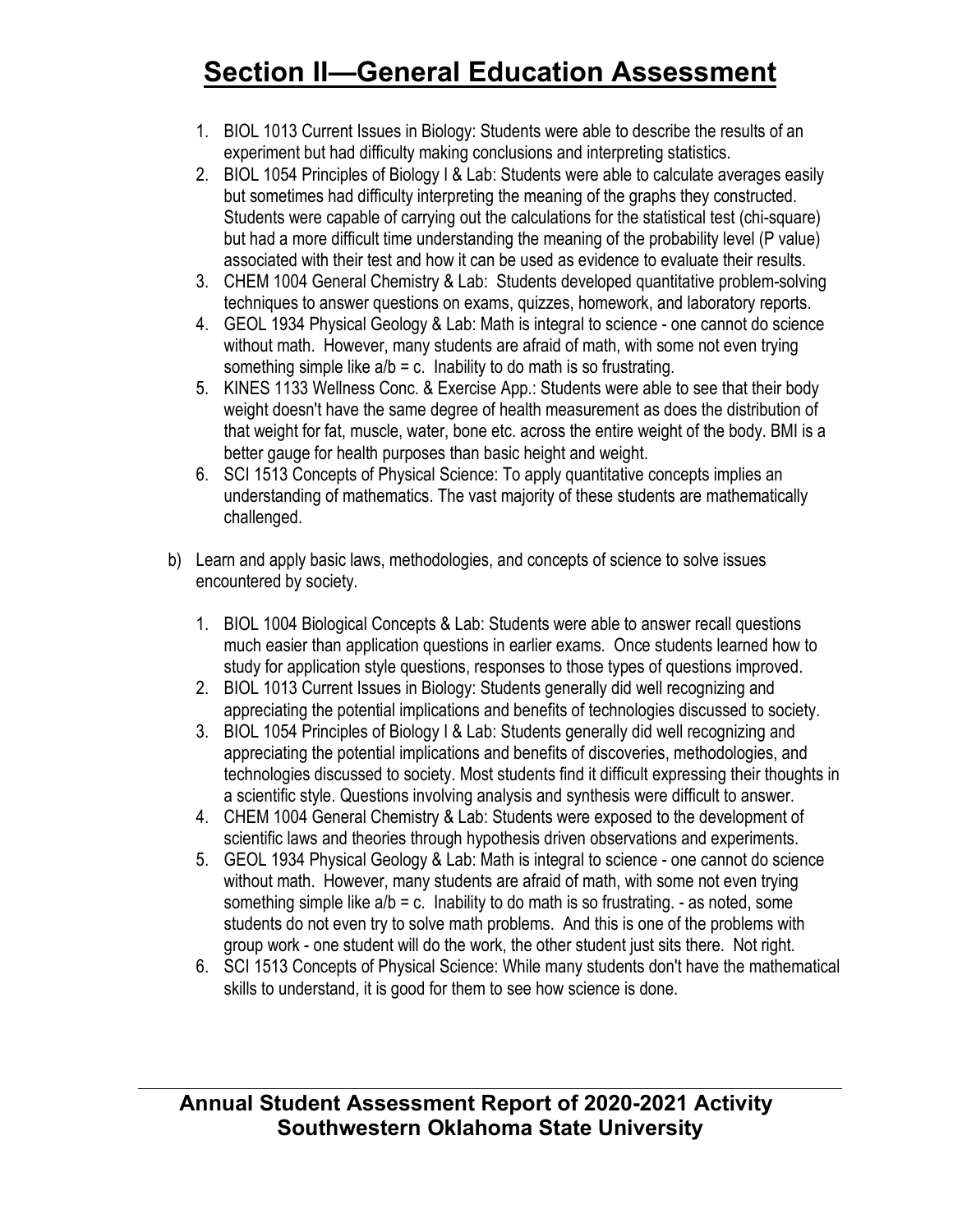- c) Analyze scientific discoveries, and the advancement of technology with respect to its impact on social change.
	- 1. BIOL 1013 Current Issues in Biology: Students did a nice job conveying their opinions in appropriate and respectful manners, but often had difficulty supporting opinions with evidence.
	- 2. BIOL 1054 Principles of Biology I & Lab: Students did a nice job conveying their opinions in appropriate and respectful manners, but often had difficulty supporting opinions with evidence. Students would take down all the instructor notes but fail to grasp the process behind the approach.
	- 3. CHEM 1004 General Chemistry & Lab: Students were able to evaluate how our understanding of the chemical world results in the societal advancements.
	- 4. GEOL 1934 Physical Geology & Lab: The first unit goes into some depth the history, meaning, vocabulary of science. Many people use the words of science: Fact, Law, Theory, hypothesis, etc. - but most have no idea what these words actually mean. Example "Just a theory" - implying theories are guesses, have no basis in fact. Just the opposite. A scientific theory MUST be based on facts, are NOT guesses, ARE explanations.
	- 5. TECH 1223 Technology & Society: Students did well understanding the differences in Science and Technology AFTER reading the article provided. Many thought they were the same prior to reading the assignment.
- d) Develop and design empirical research using the scientific method related to academic content.
	- 1. BIOL 1013 Current Issues in Biology: Students were able to come up with hypothesis based on new information/previous knowledge and had good ideas about how to test hypothesis, but often struggled to designate appropriate controls.
	- 2. BIOL 1054 Principles of Biology I & Lab: Most students grasped the basics of experimental design but had trouble including appropriate control groups and maintaining consistency in their controlled variables across treatments.
	- 3. CHEM 1004 General Chemistry & Lab: Students were able to apply observations made, particular in laboratory experiments, to similar concepts in their laboratory discussions.
	- 4. GEOL 1934 Physical Geology & Lab: Math is integral to science one cannot do science without math. However, many students are afraid of math, with some not even trying something simple like  $a/b = c$ . Inability to do math is so frustrating.
	- 5. SCI 1513 Concepts of Physical Science: While many students don't have the mathematical skills to understand, it is good for them to see how science is done.

### **GOAL 3, Demonstrate competency in aesthetic, technical, symbolic, and historic effects of the fine arts, history, and humanities:**

a) Explain and evaluate conceptual differences of important landmark contributions and creative works.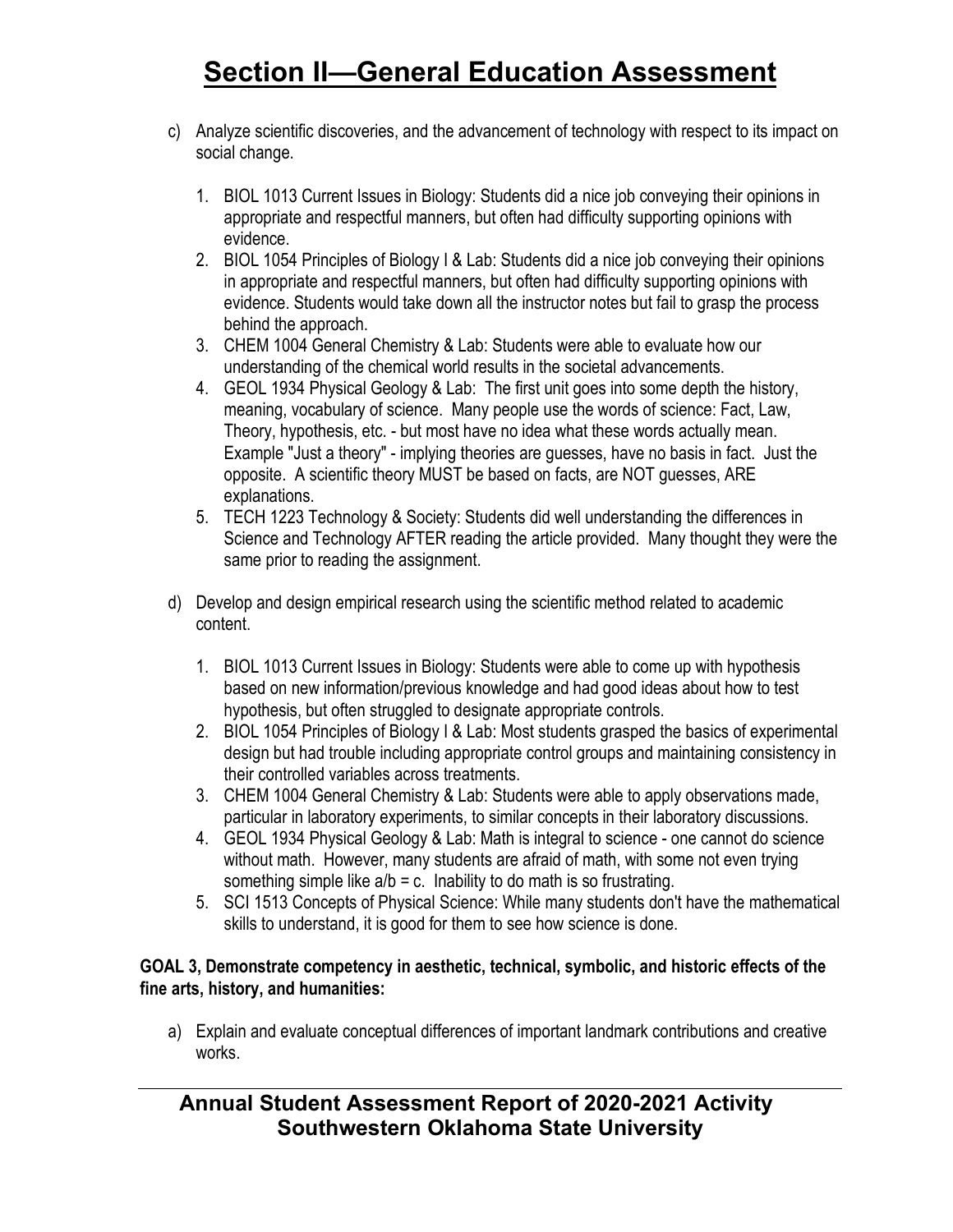- 1. CHEM 1004 General Chemistry & Lab: Students were exposed to how our continued development of scientific works impact our daily lives as a society.
- 2. ENGL 1113 English Composition I: Students occasionally struggle with properly assessing the reliability and appropriateness of outside sources. Students are, however, moderately good at integrating source material into their writing.
- 3. HIST 1043 U.S. History to 1877: Students struggle with understanding context of historical thought, they often choose to infer based on 21st century belief systems and find it difficult to view historical context.
- 4. ITAL 1004 Elementary Italian I: strength: Students learn different aspects of the Italian culture and history. They take a virtual tour to Italy. Their intercultural communication skills improve. No weakness found.
- b) Analyze the relationship of important historical movements in the arts and humanities and compare the similarities in those movements across the various arts and humanities.
	- 1. ITAL1004 Elementary Italian I: strength: Students learn different aspects of the Italian culture and history. They take a virtual tour to Italy. Their intercultural communication skills improve. No weakness has been found.
- c) Compare and analyze meanings associated with human culture and their significance in social development.
	- 1. GEOL 1934 Physical Geology & Lab: Again, the entire course is designed around these guides - it tells a story from beginning to end. How these discovers were made and some of the implications of said discoveries.
	- 2. KINES 1133 Wellness Conc. & Exercise App: Students were able to perform national tests and compare scores to genders, ages, races, and other categories and fit themselves in however they identified to see how their scores compared to national scores of the same tests.
	- 3. TECH 1223 Technology & Society: Students did well identifying "science" and "technology" once they realized their actual definition and that they are different.

## **GOAL 4, Demonstrate social and cultural competency in the study of social groups, social issues, cultures, institutions, and globalization:**

- a) Explain and include self-reflection of multicultural issues and the impact on specific populations and general society.
	- 1. BIOL 1004 Biological Concepts & Lab: Student grammar and spelling routinely improved as students wrote assignments throughout the semester.
	- 2. BIOL 1013 Current Issues in Biology: Students did a nice job conveying their opinions in appropriate and respectful manners, but often had difficulty supporting opinions with evidence.
	- 3. ITAL1004 Elementary Italian I: strength: Students become global citizens and learn to think critically and self-reflect about topics of multiculturalism. Weakness: Few times students need to do research about these topics if these are the topics that they were not exposed to before. For example, if we talk about a variety of dialects in Italy and I ask them to compare to those in the States, students need to research if they are different dialects in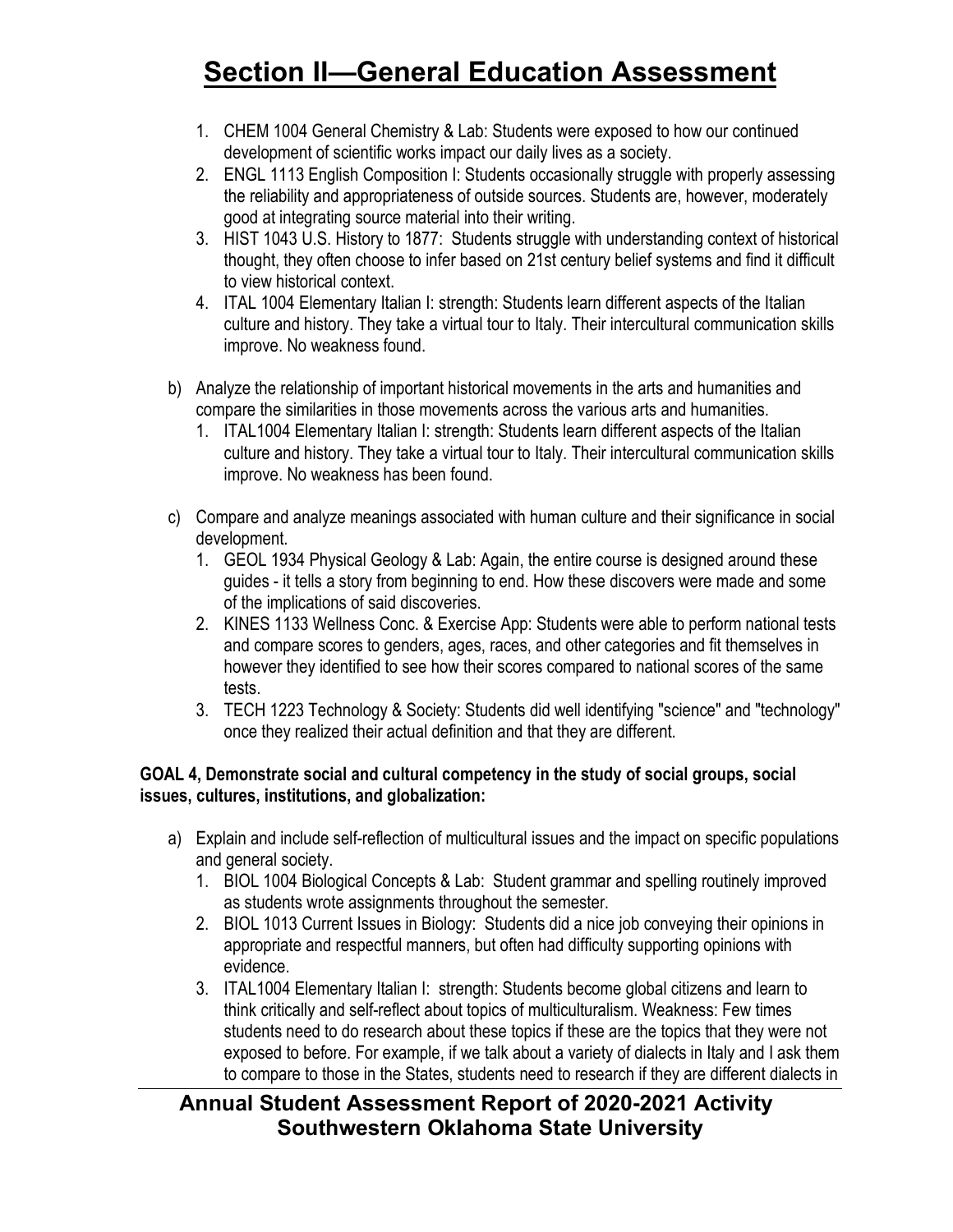the States etc.

- 4. TECH 1223 Technology & Society: Most students did well applying the "appropriate technology" label once it was thoroughly explained. Most students had never thought about what might be appropriate for someone without electricity or running water.
- b) Apply social/cultural theories and perspectives to past and present societies and the impact on real life circumstances.
	- 1. GEOL 1934 Physical Geology & Lab: These have been discussed already the labs, the units, the design of the class.
	- 2. ITAL1004 Elementary Italian I: strength: Students learn to think critically by learning and observing past events and how those effected the global culture. No weakness has been found.
	- 3. KINES 1133 Wellness Conc. & Exercise App: Since students had to compare personal scores on fitness exams to national norms and evaluate where their relative health ranked in comparison to those norms in today's society, there was plenty of conversation of how health is a personal statement. Focus of control was discussed with regard to societal expectations and the student was able to see that health was relative to personal goals not just societal expectations.
- c) Analyze the benefits and challenges of international interaction and strategies to enhance global integration. (Did not apply to a General Education course that was assessed this academic year.)
- d) Communicate public awareness and social responsibility of issues and identify ethical perspectives which guide solutions.
	- 1. BIOL 1013 Current Issues in Biology: Students did a nice job conveying their opinions in appropriate and respectful manners, but often had difficulty supporting opinions with evidence.
	- 2. GEOL 1934 Physical Geology & Lab: These have been discussed already the labs, the units, the design of the class.
	- 3. ITAL1004 Elementary Italian I: strength: Students learn to think critically and make comparisons. No weakness has been found.
	- 4. TECH 1223 Technology & Society: Students did well stating why their creation or improvement would benefit the stated area of the world.

## **GOAL 5, Demonstrate achievement of intellectual and professional aptitudes:**

- a) Critical Thinking: Construct a systematic investigation of content, theories, and practices and evaluate the application and effects to real life settings.
	- 1. BIOL 1013 Current Issues in Biology: Students were able to come up with hypothesis based on new information/previous knowledge and had good ideas about how to test hypothesis, but often struggled to designate appropriate controls.
	- 2. BIOL 1054 Principles of Biology I & Lab: In the written assignment about water, most students did a great job describing the structure and associated emergent properties of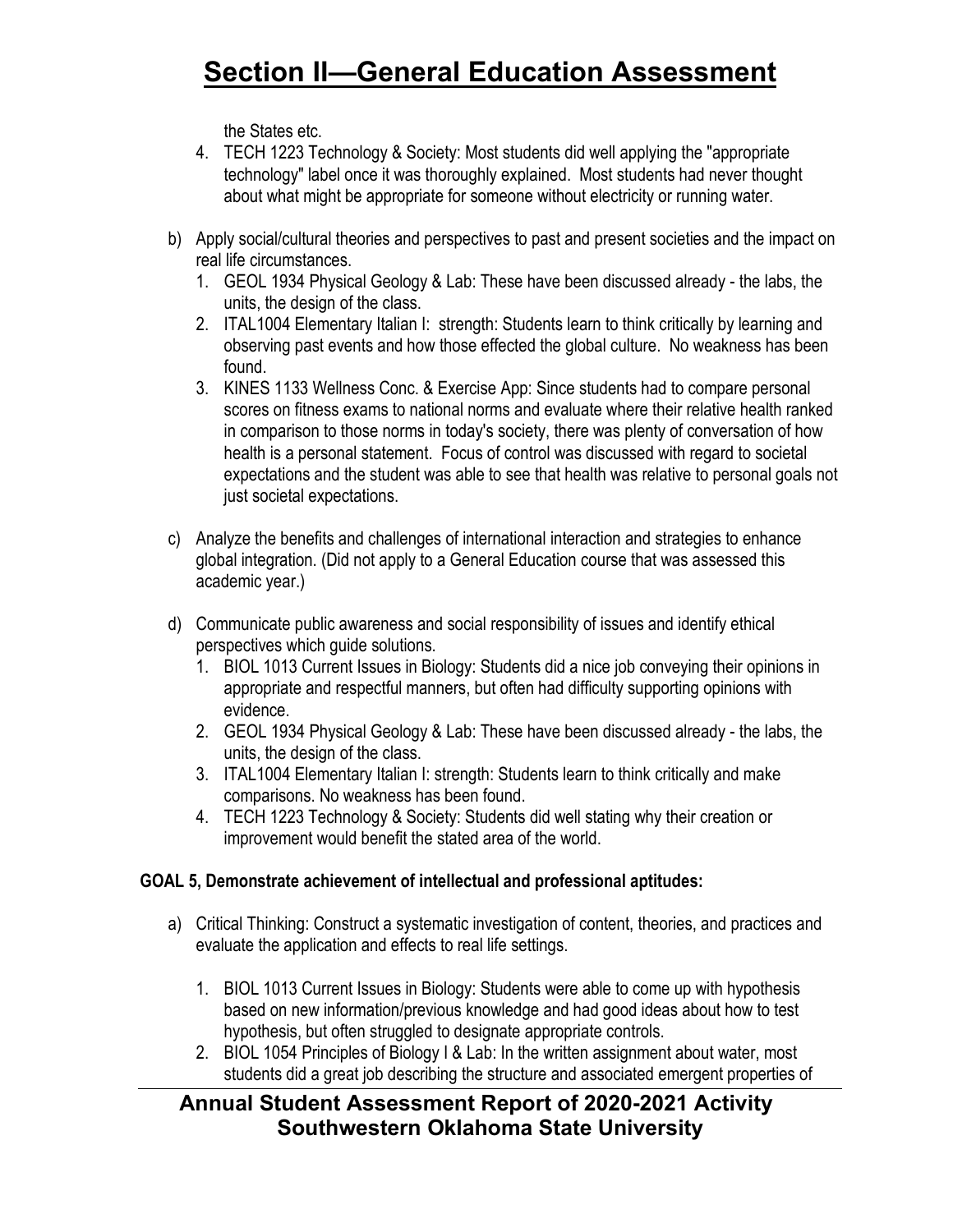water. However, applying those characteristics to a search for an alternative molecule was difficult. For fermentation and bacterial growth experiments completed by the honor lab, students were able to interpret their results but had difficulty connecting their findings to primary literature.

- 3. CHEM 1004 General Chemistry & Lab: Students were exposed to the application of critical thinking and problem-solving techniques related to lecture and laboratory material through the use of laboratory reports, discussion questions, homework, and exams.
- 4. ENGL 1113 English Composition I: Students sometimes struggle with understanding the differences between summary and analysis/evaluation. Their strengths are their abilities to research, interview and assimilate information.
- 5. GEOL 1934 Physical Geology & Lab: Many labs are designed to gather data and interpret those data. Mineral identification, Rock identification, Relative Age Dating, etc. Written components of labs - on tests and quizzes.
- 6. HIST 1043 U.S. History to 1877: This on was difficult for students at first. Most just wanted me to tell them what to think, so we worked a lot of this. By the end of the semester, most students were able to question events and look more critically.
- 7. ITAL1004 Elementary Italian I: strength: Students learn to collaborate in oral presentation activities, they learn how to think critically and make comparisons. No weakness has been found.
- 8. KINES 1133 Wellness Conc. & Exercise App.: Students had to compare personal scores on fitness exams to national norms and evaluate where their relative health ranked in comparison to those norms then determine how healthy they were comparatively, they were able to set goals for themselves with regard to health. They were also able to determine if those national standards were applicable in whole or in part to their own lives.
- 9. SCI 1513 Concepts of Physical Science: To think critically about many of societies big issues (climate change, plastic recycling) requires a basic understanding of physical science. These students don't have a basic understanding.
- 10. TECH 1223 Technology & Society: Most students had strong opinions of lab grown meat; getting them to think critically about the need vs the thought of what it is was a little harder.
- b) Creativity: Develop and design an authentic project or creative works related to academic content.
	- 1. BIOL 1054 Principles of Biology I & Lab: Students who completed these assignments did a great job synthesizing and connecting information about cell structure and/or depicting the processes of mitosis or meiosis. Many students did not complete these assignments. They may fail to see how depicting content in an organized way and/or drawing processes are great study methods. Students in the Honor section were creative in selecting their factors to test in yeast fermentation and bacterial growth. They also used their creativity to clearly present their findings in presentations and posters that were aesthetically pleasing.
	- 2. COMSC 1023 Computer & Info. Access: Over 3/4ths (76%) of the students who completed the charting assignment earned a 90% or above with over 91% earning 80% or above. Generally, students took the time to make sure the charts were complete. The primary weakness involved students not even trying to complete the assignment. Over 95% of the failing grades were a grade of 0 for not doing the assignment.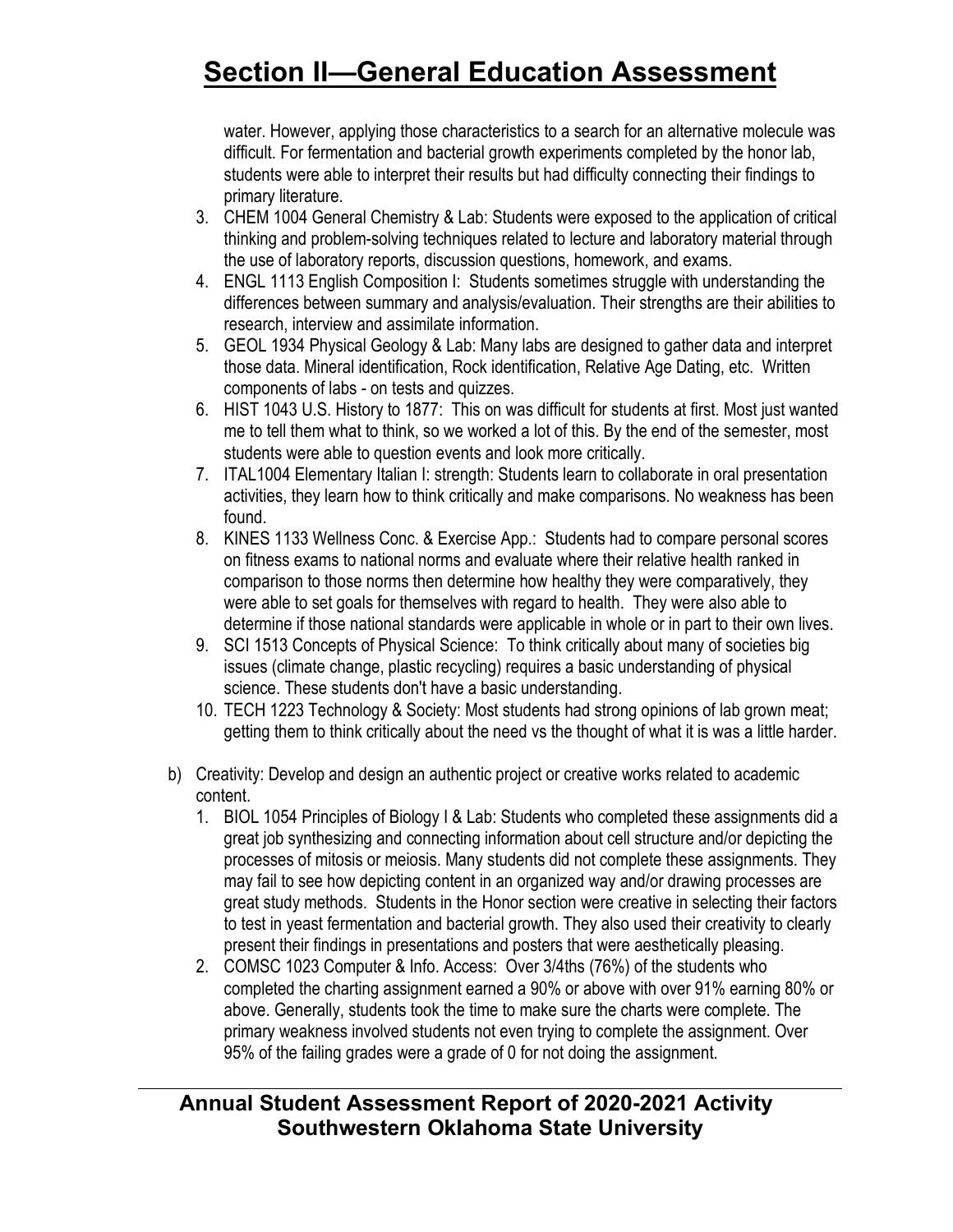- 3. GEOL 1934 Physical Geology & Lab: Many labs are designed to gather data and interpret those data. Mineral identification, Rock identification, Relative Age Dating, etc. Written components of labs - on tests and quizzes.
- 4. ITAL1004 Elementary Italian I: strength: Students learn how to be creative. They research the topic, peer review with constructive feedback. Weakness: few students cannot be creative but with the help of the professor they can learn how to do research and be creative.
- 5. TECH 1223 Technology & Society: Creativity was hard for a few students. They struggled with originality. Once we got some brainstorming rolling, they did well.
- c) Collaboration: Collectively engage in group activities and contribute information and resources to accomplish group goals.
	- 1. BIOL 1013 Current Issues in Biology: Students generally worked well in groups. Students that had issues completing assigned tasks as individuals were more motivated in groups because they didn't want to let their teammates down.
	- 2. BIOL 1054 Principles of Biology I & Lab: Students generally worked well in their group to design and carry out an experiment. Most made real contributions to the group presentation.
	- 3. CHEM 1004 General Chemistry & Lab: Students had limited interactions for in-person discussions and collaborations due to COVID protocols. This was unique to this semester, and I will be going back to a format which encourages those collaboration experiences, particularly during problem solving and laboratory experiences.
	- 4. COMSC 1023 Computer & Info. Access: As a whole, the students did very well. The participation and completion rate for this assignment was about 95%. Students worked together and shared the responsibility. A small number received lower ratings by group members for not contributing and participating. Of the failing grades, 75% (18 of 24) received a 0 for not completing the assignment. Most of these students were no longer attending class and were not assigned to a group with active students.
	- 5. ENGL 1113 English Composition I: Students are often hesitant to give constructive feedback to their fellow students if they believe it may hurt the feelings of their fellow student, and especially in regard to higher order concerns. However, students are very open to providing feedback regarding grammar and mechanics.
	- 6. GEOL 1934 Physical Geology & Lab: Many labs are designed to gather data and interpret those data. Mineral identification, Rock identification, Relative Age Dating, etc. Written components of labs - on tests and quizzes.
	- 7. HIST 1043 U.S. History to 1877: About half of the students engaged collaboratively from the start, but the other half were either hesitant or hostile to the idea. By the end of the semester, most students were engaging in the discussion and contributing to the group activity output. It required a lot of discussion and encouragement on my part to help them engage. Some students never did.
	- 8. ITAL1004 Elementary Italian I: strength: Students learn to collaborate in oral presentation activities, they learn how to communicate with classmates politely and they also learn to organize their time when collaborating., No weakness has been found.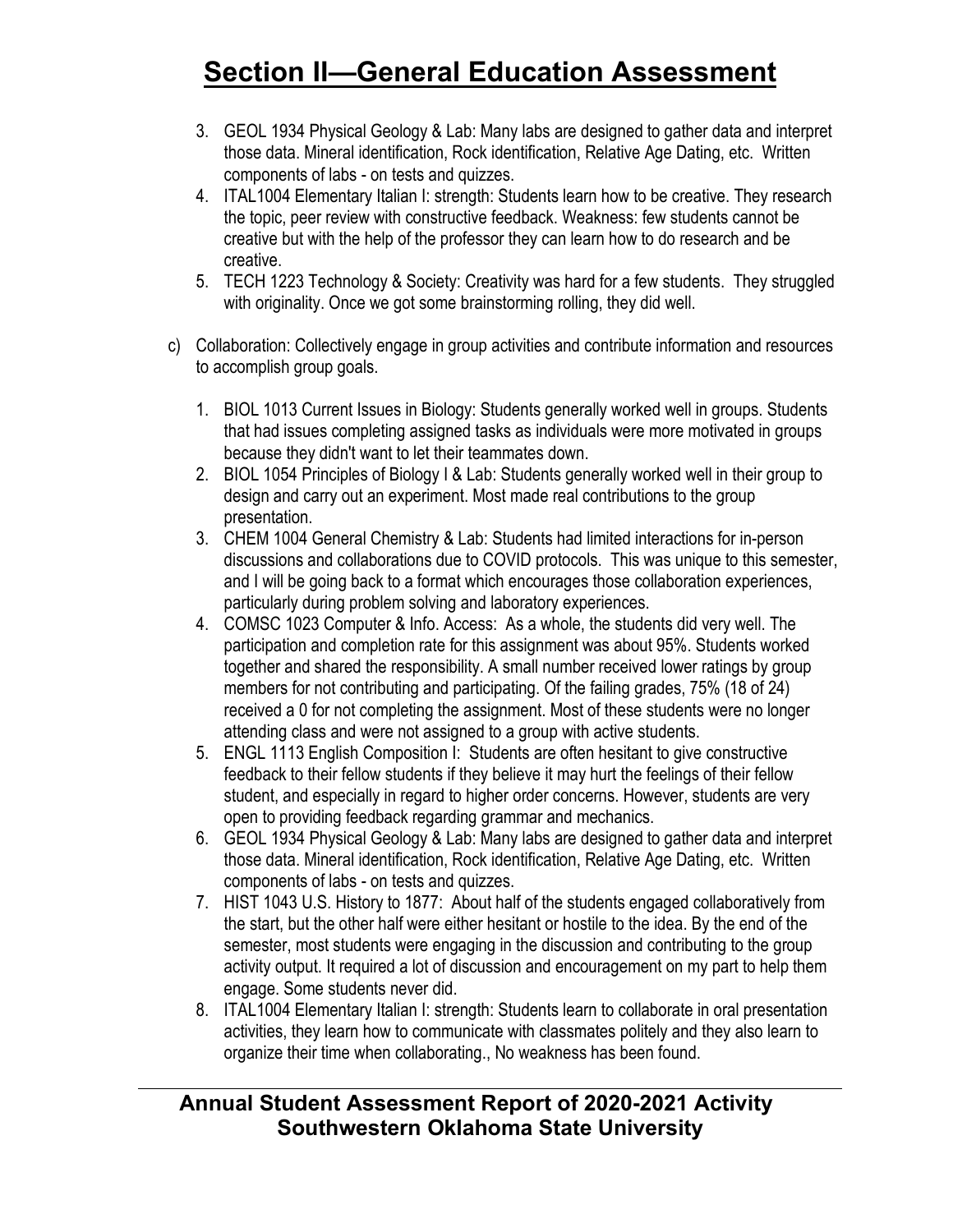- 9. TECH 1223 Technology & Society: Unfortunately, due to COVID, I was not able to complete the collaboration events planned for this semester.
- d) Connection: Participate in community service activity and through self-reflection and investigation identify individually or collectively solutions to problems experienced by service site.
	- 1. GEOL 1934 Physical Geology & Lab: Many labs are designed to gather data and interpret those data. Mineral identification, Rock identification, Relative Age Dating, etc. Written components of labs - on tests and quizzes.
- e) Communication: Communicate collective understanding of diverse views and integrate differing perspectives into a cohesive solution for real life circumstances.
	- 1. BIOL 1004 Biological Concepts & Lab: All of my assignments are created to reinforce content taught in lecture, however, because they are short answer and short essay style questions, many students show improvement in grammar and spelling over the course of the semester.
	- 2. BIOL 1013 Current Issues in Biology: Students did a nice job conveying their opinions in appropriate and respectful manners, but often had difficulty supporting opinions with evidence.
	- 3. CHEM 1004 General Chemistry & Lab: Communication through discussion topics on Canvas provided a different avenue to provide shared experiences and views from the students. In the future, more one-on-one and small group in-person discussions will be incorporated again, which were removed due to COVID for this semester.
	- 4. ENGL 1113 English Composition I: Students are often hesitant to give constructive feedback to their fellow students if they believe it may hurt the feelings of their fellow student, and especially in regard to higher order concerns. However, students are very open to providing feedback regarding grammar and mechanics.
	- 5. GEOL 1934 Physical Geology & Lab: Many labs are designed to gather data and interpret those data. Mineral identification, Rock identification, Relative Age Dating, etc. Written components of labs - on tests and quizzes.
	- 6. ITAL1004 Elementary Italian I: strength: strength: Students learn to communicate in a correct manner with the classmates. The communication the course between peers is very important because can affect their grade. Weakness: few students have very busy school and work schedules. At the beginning of the semester, they struggle to communicate with the professor and classmates but with the guidance of the professor they learn how to communicate effectively in the academia.
- f) Relevance: Understand the importance of a liberal arts education in the modern world.
	- 1. CHEM 1004 General Chemistry & Lab: Students were exposed to relevance and impact through lecture and laboratory work and were able to relate to their daily lives through discussion topics and apply this to homework problems, laboratory reports and exams.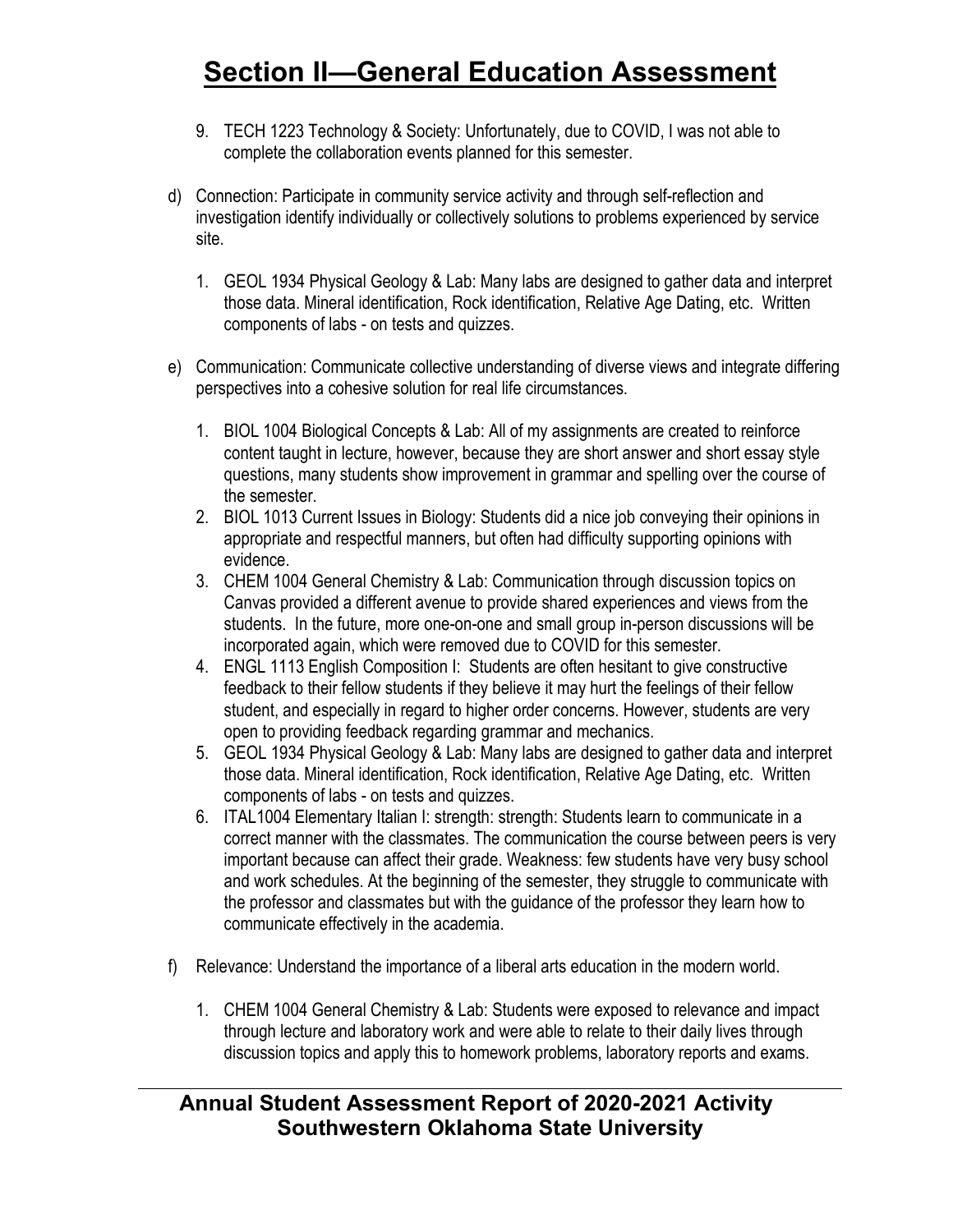- 2. ENGL 1113 English Composition I: Students were honest about their struggles with completing assignments and were forthcoming with how they believed they could alter their writing process in the future.
- 3. GEOL 1934 Physical Geology & Lab: Many labs are designed to gather data and interpret those data. Mineral identification, Rock identification, Relative Age Dating, etc. Written components of labs - on tests and quizzes.
- 4. ITAL1004 Elementary Italian I: strength: Students learn how relevance is important in a college course. Students learn how to become more relevant with the classmates. Weakness: few students have very busy school and work schedules. At the beginning of the semester, they struggle to be relevant but with the guidance of the professor they learn how to communicate effectively in the academia.
- 5. SCI 1513 Concepts of Physical Science: This course opens the eyes of many students who have little to no knowledge of what physical science is.

### *II-7. Describe the evaluation of the general education assessment and any modifications made to assessment and teaching in response to the evaluation.*

Faculty as well as the Assessment Committee continue efforts toward the review and use of both ETS Proficiency Profile results and General Education Course Assessment. Faculty report assessment, instructional, and/or curriculum changes. Continuous Improvement sub-committee members agree on a Peer Review Method, make Continuous Improvement Recommendations, and suggest a timeline for changes to be implemented. Reports are shared with entities responsible for change. This evaluation yields the following:

- 1. BIOL 1004 Biological Concepts & Lab: Every semester, throughout the semester, one instructor is constantly assessing student performance through worksheets and exams and changing instruction to improve performance. Sometimes it includes more worksheets, class discussion, a side activity to help prove a concept, or individual work with specific students. Each semester changes as each semester brings new students and new challenges.
- 2. BIOL 1013 Current Issues in Biology: There are plans to adopt a textbook with more online resources to supplement materials from in class discussions. Instruction in the future will be geared more to issues in society and concepts and materials will be presented in direct relation to the chosen issue to promote student engagement.
- 3. BIOL 1054 Principles of Biology I & Lab: Instruction in the future will place a greater emphasis on written and oral communication. Oral communication and collaborative opportunities were limited this semester due to COVID-19 and physical distancing needs. Most laboratory sections met every other week, which reduced the number of lab sessions a particular student attended. We also intend to more overtly connect course content to current societal issues/concerns (i.e., connecting concepts about cell replication and protein production to how COVID-19 is synthesized in infected individuals or how the mRNA vaccine functions). Most deficiencies noted in student performance is expected as this is the entry course for students studying biology. Further experiences in higher level courses will supplement and reinforce concepts presented in Principles of Biology 1.
- 4. COMSC 1023 Computer & Info. Access: I am looking at ways to broaden and expand the assignments. The current research option limits the research to salary information in a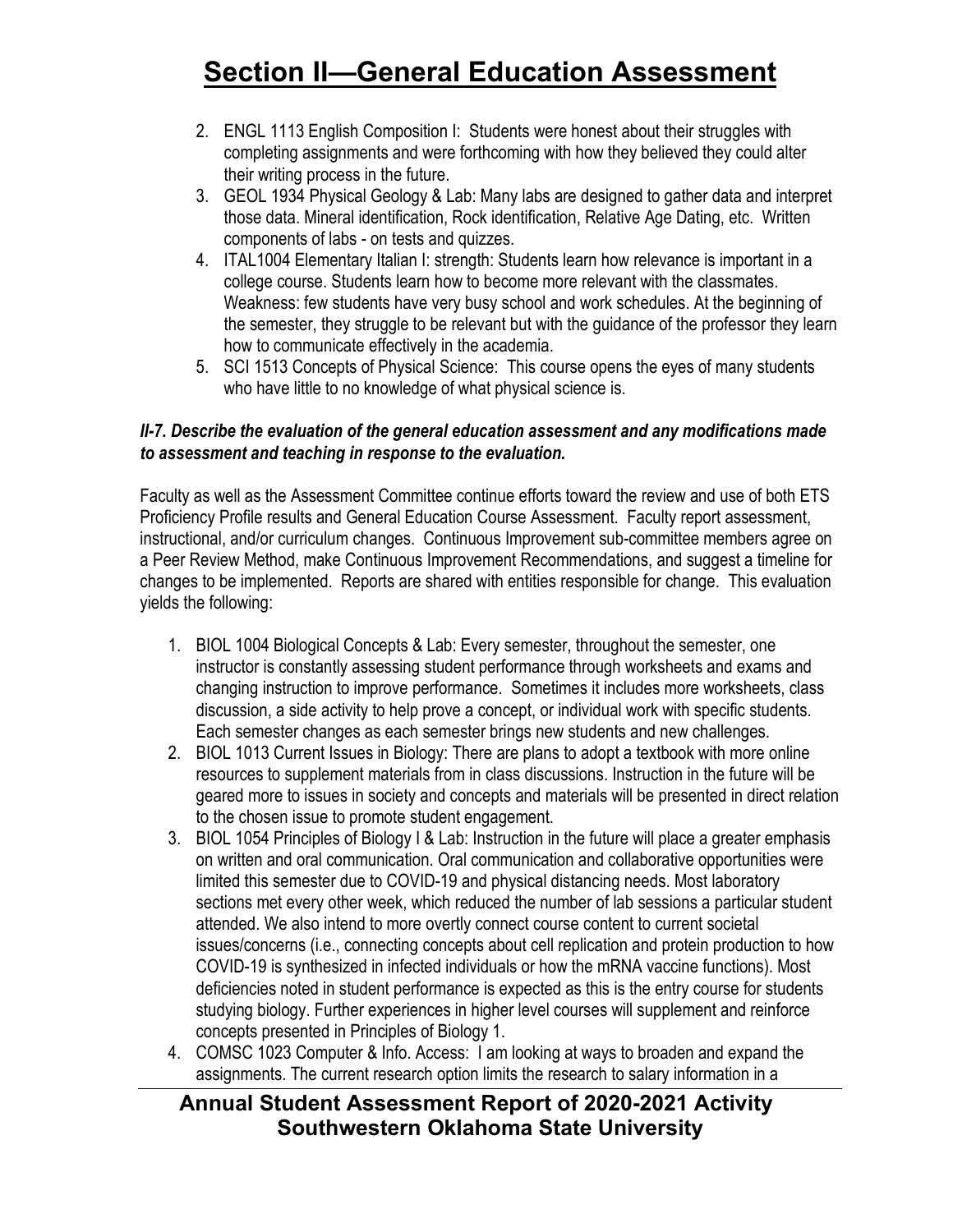potential career field. I'm considering giving more research options. I am also considering more in-depth discussions. Students need to understand how technology can be used in their major field. Questions that require more investigation and application could help.

- 5. ENGL 1113 English Composition I: Our department would like to improve our average scores primarily in the categories of Conventions (3.17), Organization (3.22), and Support (3.23), and secondly in the categories of Focus (3.47). We would like subsequent assessments to show all averages meeting at least an average of 3.5. We believe that the turbulent nature of the Fall 2020 semester may have led to the below 3.5 scores in the categories of Rhetorical Awareness (3.48) and Reflection (3.48). To accomplish this goal of raising all scores to a 3.5 average in each category, instructors are asked to spend additional classroom time in the areas of grammar/mechanics instruction, as well as essay organization and the evaluation of sources. Informal workshops to aid instructors in the best practices for supplementing instruction in these areas have been discussed as a possible strategy going forward. Instructors are asked to utilize the library's resources, including its instructional support team, and our on-campus Writing Center and Student Success Center to help us accomplish this goal. Our hope is that taking these measures will ensure that students have a better understanding of college-level essay writing overall and feel more comfortable reaching out to on-campus resources if they are struggling.
- 6. SCI 1513 Concepts of Physical Science: Hopefully no more blended classes or online exams.
- 7. TECH 1223 Technology & Society: More discussion posts were added; more current events and defense of state opinion activities were added.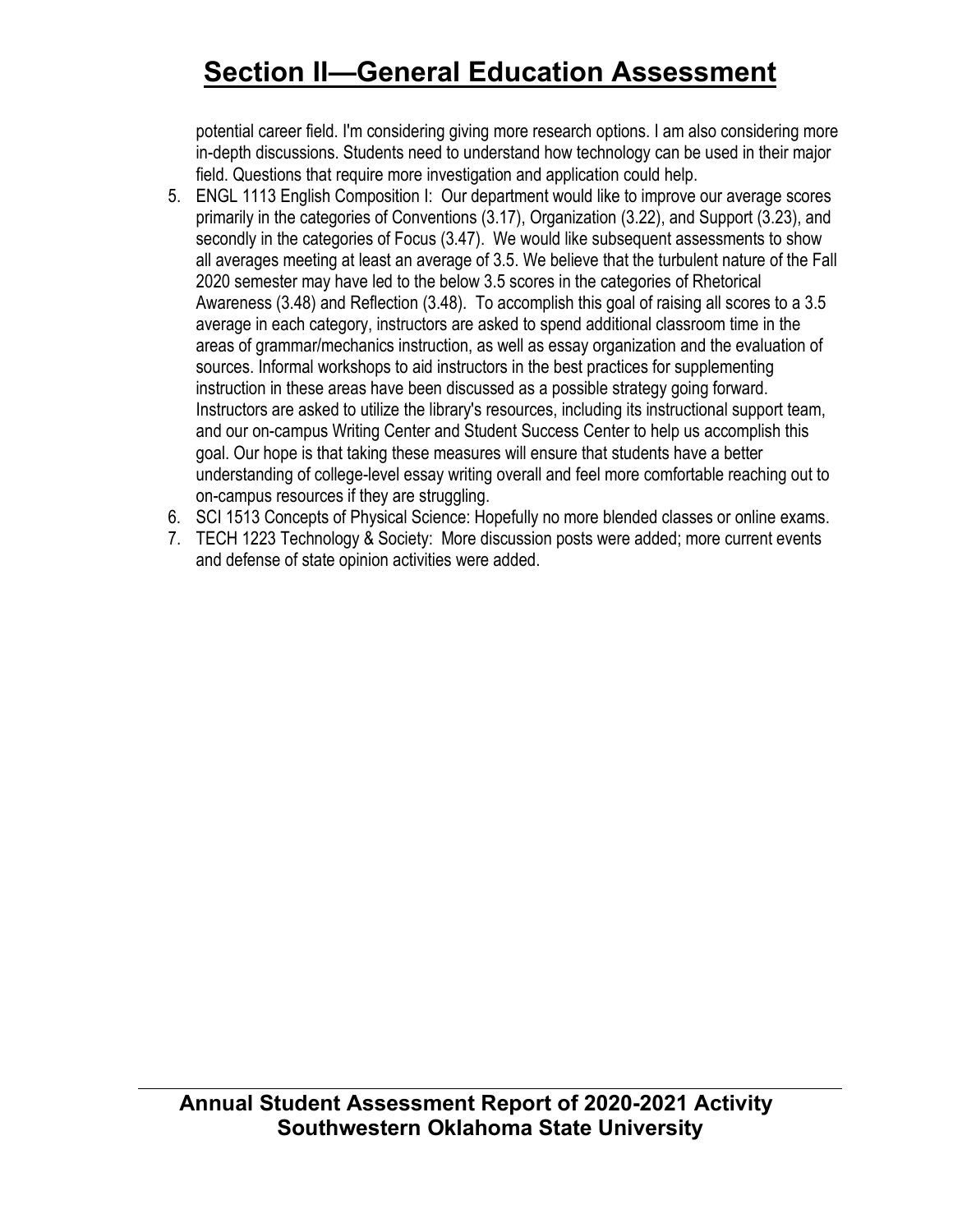### *ADMINISTERING ASSESSMENT*

**III-1. List, in table format, assessment measures and number of individuals assessed for each degree program. Include graduate programs if applicable to the institutional assessment plan.**

### **College of Arts and Sciences, Bachelor's Programs**

| <b>Degree Program</b>            | <b>Assessment Measures</b>                  | No.            |
|----------------------------------|---------------------------------------------|----------------|
| Art, Communication, & Theatre    | Survey                                      | 6              |
| <b>Biological Sciences</b>       | Capstone, ETS Major Field Test, Oral        | 21             |
|                                  | Presentation                                |                |
| <b>Chemistry &amp; Physics</b>   |                                             |                |
| Chemistry                        | <b>American Chemical Society Exam</b>       | 8              |
| Physics, Engineering             | Capstone, Oral Presentation                 | 5              |
| <b>Interdisciplinary Studies</b> | Various measures depending on learning      | 25             |
|                                  | outcomes chosen by individual departments   |                |
| Language & Literature, English   | Capstone, Exit Interview, Exit Survey,      | $\overline{7}$ |
|                                  | Portfolio                                   |                |
| <b>Mathematics</b>               | <b>Curriculum Embedded Assessments</b>      | 4              |
| <b>Music</b>                     |                                             |                |
| Music                            | Proficiency Exams, Recitals, Thesis Project | $\overline{7}$ |
| <b>Music Therapy</b>             | Certification Exam, Internship Evaluation,  | 6              |
|                                  | Proficiency Exam, Senior Recital            |                |
| <b>Social Sciences</b>           |                                             |                |
| Criminal Justice                 | <b>Term Paper</b>                           | 20             |
| History                          | Capstone, Term Paper                        | 15             |
| <b>Political Science</b>         | <b>Curriculum Embedded Assessments</b>      | 6              |

### **College of Associate and Applied Programs, Associate's Programs**

| Computer Science        |                                 |  |
|-------------------------|---------------------------------|--|
| <b>General Business</b> |                                 |  |
| <b>General Studies</b>  | Curriculum-embedded assessments |  |
| <b>Health Science</b>   |                                 |  |
| Pre-Nursing             |                                 |  |

### **College of Pharmacy, Professional Program**

| Degree Program | <b>Assessment Measures</b>          | No. |
|----------------|-------------------------------------|-----|
| Pharm.D.       | North American Pharmacist Licensure | 76  |
|                | Examination (NAPLEX), Multistate    |     |
|                | Pharmacy Jurisprudence Exam (MPJE)  |     |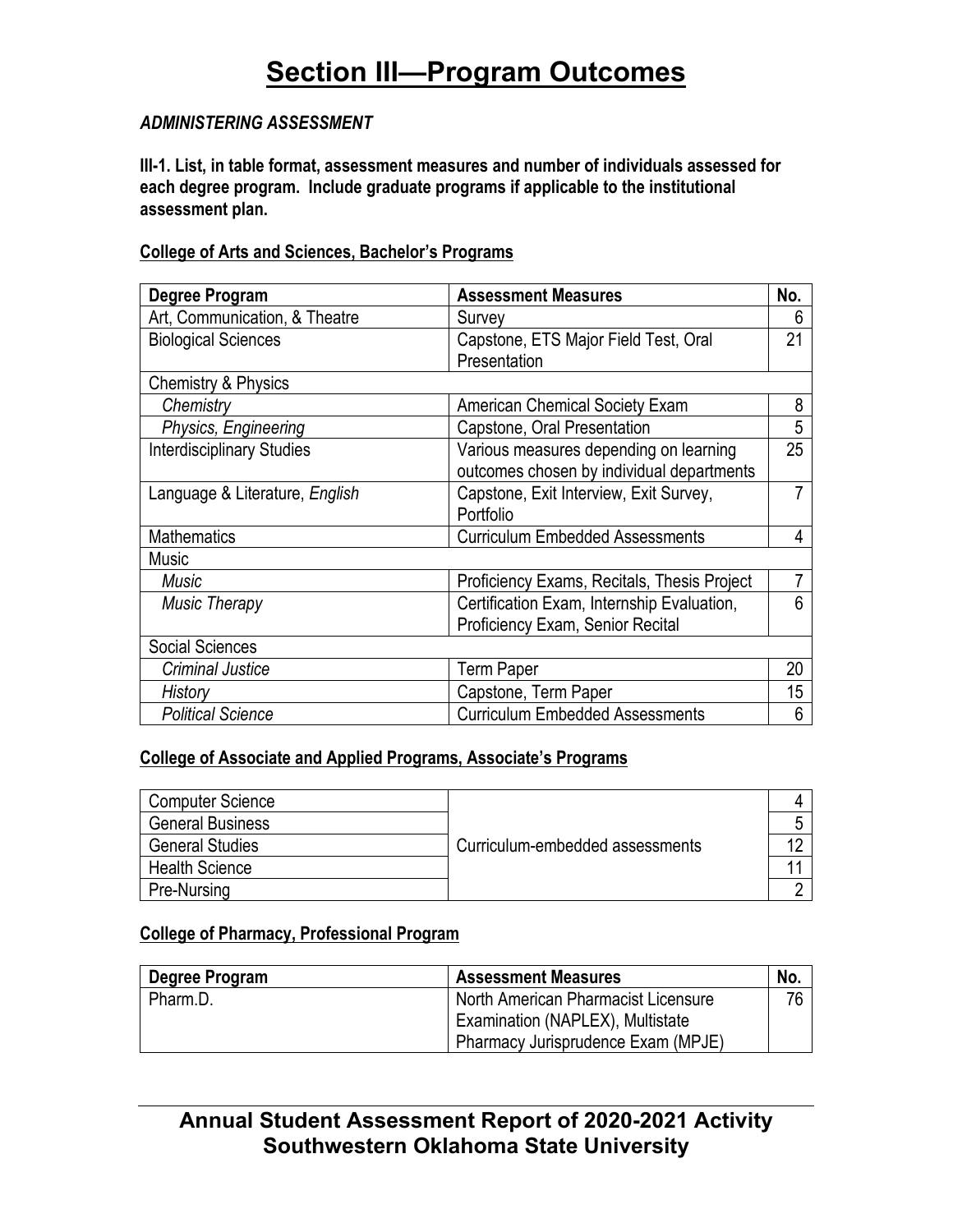## **College of Professional & Graduate Studies, Associate's Programs**

| Degree Program                  | <b>Assessment Measures</b>                 | No. |
|---------------------------------|--------------------------------------------|-----|
| <b>Medical Lab Technician</b>   | American Medical Technologists Registry    | 12  |
|                                 | Exam                                       |     |
| Occupational Therapy Asst.      | Job Placement, National Certification Exam | 16  |
|                                 | (NBCOT)                                    |     |
| <b>Physical Therapist Asst.</b> | National Licensure Exam                    | 25  |
| Radiologic Technologies         | American Registry of Radiologic            | 14  |
|                                 | <b>Technologists Exam</b>                  |     |
| <b>Wildland Firefighting</b>    | Employer Survey, Internship Evaluation,    | 5   |
|                                 | Project                                    |     |

## **College of Professional & Graduate Studies, Bachelor's Programs**

| Degree Program                            | <b>Assessment Measures</b>                 |    |  |  |
|-------------------------------------------|--------------------------------------------|----|--|--|
| School of Behavioral Sciences & Education |                                            |    |  |  |
| Education, Art                            |                                            | 3  |  |  |
| <b>Education, Early Childhood</b>         |                                            | 17 |  |  |
| Education, Elementary                     |                                            | 24 |  |  |
| Education, English                        |                                            |    |  |  |
| Education, Health, P.E. & Rec.            | Oklahoma Professional Teaching             | 12 |  |  |
| Education, History                        | Examination, Oklahoma Subject Area Test    | 6  |  |  |
| Education, Math                           |                                            | 0  |  |  |
| <b>Education, Music</b>                   |                                            | 6  |  |  |
| <b>Education, Natural Science</b>         |                                            | 2  |  |  |
| <b>Education, Special Education</b>       |                                            | 3  |  |  |
| <b>Exercise Science</b>                   | Pre & Post Assessments                     | 28 |  |  |
| Parks and Rec. Management                 | Exit Interview, Internship Evaluation, Job | 20 |  |  |
|                                           | Placement, Project                         |    |  |  |
| <b>Parks and Wildlife Law Enforcement</b> | State Certification Exam, Internship       | 20 |  |  |
|                                           | Evaluation, Project                        |    |  |  |
| Psychology                                | Exit Assessment, Grade Performance in      | 17 |  |  |
|                                           | Targeted Course(s), Exit Survey            |    |  |  |
| <b>Sports Management</b>                  |                                            |    |  |  |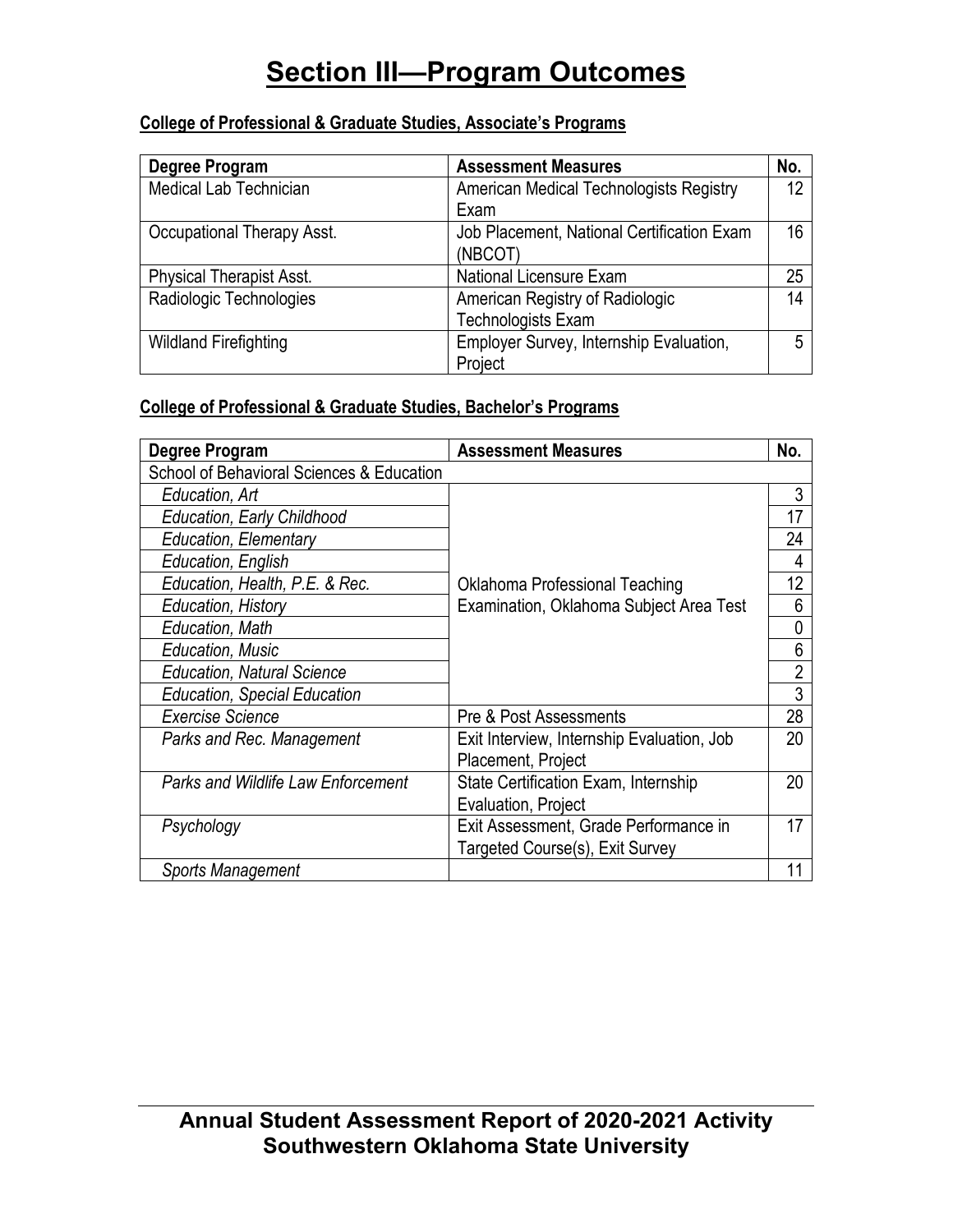## **College of Professional & Graduate Studies, Bachelor's Programs**

| Degree Program                                      | <b>Assessment Measures</b>             | No.            |
|-----------------------------------------------------|----------------------------------------|----------------|
| School of Business and Technology                   |                                        |                |
| Accounting                                          |                                        | 24             |
| <b>Agricultural Business</b>                        |                                        | 6              |
| Entrepreneurship                                    | Capstone, Exit Assessment, Exit Survey | 9              |
| Finance                                             |                                        | 12             |
| Management                                          |                                        | 26             |
| Marketing                                           |                                        |                |
| <b>Computer Science</b>                             | Capstone, Graduate Survey, Internship  | 32             |
|                                                     | Evaluation                             | 15             |
| Organizational Leadership                           | Capstone, Graduate Tracking            |                |
| <b>Engineering Technology</b>                       |                                        |                |
| <b>Applied Engineering Management</b>               |                                        |                |
| Electronics                                         | Exit Survey, Certification Exam        | 1              |
| Manufacturing                                       | Exit Survey, Professional Exam         | 9              |
| <b>Computer Electronics</b>                         | <b>National Certification Exam</b>     | 4              |
| <b>National Certification Exam</b><br>Manufacturing |                                        | 14             |
| School of Nursing and Allied Health Sciences        |                                        |                |
| <b>Health Care Administration</b>                   | Portfolio                              | 14             |
| Health Info. Management                             | Capstone, National Certification Exam, | 28             |
|                                                     | Graduate Follow-up Survey, Graduate    |                |
|                                                     | School Acceptance Job Placement        |                |
| <b>Health Sciences</b>                              | Oral Reports, Research Papers, Poster  | 69             |
|                                                     | Presentations, Portfolios              |                |
| Nursing, Professional/Traditional                   | Nat. Council Licensure Exam (NCLEX)    | 49             |
| Nursing, RN to BSN                                  | Portfolio                              | 176            |
| <b>Public Health</b>                                | Capstone                               | $\overline{2}$ |

## **College of Professional & Graduate Studies, Master's Programs**

| Degree Program                               | <b>Assessment Measures</b>                    | No. |
|----------------------------------------------|-----------------------------------------------|-----|
| <b>Biomedical Science &amp; Microbiology</b> |                                               |     |
| <b>Business Administration</b>               | Capstone, Exit Assessment, Exit Survey        | 40  |
| <b>Education Administration</b>              | Oklahoma Subject Area Test, Capstone,         | 47  |
|                                              | Internship Evaluation, Portfolio, Exit Survey |     |
| Education, Art                               | Oklahoma Subject Area Test                    |     |
| Education, Classroom Teaching                | Oklahoma Subject Area Test                    |     |
| <b>Education, Community Counseling</b>       | Capstone, Curriculum Embedded                 | 14  |
|                                              | Assessments, Job Placement, Practicum         |     |
|                                              | Evaluation, Project                           |     |
| <b>Education, Elementary Education</b>       |                                               |     |
| Education, Health, Phys. Ed., & Rec. Ed.     |                                               | າ   |
| Education, Music                             | Oklahoma Subject Area Test                    |     |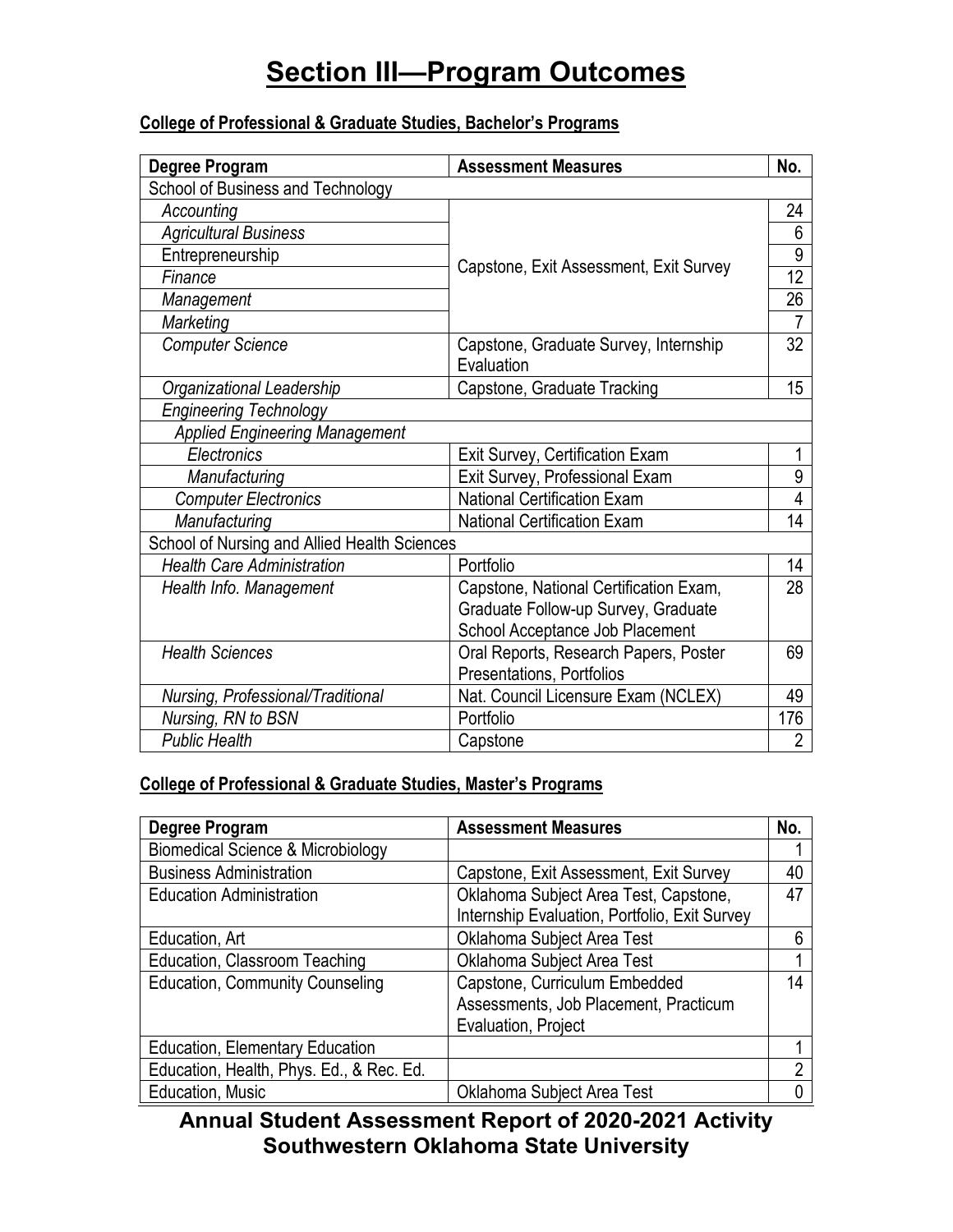| Degree Program                            | <b>Assessment Measures</b>              | No. |
|-------------------------------------------|-----------------------------------------|-----|
|                                           |                                         |     |
| Education, Parks and Rec. Management      | Capstone, Internship Evaluation         | 10  |
| <b>Education, Reading Specialist</b>      | Oklahoma Subject Area Test, Capstone,   | 2   |
|                                           | Internship Evaluation, Portfolio        |     |
| Education, School Counseling              | Capstone, Oklahoma Subject Area Test    | 15  |
| Education, School Psychometry             | Capstone, Certification Exam (State),   | 21  |
|                                           | <b>Curriculum Embedded Assessments,</b> |     |
|                                           | Graduate School Acceptance, Job         |     |
|                                           | Placement, Practicum Evaluation         |     |
| <b>Education, Social Sciences</b>         | Oklahoma Subject Area Test              |     |
| <b>Education, Special Education</b>       | Oklahoma Subject Area Test              | 10  |
| <b>Education, Sports Management</b>       | Capstone, Internship                    | 9   |
| <b>Health Informatics and Information</b> | Capstone                                | 8   |
| Management                                |                                         |     |
| <b>Instructional Coaching</b>             |                                         |     |
| Management                                | Capstone, Exit Assessment, Exit Survey  | 5   |
| Music Performance                         | Exit Exam, Senior Recital               |     |
| Nursing                                   | Portfolio                               | 94  |
| Sports Management                         | Capstone, Internship Evaluation         | 16  |

### **College of Professional & Graduate Studies, Master's Programs**

### *ANALYSES AND FINDINGS*

### *III-2. What were the analyses and findings from the program outcomes assessment?*

### *College of Arts and Sciences, Bachelor's Programs*

Biological Sciences: The mean score on the ETS Biology Majors Field Test was better than 62% of the students taking the test nationally. The results indicate that students are getting a broad training in the biological sciences. The average score on Capstone presentations was 87%.

### Chemistry & Physics

 *Chemistry*: Seniors completing the Diagnostic of Undergraduate Chemistry Knowledge exam in Spring 2021 averaged 37.7, corresponding to the 70th Percentile nationally. This reflects excellent retention of and the ability to apply fundamentals encountered in introductory courses work, as well as demonstrates the rigor of the upper level courses and the high achievement of our graduates.

*Physics Engineering:* There was a 100% pass rate on the Capstone and Oral Presentation. Engineering Physics graduates from SWOSU are sought after by both potential employers and graduate schools.

Language & Literature, *English:* Students earned a 100 percent pass rate on assessments.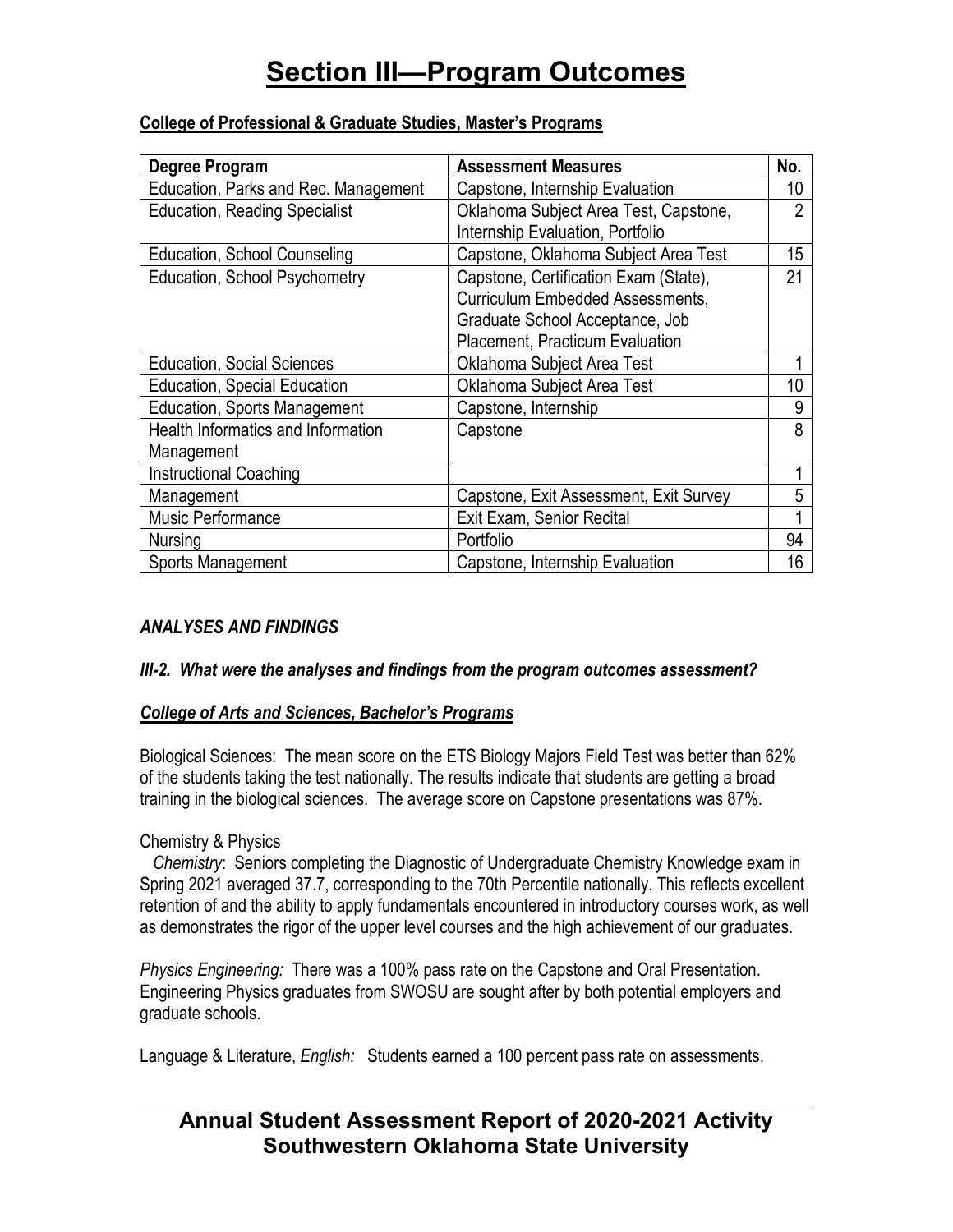Mathematics: Graduates had a 100% pass rate on assessments. They have good prospects for employment and high rates of acceptance in graduate programs. They have a solid grasp of proof techniques, a strong understanding of algebraic techniques, and are adept at creating models of real situations. These are assessed in several upper-division courses. Students show a high rate of success in these classes.

#### **Music**

 *Music*: Students earned a 100% pass rate on the Proficiency Exam, Recital, and Project. An increased graduation rate serves as a testament to the flexibility and resilience of our faculty and students during a very challenging period of time as a result of the global pandemic. Music performance was particularly impacted by COVID restrictions yet students and faculty rose above these difficulties to achieve success.

 *Music Therapy:* There was a 100% pass rate on all assessments with the exception of a 75% pass rate so far on the certification exam.

### Social Sciences:

*Criminal Justice:* There was a 91% pass rate on term papers.

 *History:* There was a 100% pass rate on both the Capstone and Term Paper. Faculty embraced the use of technology during the year of COVID and were able to provide a quality education. Faculty had difficulty finding time to test out and implement new pedagogy.

*Political Science:* Graduates had a 100% pass rate on Curriculum Embedded Assessments.

### **College of Pharmacy, Professional Program**

There was an 87% pass rate on the Multistate Pharmacy Jurisprudence Exam and a 91% pass rate on the North American Pharmacist Licensure Examination. A high percentage of students consistently complete the program and pass licensure examinations (MPJE and NAPLEX), which are taken after graduation. MPJE and NAPLEX pass rates are regularly above the national average. NOTE: Reports from the National Association of Boards of Pharmacy has changed making it impossible to track graduates. The pass rates reported above may include graduates for years other than AY20-21.

### **College of Professional & Graduate Studies, Associate's Programs**

 *Occupational Therapy Assistant:* The program has earned a 100% pass rate on the national certification examination. There was also a 100% employment rate.

 *Medical Lab Technician*: So far there is a 50% pass rate on the certification exam, but the actual outcome measures is not complete until May of 2022.

 *Physical Therapist Assistant*: So far there is a 48% pass rate on the licensure exam, but the employment rate is 84%. The pass rate could be improved greatly, but we think this is partly due to a COVID year.

 *Radiologic Technology:* The first time credentialing pass rate so far is 86%, which is a seven percent improvement over last year.

 *Wildland Firefighting:* There is a 100% success rate on the Employer Survey, Internship Evaluation, and Project.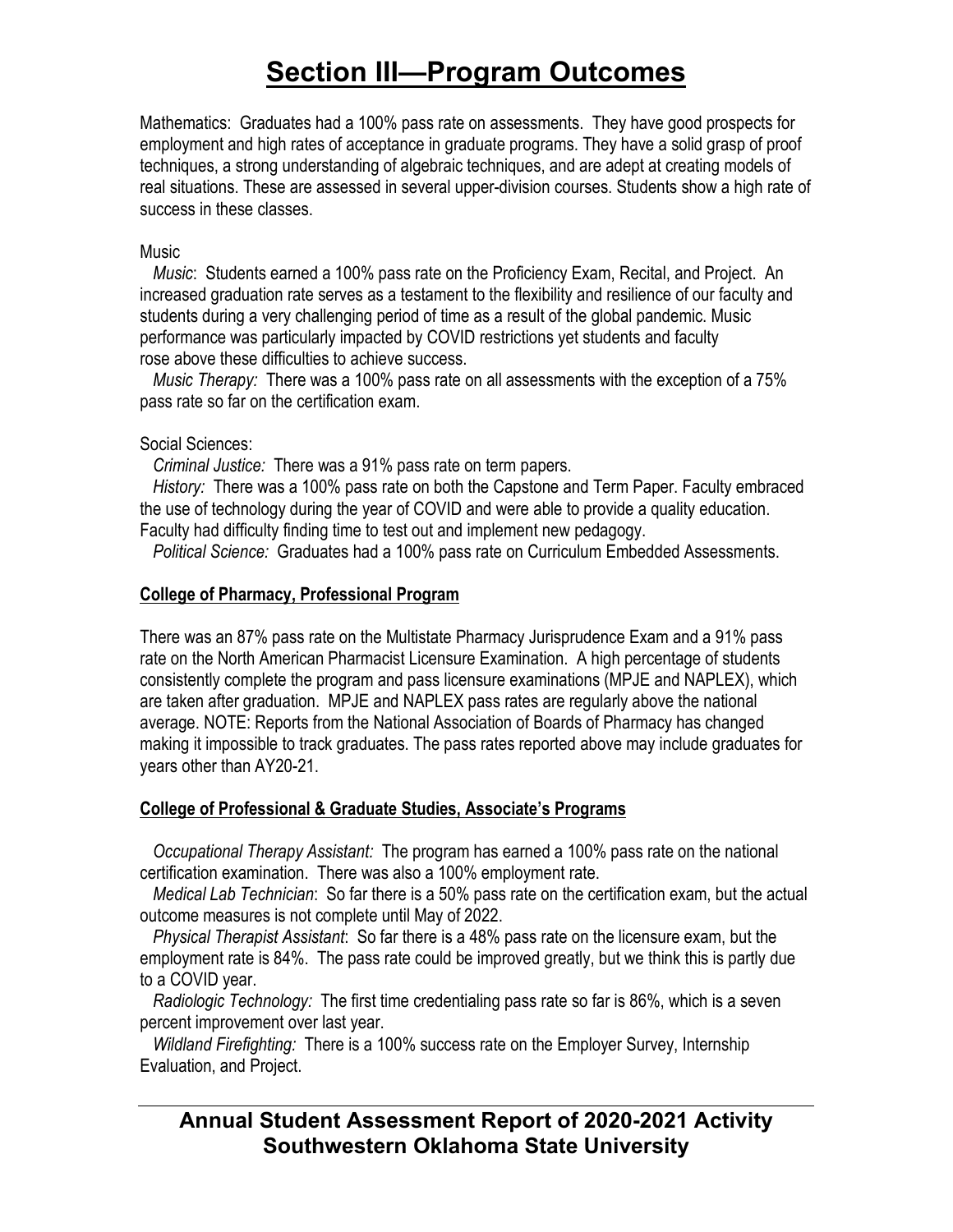#### **College of Professional & Graduate Studies, Bachelor's Programs**

#### School of Behavioral Sciences & Education

 *Education:* Overall, there was an 81% pass rate on the Oklahoma Professional Teaching Exam and a 66% pass rate on the Oklahoma Subject Area Tests. Our programs are all experiencing growth and continue to perform at a successful level. This is due in part to continued shortages in all areas, improved retention rates since the addition of program directors/coordinators, and flexibility offered with added distance options.

 *Education, English*: Students earned an 88% percent pass rate on the OPTE and OSAT certification exams.

 *Education, Music:* Graduates earned a 100% pass rate on all assessments including the OPTE and OSAT.

 *Parks and Recreation Management*: There was a 100% pass rate on the Internship Evaluation and other assessments. All graduates demonstrated a high level of competence and were highly recruited by various agencies associated with the field.

 *Park and Wildlife Law enforcement*: There was a 100% pass rate on the State Certification Exam, and a 100% pass rate on the Internship Evaluation and Project.

#### School of Business & Technology

 *School of Business*: Dobson SBT's curriculum is aligned with its strategic goal to "foster quality programs that meet the needs of students and the local, state, national, and global community." Dobson SBT's business programs cover the Common Professional Core (CPC) areas. The CPC exit exam is administered to all business students in capstone courses. We average 69% compared to the overall average of 56% for ACBSP accredited programs. Dobson SBT students' scores are higher than the ACBSP average in every category.

 *Accounting:* There was a 96% pass rate on the Capstone and a 100% pass rate on the other assessments.

*Agricultural Business:* There was a 100% pass rate on all assessments.

*Entrepreneurship:* There was a 100% pass rate on all assessments.

*Finance:* There was a 100% pass rate on all assessments.

 *Management:* There was a 96% pass rate on the Capstone and a 100% pass rate on the other assessments.

 *Marketing:* There was an 86% pass rate on the Capstone and a 100% pass rate on the other assessments.

 *Computer Science:* High involvement of students in research, internships, and other extracurricular activities is evidence of the success of the Computer Science programs. There is also a very high level of activity of the Computer Club.

*Engineering Technology:* 

 *Applied Engineering Management, Manufacturing:* There was a pass rate of 80% on the professional exam.

 *Manufacturing:* There was a pass rate of 79% on the certification exam. We were able to identify three areas that our program will address in the future.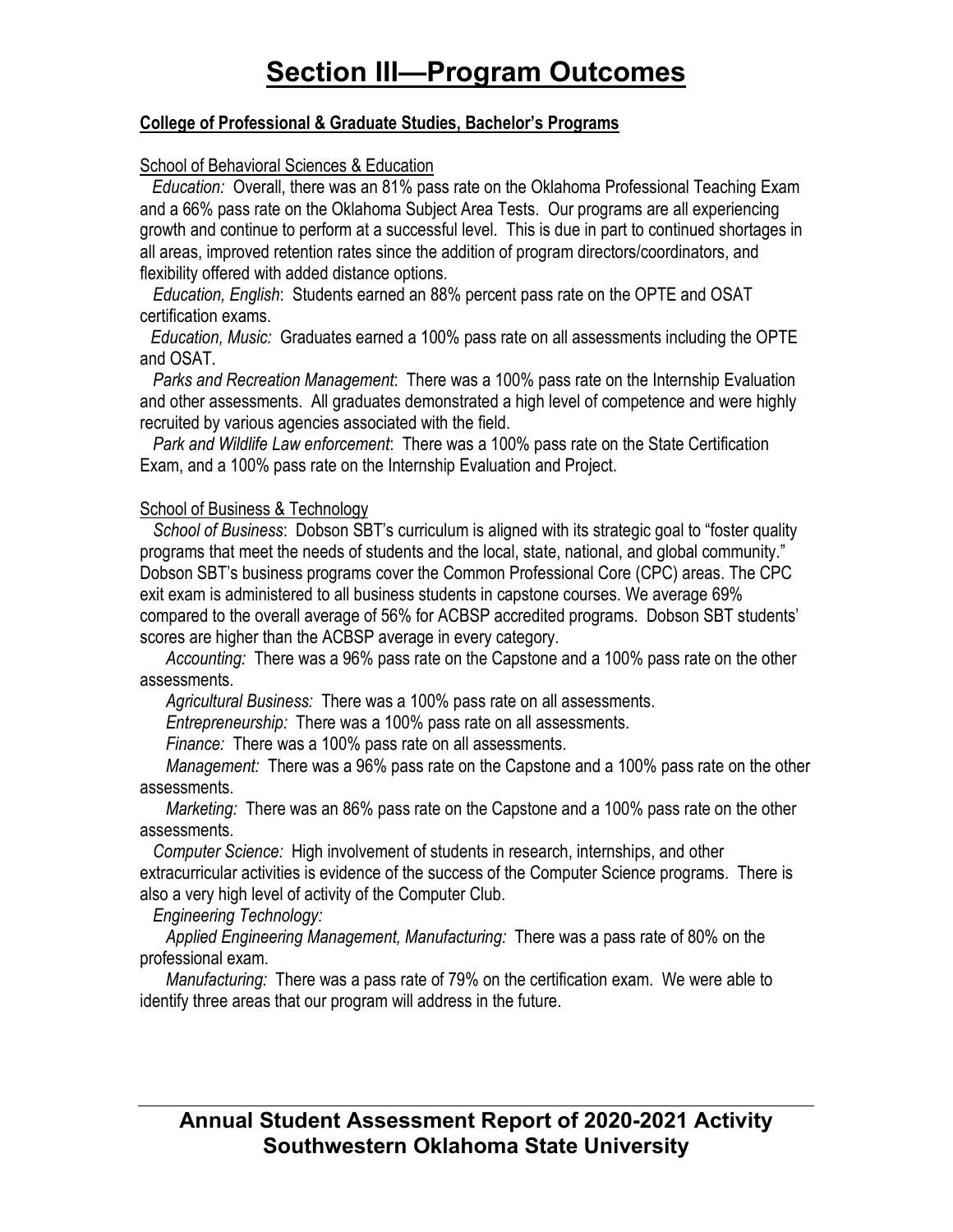#### School of Nursing and Allied Health Sciences

 *Health Care Administration*: There was a 100% pass rate on the Portfolio. Students were given the opportunity to perform worthwhile projects that allowed them to apply knowledge from their course work into the workplace. Students did express the need to have more agreements in place with different healthcare facilities around the state.

 *Health Information Management*: There was a 77% pass rate on the national certification exam, which is better than the national pass rate of 74%.

 *Nursing, Professional/Traditional*: There was an 86% pass rate on the NCLEX-RN licensing exam.

 *Nursing, RN to BSN:* There was a 100% pass rate on the Portfolio. Students feel that this program adequately meets their needs in preparing them to advance their degrees from an ADN to a BSN.

*Public Health:* There was a 100% pass rate on the Capstone.

## **College of Professional & Graduate Studies, Master's Programs**

 *Business Administration*: Students earned a 98% pass rate on the Capstone and a 100% pass rate on the Exit Assessment. This is the third year of record growth. Enrollment continues to increase despite the lingering effects of Covid-19. MBA students also continue to perform well in their standardized exams.

 *Education Administration*: So far there is a 67% pass rate on the OSAT, and a 100% pass rate on all other outcomes assessments.

 *Education, Community Counseling:* There was a 93% pass rate on the national licensure exam and a 100% pass rate on all other outcomes assessments including job placement.

 *Education, Parks and Recreation Management:* All graduates earned a 100% pass rate on both the Capstone and Internship Evaluation.

 *Education, Reading Specialist:* Graduates earned a 100% pass rate on the OSAT.

 Education, *School Counseling:* There was a 100% pass rate on the Capstone, and 68% pass rate on the OSAT. Review of assessment data revealed certain gaps in curriculum.

 *Education, School Psychometry:* There was a 100% pass rate on all assessments (including job placement) except the OSAT, which was 95%. Currently, our students are scoring higher on the OSAT than the state average.

*Health Information Management:* Students had a 100% pass rate on the capstone.

 *Management:* Students earned a 100% pass rate on all assessments. The program continues to experience low enrollment. Ideas are being explored to modify the program to appeal to a larger swath of graduate students with the professional skills they need to be successful in a Post-Covid marketplace.

 *Music:* The graduate passed both the Exit Exam and the Senior Recital.

 *Music Therapy*: One out of two passed the certification exam so far. There was a 100% pass rate on the internship evaluation.

 *Nursing*: There was a 100% pass rate on the Portfolio. Students feel that this program adequately meets their needs in preparing them to advance their degrees from BSN to MSN.

 *School Psychology*: Graduates had a pass rate of 100% on the Certification Exam and Oral Presentation.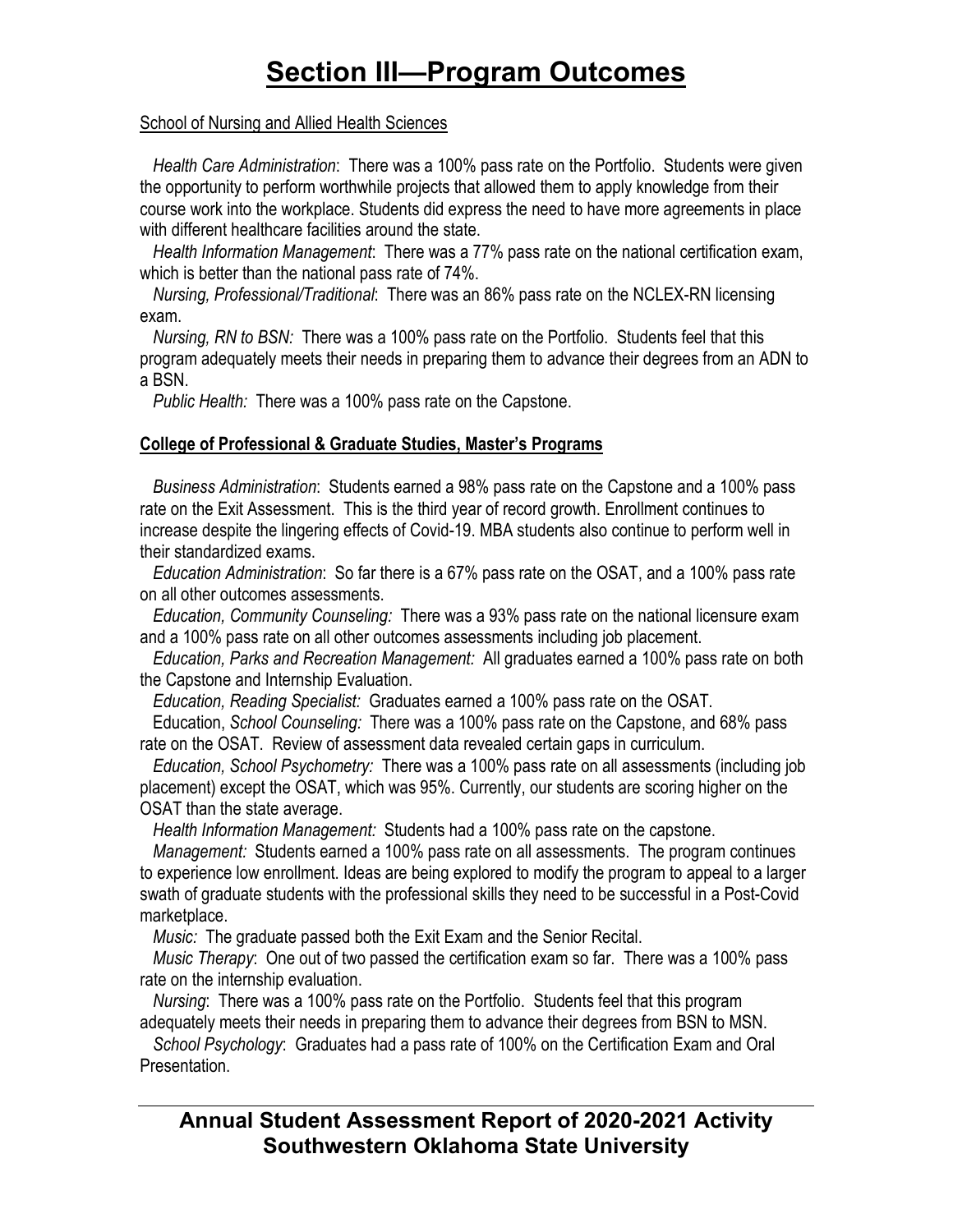#### *III-3. What instructional changes occurred or are planned in the programs in response to program outcomes assessment?*

### *College of Arts and Sciences, Bachelor's Programs*

Biological Sciences:Faculty continue to explore ways to introduce more professional skills into the curriculum.

Chemistry:Faculty continue to be responsive to the needs of our students and the American Chemical Society suggested changes nationwide. For example, incorporation of a course dedicated to Lab Safety and a Senior Seminar course series dedicated to preparing students for careers in chemistry. As part of the Senior Seminar series, students are required to investigate the chemical literature and formulate a term paper and Departmental presentation through these efforts. Additional changes to the program include a course offering planned for two credit hours in Scientific Ethics which has been scheduled to be offered for the first time in Spring Interterm 2021. All students performing research within NIH or NSF sponsored research projects will be required to take this course.

English: Curricular changes to the Writing emphasis take effect in the 2021-2022 academic year, and they are already proving to be popular with students due to the expanded choices they have. This curricular change also impacted the literature emphasis because the core courses between the emphases needed to be the same according to RUSO guidelines. The literature emphasis committee has begun the process of considering how to revamp the rest of that degree program to offer students more flexibility in choosing courses. Additionally, we have begun offering some upper-level courses in an online format to reach more students.

Mathematics: Faculty are focused on better ways to communicate with students and will be working to get more students interested in the program.

### **Music**

 *Music:* Each faculty member identified means of continued improvement to support student learning goals. Most indicated that they had made substantial modifications to projects and instructional formats due to required safety measures.

 *Music Therapy:* Reviewing the analysis of Board Certification exam, the Evaluation, Documentation following the Referral and Professional Development may be further emphasized in the curriculum.

### Social Sciences

 *History:* Faculty implemented more technology in the classrooms and are currently working to evaluate outcomes and assessment. We are also facing a faculty shortage.

 *Political Science:* The program is currently going through significant changes, which has disrupted the assessment process. Students are performing well, and graduates are getting jobs, but our actual assessment tools are currently in flux. A faculty member is retiring, which could lead to significant changes.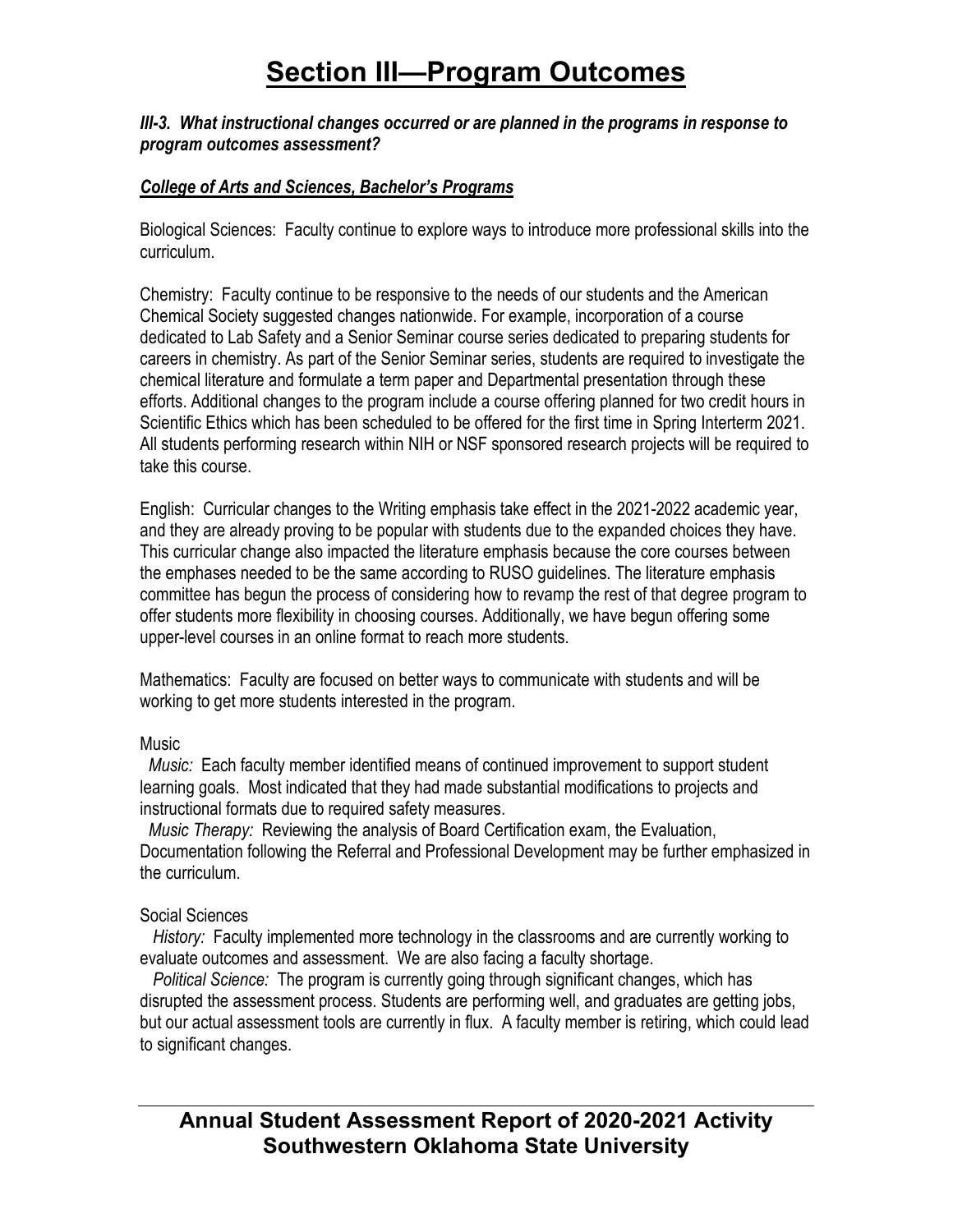#### **College of Professional & Graduate Studies, Associate's Programs**

 *Medical Lab Technician*: Faculty intend to implement national practice exams into curriculum and courses.

 *Occupational Therapy Assistant:* We changed some clinical rotations and have a new clinical coordinator due to accreditation standards.

 *Physical Therapist Assistant:* The number of accepted students to the program will be decreased. We will also increase licensure practice exams and add "base camp score builders" through the year to help prepare students for national exam. It would be beneficial to increase lab space in the future.

### **College of Professional & Graduate Studies, Bachelor's Programs**

#### School of Behavioral Sciences and Education

 *Education:* Programs directors/coordinators have been appointed, which has provided a more clear direction for students and faculty. We continue to offer various means of course delivery to meet the many needs of students.

 *Education, English:* A curriculum map of the program was created to better visualize and align program objectives, CAEP and NCTE outcomes, and SWOSU GE objectives in each course; this mapping has resulted in curricular adjustments in key program courses to make sure students are receiving a well-rounded introduction to all aspects of ELA teaching: literature, reading, writing, and grammar. In addition, an English Education Coordinator position was officially created to allow consistency in advising, assessments, and teacher candidate observations as well as to communicate across the Departments of Language and Literature and Education more effectively, and an Assessment Coordinator position was created within Language and Literature to oversee GE and upper-level course assessments and curriculum mapping across all degree programs housed in the department. We have readjusted assessments in the program to better capture students' progression through the program, including the addition of a signature assessments category, which we are implementing in the 2021-2022 academic year.

### School of Business & Technology

 *School of Business:* Although Dobson SBT students score higher than average in all categories on the CPC, there are a few categories where that gap in smaller such as Leadership and Management Information Systems. The Department of Business is currently considering adding programs (major, minor, or certificates) in Leadership as well as Data Analytics. These are areas of study that would serve our students well as there is seemingly a demand for these types of programs.

 *Computer Science:* The following Options were implemented this past year: 1) Computer Forensics, 2) Cybersecurity, 3) Data Analytics, 4) Management Information Systems, 5) Software Development, and 6) Video Game Design.

### *Engineering Technology:*

 *Computer Electronics:* Faculty and the industrial advisory board have determined to utilize the courses in the computer electronics option to provide students with more applied opportunities in the manufacturing engineering technology option. Beginning in the Fall 2022 semester the computer electronics option will no longer be offered.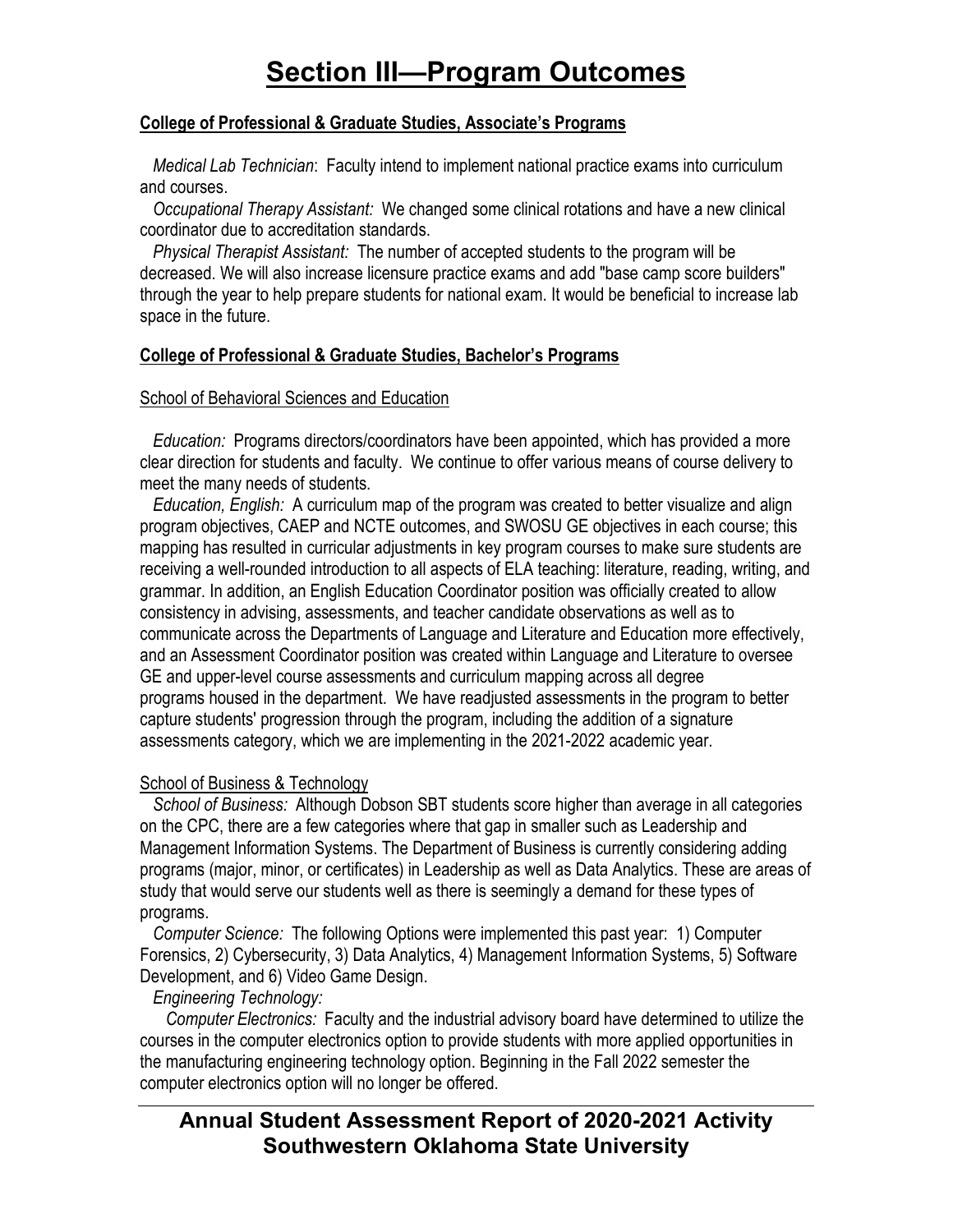*Manufacturing:* Faculty plan to take the following steps to improve the program: 1. Each semester we will check to see that students have had the necessary prerequisites. We will double check the enrollment in the courses by utilizing a report generated by the registrar's office. 2. A plan has been put in place that allows for regular implementation of our department's continuous improvement process. 3. The department is planning to have one faculty member teach more manufacturing courses that was teaching in the computer electronics option. We are also planning to hire more adjuncts.

### **School of Nursing and Allied Health Sciences**

 *Health Care Administration:* A degree plan update was approved that has a built-in minor that focuses on management, entrepreneurship, finance, accounting, and marketing. This allows students to obtain knowledge in both healthcare and other businesses.

 *Health Information Management:* Faculty met to examine four courses, which led to changes in textbooks and new curriculum layout.

 *Nursing, Professional/Traditional*: Faculty performed a curriculum realignment to ensure that all areas of the NCLEX are being covered. New textbooks have interactive programs to better help students study and prepare.

### **College of Professional & Graduate Studies, Master's Programs**

 *Business Administration*: Conversations continue for MBA faculty about the role of Economics courses in the program. Leadership hopes to incorporate stronger data analytics components into the curriculum in the coming months and years.

 *Education, Community Counseling:* Faculty added study sessions for the National Counselor Exam and plan to add case study assignments to give students additional opportunities for case conceptualization.

 *Education, School Counseling:* Faculty implemented electronic portfolios accompanied by portfolio workshops. A Practicum and Internship Handbook was devised to assist students in securing field placements and successful outcomes. Other changes are made on an ongoing basis based on assessments and program performance.

 *Education, School Psychometry:* The Special Diagnostic Methods course continues to strengthen understanding of curriculum-based assessment, which has proven to increase student learning for PK-12 students.

 *Health Information Management:* An individual assessment system will be developed to track mapped assignments to students for additional analysis. Instructors will provide additional instructional material for areas of weakness.

 *Management*: Faculty are considering a stronger emphasis on Leadership. This would include the addition of new courses designed to offer a clear alternative to the MBA program.

 *Music Therapy Equivalency*: Reviewing the analysis of Board Certification exam, the Evaluation, Documentation following the Referral and Professional Development may be further emphasized in the curriculum.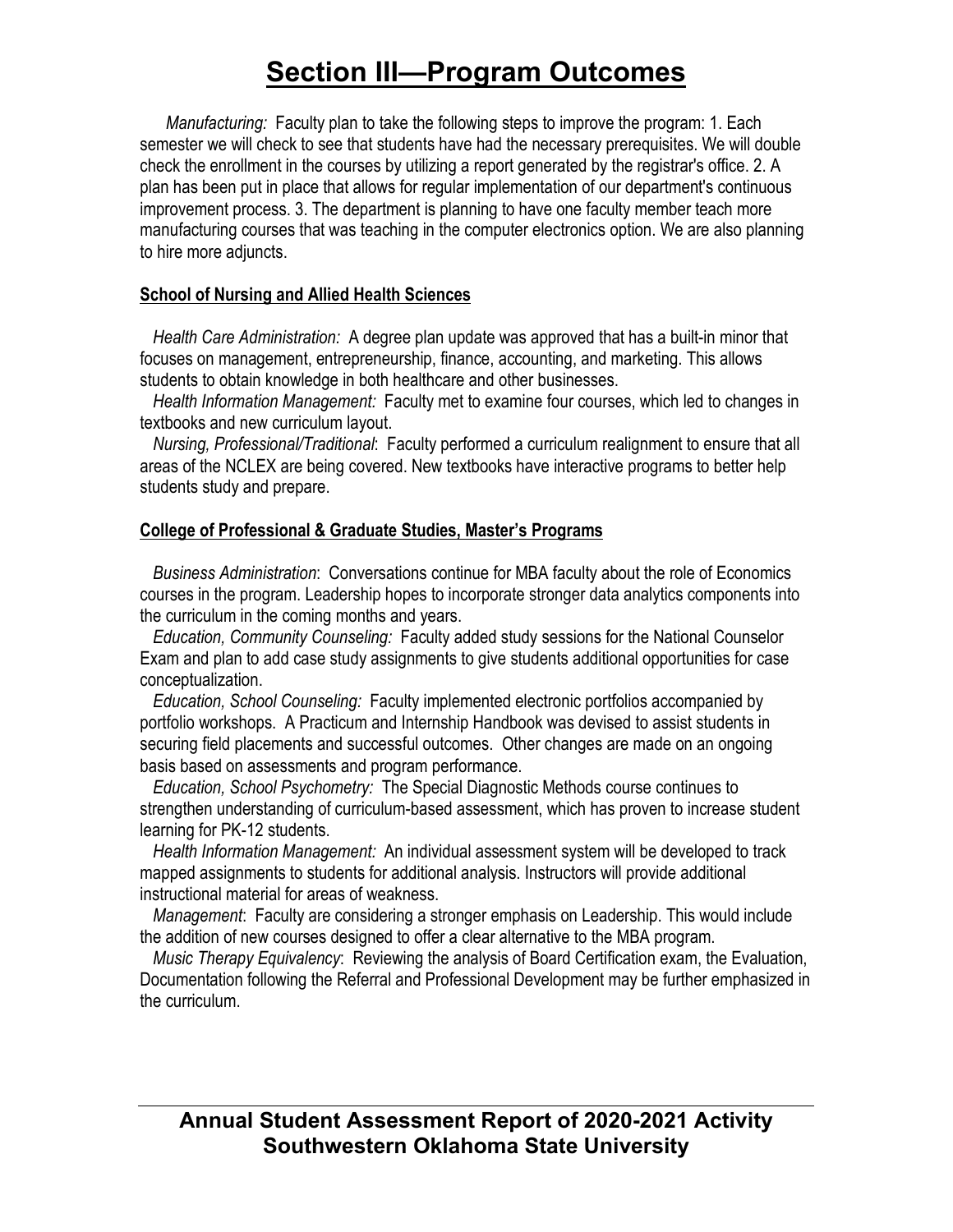### *ADMINISTRATION OF ASSESSMENT*

#### *IV-1. What assessments were used and how were the students selected?*

Students are offered the opportunity to evaluate courses they are enrolled in every semester. Firstyear and senior students were invited to complete the National Survey of Student Engagement (NSSE) in Spring 2021. Sophomores, juniors, and graduate students were asked to complete the Noel-Levitz Student Satisfaction Inventory (SSI), which was last administered during the Spring 2021 semester. Exit surveys were administered in April 2021 to graduates of associate, bachelor, and graduate degrees. The last Alumni Survey was run in 2018, but the low response has prompted consideration of another administration in the near future.

#### *IV-2. What were the analyses and findings from the student engagement and satisfaction assessment?*

Southwestern Oklahoma State University students, faculty, and staff can be very proud of how the 2020-2021 school year was conducted in the face of the COVID-19 pandemic. This is based on the analyses and findings of student engagement and satisfaction assessments.

### **Course/Instructor Evaluations**

Semester Course/Instructor Evaluations completed by students reveal that respondents generally hold a flattering impression. On a scale of 1 to 5 (favorable to unfavorable), courses and instruction rated at an average score of 1.47.

### **National Survey of Student Engagement**

According to the NSSE Snapshot, results presented below show the comparison of the opinion of Southwestern students with the opinion of students from other Oklahoma schools. Bolded blue font displays the most positive results. (SW=SWOSU; OK=Oklahoma; FY=First-Year students; SR=Seniors)

| <b>ITEM</b>                                                                       | SW <sub>FY</sub> | OK FY | SW <sub>SR</sub> | OK SR |
|-----------------------------------------------------------------------------------|------------------|-------|------------------|-------|
| Participated in one high impact practice / at<br>least two                        | 5%               | 8%    | 56%              | 53%   |
| Average hours of weekly class preparation time                                    | 13.4             | 13.4  | 15.6             | 15.2  |
| Average hours of weekly reading for courses                                       | 5.2              | 5.9   | 6.6              | 7.6   |
| Average number of pages of assigned writing                                       | 37.4             | 49.6  | 59.3             | 79.6  |
| Courses highly challenged students to do best<br>work                             | 50%              | 44%   | 64%              | 60%   |
| Institution emphasizes spending significant time<br>studying and on academic work | 79%              | 78%   | 85%              | 83%   |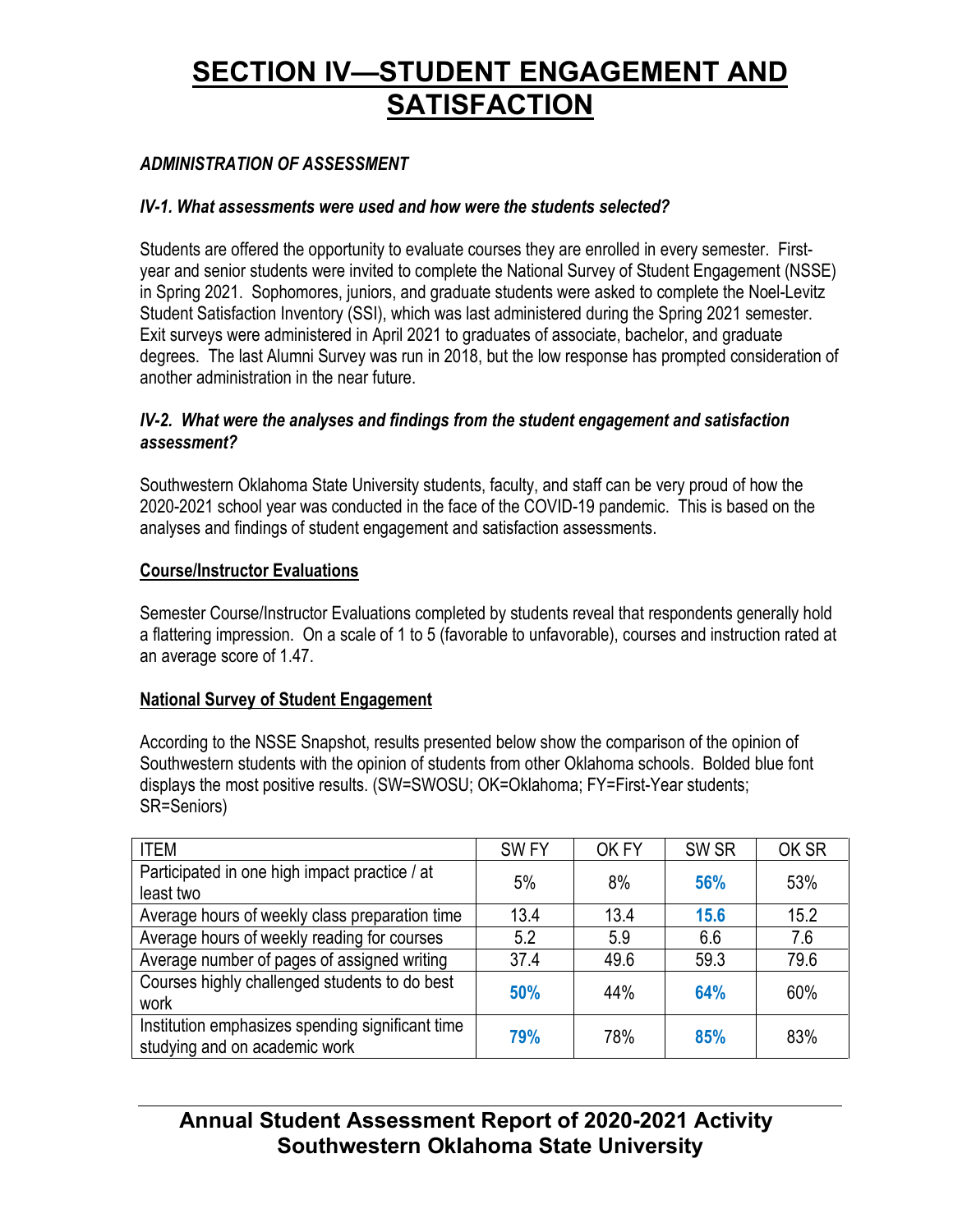A few items with very positive responses (with four answer choices) by our Southwestern first-year students:

- If you could start over again, would you go to the same institution you are now attending?
- I feel comfortable being myself at this institution.
- To what extent have the faculty and staff at your institution done a good job helping students adapt to the changes brought on by the COVID-19 pandemic?
- I feel valued by this institution.
- How would you evaluate your entire educational experience at this institution?

A few items with the weakest responses (with four answer choices) by our Southwestern first-year students:

- During the current school year, about how often have you worked with a faculty member on activities other than coursework?
- During the current school year, about how often have you given a course presentation?
- During the current school year, about how often have you discussed course topics, ideas, or concepts with a faculty member outside of class?
- About how many of your courses at this institution have included a community-based project (service-learning)?

A few items with very positive responses (with four answer choices) by our Southwestern senior students:

- If you could start over again, would you go to the same institution you are now attending?
- How would you evaluate your entire educational experience at this institution?
- During the current school year, to what extent have your instructors clearly explained course goals and requirements?
- I feel comfortable being myself at this institution.
- How much has your experience at this institution contributed to your knowledge, skills, and personal development in the area of thinking critically and analytically?

A few items with the weakest responses (with four answer choices) by our Southwestern senior students:

- About how many of your courses at this institution have included a community-based project (service-learning)?
- During the current school year, about how often have you worked with a faculty member on activities other than coursework?
- During the current school year, about how often have you prepared for exams by discussing or working through course material with other students?
- During the current school year, about how often have you discussed course topics, ideas, or concepts with a faculty member outside of class?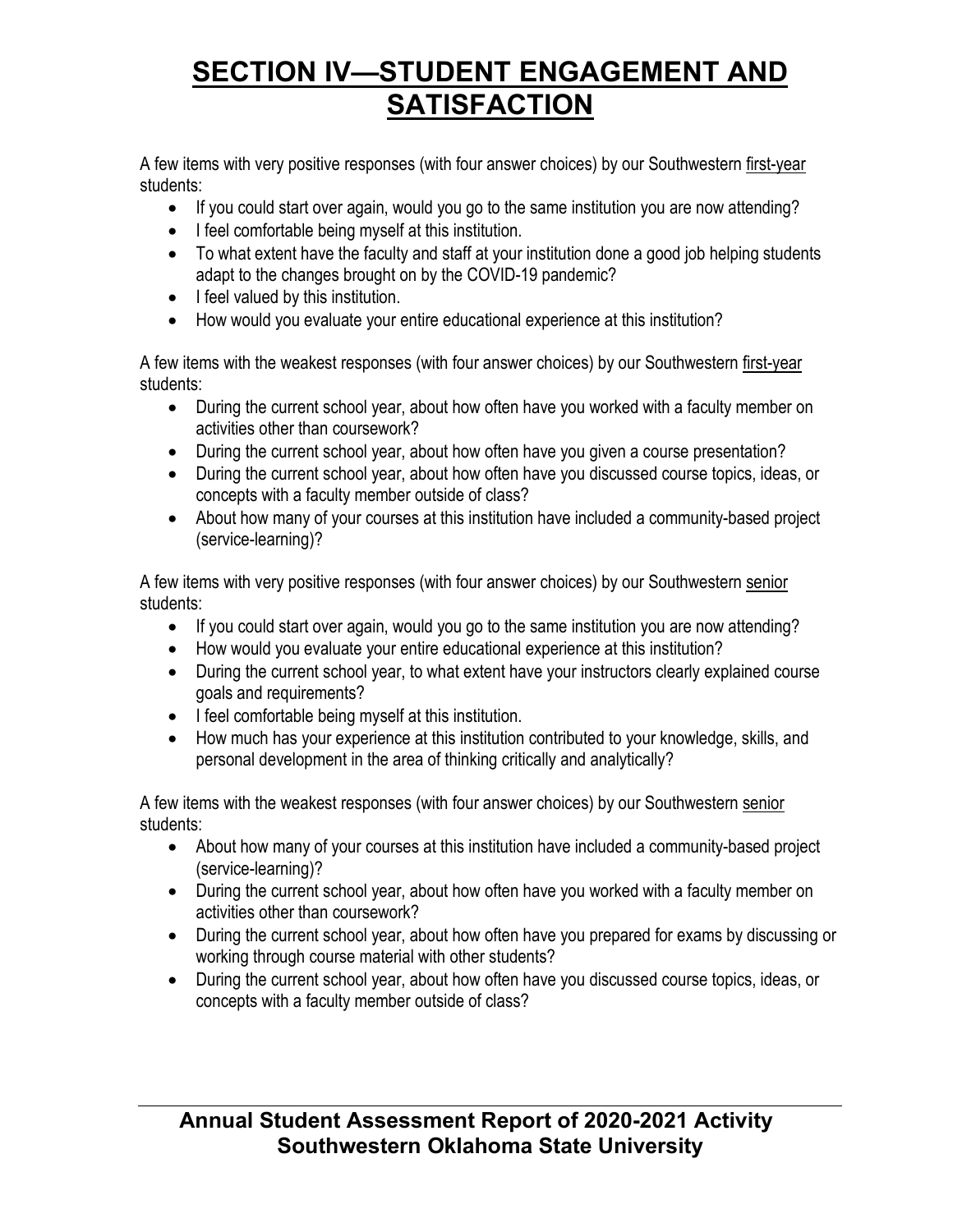### **Perceived Gains Among Seniors (from the NSSE Snapshot)**

Students reported how much their experience at our institution contributed to their knowledge, skills, and personal development in ten areas (percentage of seniors responding "Very Much" or "Quite a bit"):

- 1. Thinking critically and analytically (85%; last year 88%)
- 2. Working effectively with others (79%; last year 81%)
- 3. Acquiring job- or work-related knowledge and skills (79%; last year 78%)
- 4. Writing clearly and effectively (74%; last year 73%)
- 5. Solving complex real-world problems (72%; last year 70%)
- 6. Speaking clearly and effectively (72%; last year 70%)
- 7. Developing or clarifying a personal code of values and ethics (72%; last year 78%)
- 8. Analyzing numerical and statistical information (71%; last year 68%)
- 9. Understanding people of other backgrounds (67%; last year 80%)
- 10. Being an informed and active citizen (64%; last year 69%)

#### **Satisfaction with SWOSU**

| <b>ITEM</b>                                                       | <b>SWFY</b> | <b>OK FY</b> | <b>SW SR</b> | <b>OK SR</b> |
|-------------------------------------------------------------------|-------------|--------------|--------------|--------------|
| Overall experience as "Excellent" or "Good"                       | 86%         | 81%          | 90%          | 84%          |
| Would "Definitely" or "Probably" attend this<br>institution again | 93%         | 86%          | 92%          | 81%          |

### **Student Satisfaction Inventory**

Students were given the opportunity to rate the importance of and satisfaction with various aspects of college on the Noel-Levitz SSI in Spring 2021. Choices for rating importance were *7 Very Important, 6 Important, 5 Somewhat Important, 4 Neutral, 3 Somewhat Unimportant, 2 Not Very Important,*  **and** *1 Not Important At All*. Satisfaction response choices were *7 Very Satisfied, 6 Satisfied, 5 Somewhat Satisfied, 4 Neutral, 3 Somewhat Dissatisfied, 2 Dissatisfied,* **and 1** *Very Dissatisfied*. Southwestern results of the SSI have been compared nationally through Noel-Levitz. Data reveals the following points of interest:

- 1. All but six satisfaction scores of SWOSU students were higher than the national average.
- 2. The highest satisfaction scores of SWOSU students (all of which are higher than the national average) apply to the following items:
	- ♦ 80. I want to continue to attend SWOSU and graduate from SWOSU. (6.50, up from 6.49 last time)
	- ♦ 33. My academic advisor is knowledgeable about requirements in my major. (6.40, 6.42 last time)
	- $\bullet$  51. This institution has a good reputation within the community. (6.39, 6.47 last time)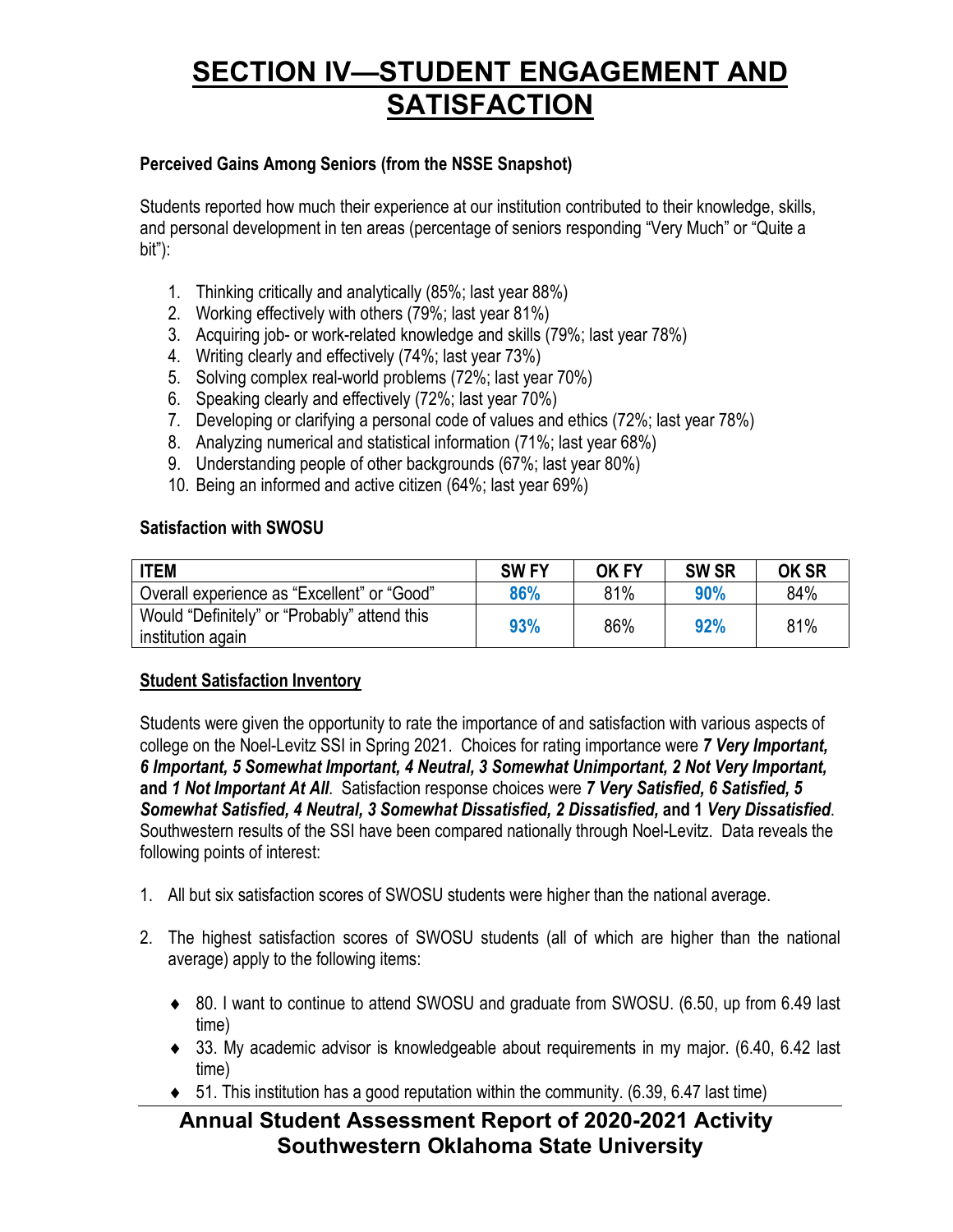- $\bullet$  68. Nearly all of the faculty are knowledgeable in their field. (6.37, 6.32 last time)
- ♦ 36. Security staff respond quickly in emergencies. (6.30, up from 6.28 last time)
- $\bullet$  6. My academic advisor is approachable. (6.22, up from 6.12 last time)
- ♦ 65. Faculty are usually available after class and during office hours. (6.21, up from 6.03 last time)
- $\bullet$  39. I am able to experience intellectual growth here. (6.21, 6.24 last time)
- $\bullet$  16. The instruction is my major field is excellent. (6.20, up from 6.10 last time)
- $\bullet$  69. There is a good variety of courses provided on this campus. (6.19, up from 6.17 last time)
- 3. The lowest satisfaction scores of SWOSU students (most of which are a little lower than the national average) are still higher than the *4 Neutral* category. They apply to the following items:
	- ♦ 77. There is plenty to do in town when I have free time, on the weekends, etc. (SWOSU item only). (4.37, up from 3.92 last time; it is *Important* to SWOSU respondents)
	- $\bullet$  21. The amount of student parking space on campus is adequate. (4.65, up from 3.94 last time; better than the national average of 3.49; it is *Important* to respondents)
	- ♦ 23. Living conditions in the residence halls are comfortable (adequate space, lighting, heat, air, etc.). (4.69, up from 4.61 last time; it is *Important* to respondents)
	- ♦ 42. There are a sufficient number of weekend activities for students. (4.70, 4.78 last time; it is *Important* to respondents)
	- ♦ 78. I usually stay in town rather than drive out of town on the weekends. (SWOSU item only). (4.81, up from 4.45 last time; it is *Somewhat Important* to respondents)
- 4. SWOSU is summarized by our students with the following responses:
	- ♦ So far, how has your college experience met your expectation? *Better than I expected* (5.09, which exceeds the national comparison of 4.78)
	- ♦ Rate your overall satisfaction with your experience here thus far. *Satisfied* (5.84, which exceeds the national comparison of 5.42)
	- ♦ All in all, if you had it to do over again, would you enroll here?. *Probably yes* (5.99, which exceeds the national comparison of 5.56)

## **Exit Surveys**

Toward the end of the Spring 2021 semester, Southwestern administered exit surveys to recent graduates of Associate's, Bachelor's, and Master's degrees.

## **Graduates of Associate's Degrees**

Forty-two graduates responded, and on scales of 1 to 5 (Extremely Satisfied to Extremely Dissatisfied), questions relating to departmental engagement earned a mean score of 1.58, which is the same as last year. Questions regarding career preparedness scored a 1.42 compared to last year's 1.47 (1 equaling Very Confident and 5 equaling Not At All Confident). Faculty Interaction was viewed with scores of 1.67 and 1.45. (The first scale of 1 to 5 with 1 representing Very Frequently to 5 being Communication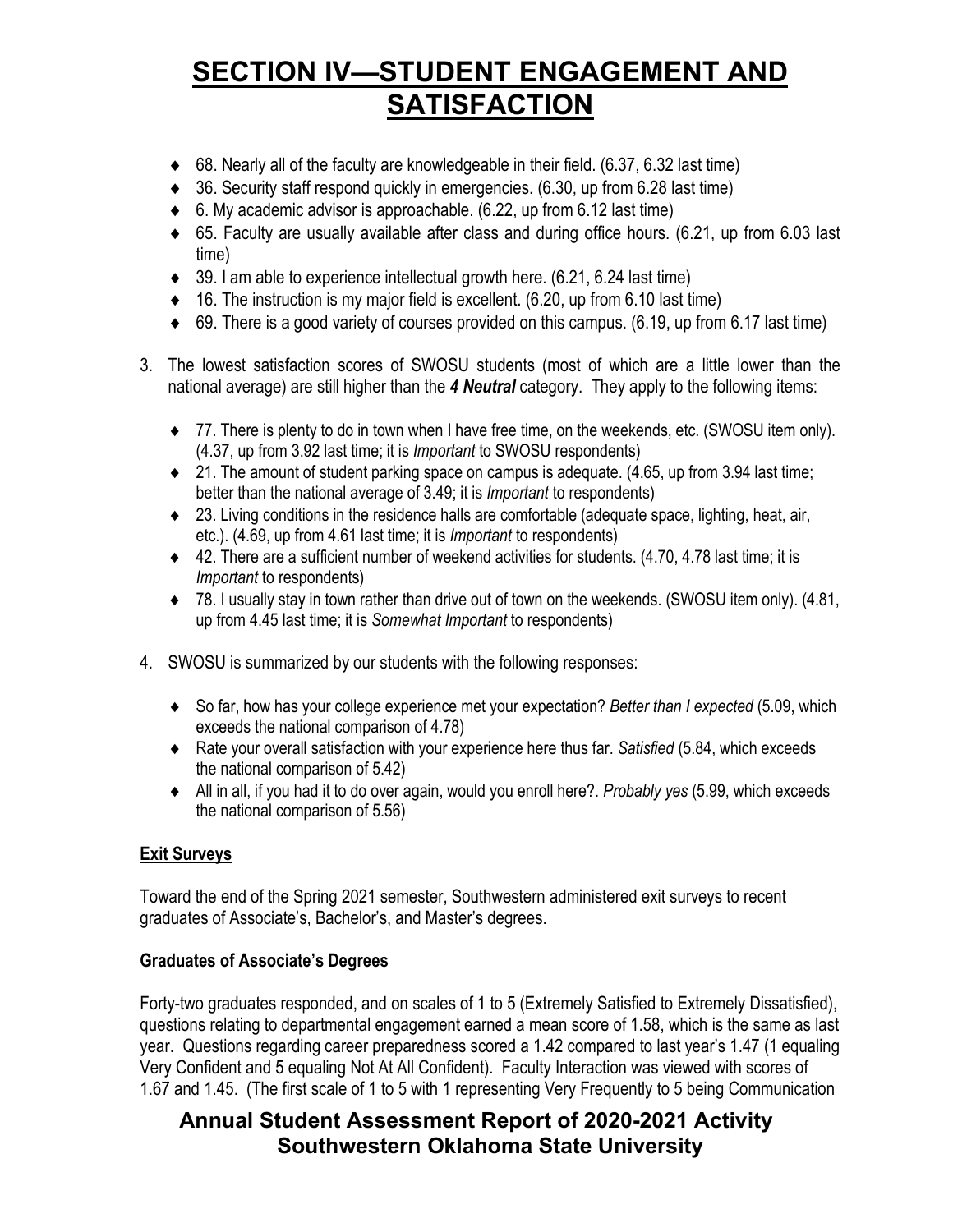Was Not Ongoing; the second scale of 1 to 3 with 1 representing Happens Frequently, 2 Happened Once, and 3 Has Never Happened.)

### **Ninety-five percent responded that they were provided a high quality education at SWOSU and 98% would attend SWOSU if they had it to do over again.**

### **Graduates of Bachelor's Degrees**

Two hundred eighty-five graduates responded, and departmental engagement was viewed with the following scores:

- 1.47 (1 to 5, Strongly Agree to Strongly Disagree); last year's score was also 1.47. 1.17 (1=Agree, 2=Neutral, 3=Disagree); last year's score was also 1.17.
- 1.43 (1 to 4, Extremely Satisfied to Extremely Dissatisfied); last year's score was 1.50.

Questions regarding career preparedness scored a 1.54 (1 equaling Very Confident and 5 equaling Not At All Confident); last year's score was 1.42. Faculty Interaction was viewed with scores of 1.70 and 1.55 (One scale with 1 representing Very Frequently and 5 being Communication Was Not Ongoing; one scale with 1 representing Happens Frequently and 3 being Has Never Happened); last year's scores were 1.81 and 1.62 respectively. A few self-rating questions resulted in the following scores that range from 1 to 4 (Highest 10% to Below Average):

1.86 Critical Thinking; 1.88 last year 2.38 Mathematical Ability; 2.33 last year 2.09 Writing Ability; 2.14 last year 1.90 Overall Academic Ability; 1.98 last year 2.13 Self-Confidence; 2.11 last year

### **Ninety-six percent responded that they were provided a high quality education at SWOSU and 91% would attend SWOSU if they had it to do over again.**

## **Graduates of Master's Degrees**

Eighty-three graduates responded, and departmental engagement was viewed with the following scores:

- 1.51 (1 to 5, Strongly Agree to Strongly Disagree); last year's score was 1.56.
- 1.12 (1=Agree, 2=Neutral, 3=Disagree); last year's score was 1.17.
- 1.42 (1 to 5, Extremely Satisfied to Extremely Dissatisfied); last year's score was 1.41.

Questions regarding career preparedness scored a 1.39 (1 equaling Very Confident and 5 equaling Not At All Confident); last year's score was 1.51. Faculty Interaction was viewed with scores of 1.83 and 1.68 (One scale with 1 representing Very Frequently and 5 being Communication Was Not Ongoing; one scale with 1 representing Happens Frequently and 3 being Has Never Happened) ; last year's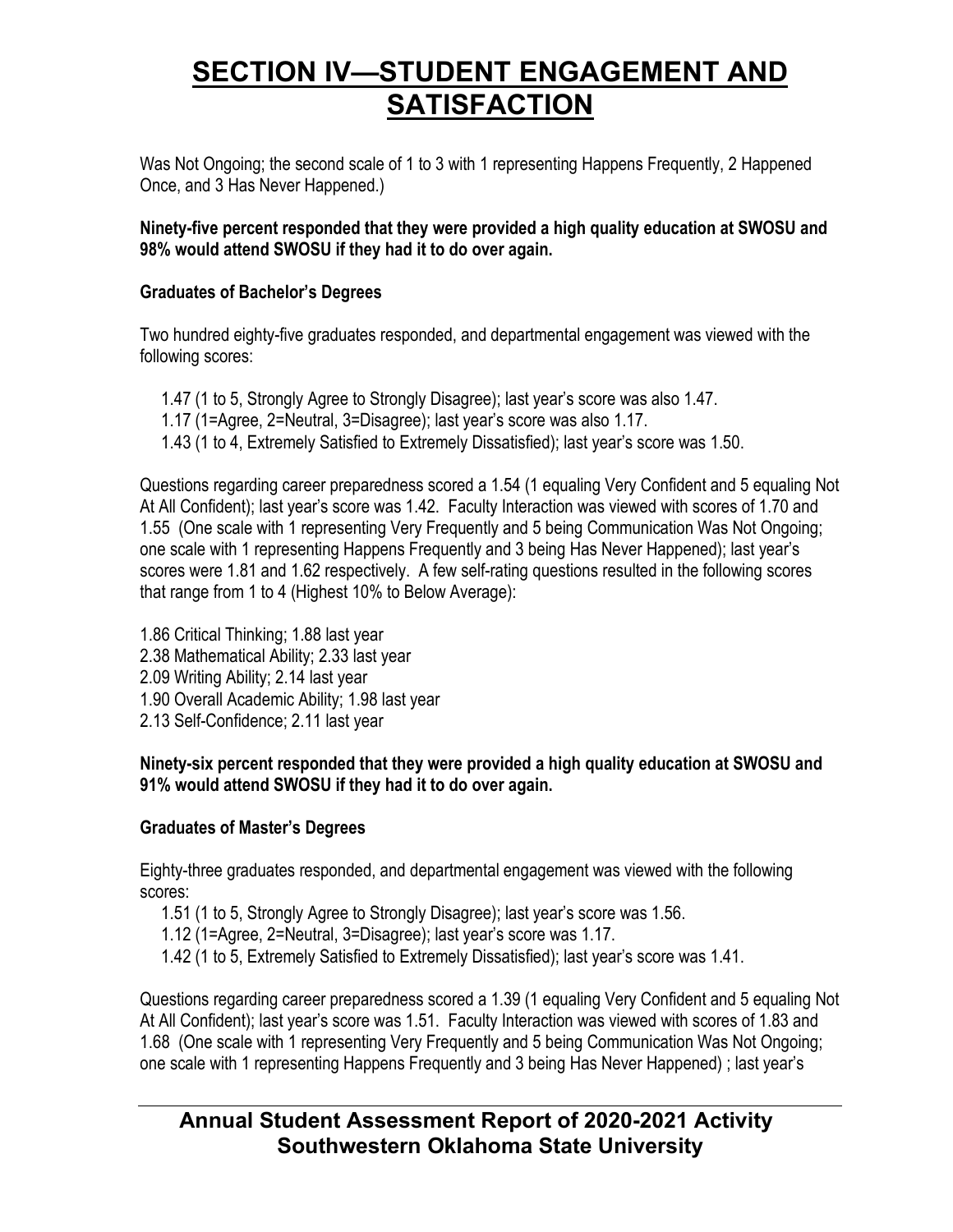scores were 1.95 and 1.74 respectively. A few self-rating questions resulted in the following scores that range from 1 to 4 (Highest 10% to Below Average):

- 1.80 Critical Thinking; 1.93 last year
- 2.27 Mathematical Ability; 2.52 last year
- 1.98 Writing Ability; 2.10 last year
- 1.88 Overall Academic Ability; 1.99 last year
- 1.94 Self-Confidence; 2.16 last year

#### **Ninety-eight percent responded that they were provided a high quality education at SWOSU and 96% would attend SWOSU if they had it to do over again.**

#### **Alumni Survey**

With efforts to administer the 2018 Alumni Survey online, Assessment was provided with only 168 useable email addresses for contact purposes. Southwestern expects to improve in the future. Twenty-four graduates responded. While this feedback could be taken seriously, we should also keep in mind that this is actually only about .6% of the entire group of graduates between 2013 and 2018; opinions should not be taken too generally.

Close to Ninety-two percent of the respondents indicate that they use the knowledge and skills gained in their area of study; seventy-one percent are employed in the area they studied at Southwestern. Generally, respondents feel their investment in their degree(s) at Southwestern was worthwhile (87 percent) and that the quality of overall education received was high or fairly high, especially in the area of their major (87 percent).

#### *IV-3. What changes occurred or are planned in response to the student engagement and satisfaction assessment?*

Southwestern had established a strategy for reviewing student engagement and satisfaction results with an aim toward continuous improvement. The following items have been reported:

- 1. Career Services has been moved to the Academic Support Center as Career Exploration. Events are promoted alongside other ASC events on the combined social media page, press releases, and campus promotional items. Career Exploration is included in ASC workshops for students, incentivized by SWOSU scholarships. Undecided student advisement is also housed in the ASC as of Fall 2021, so students are exposed to Career Exploration services early on and throughout their SWOSU experience.
- 2. Career Exploration provides all alumni with access to Handshake, the hiring platform SWOSU provides for students. Career Exploration also provides assistance in resume critiques as well as provides mock interviews.
- 3. With the creation of the Academic Support Center, graduate assistants are still used to assist students in pre-advisement, both in the office and in high-advisee departments. Students also have access to full-time Academic Coaches to assist with schedule planning, degree selection,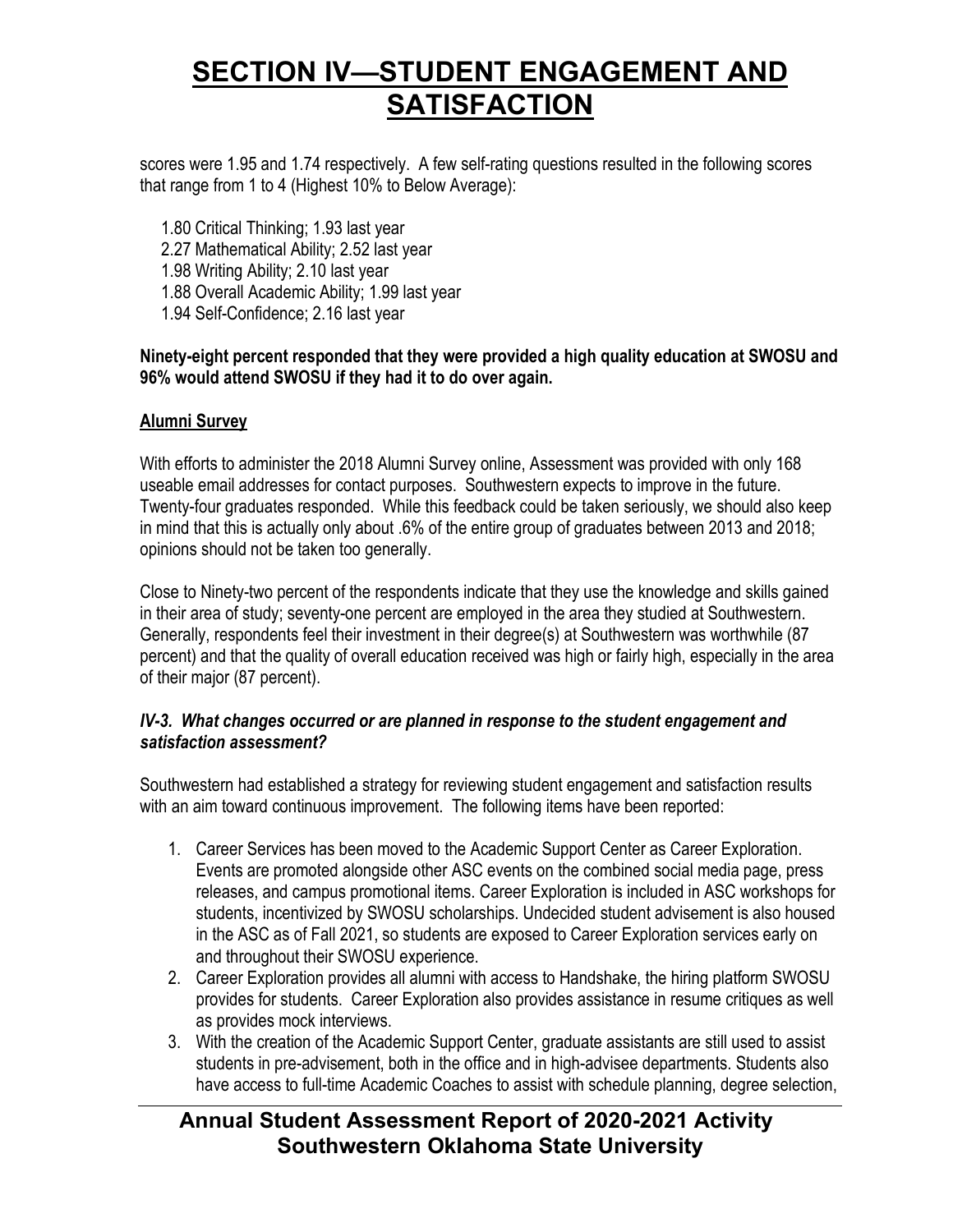and academic skill building. These coaches were previously available in a separate department with less student traffic.

- 4. The Academic Support Center, created in December 2020, is now home to undecided student advising at SWOSU. Advisors in the department also work with students interested in changing academic majors. The ASC is the new home of Career Exploration, where students can access help with taking and interpreting the Oklahoma Career Guide Career and Interest Inventory.
- 5. Southwestern's Center for Health and Well-being has completed collaboration with JED Campus Team members, prioritizing and delegating SWOSU Counseling Services JED Strategic Plan objective items to stakeholders across the campus. Currently there are efforts with JED to finalize becoming an Alumni campus.
- 6. We complete the Clery report each year, as required by the department of Education. It must be completed and published by October 1 each year and must have data covering both the Weatherford and Sayre campuses. We monitor the crime rates continuously so that we may reduce crime and be proactive to deter crime trends.